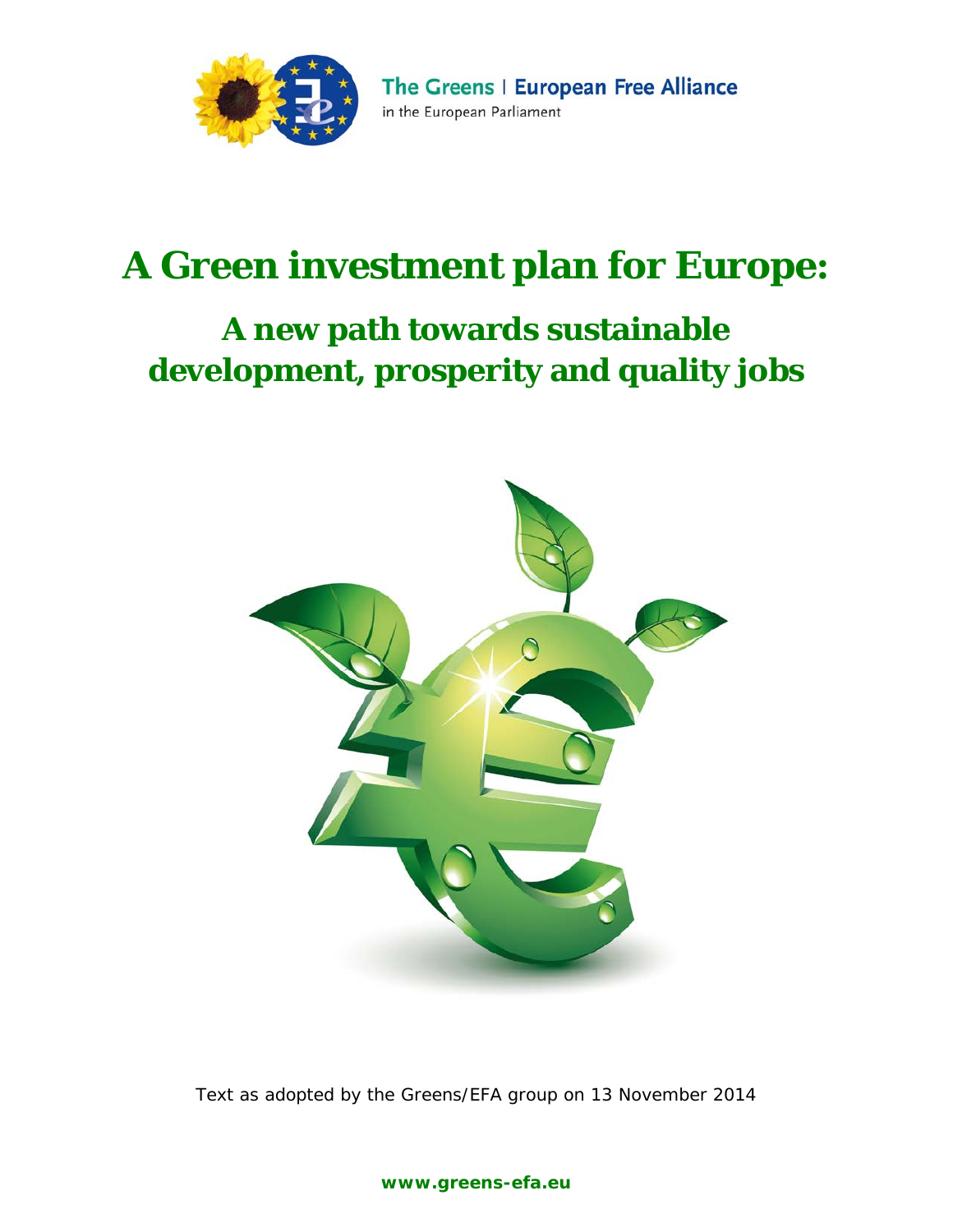# *1. Introduction*

Europe's economy is stuck in stagnation, and a rising number of Member States are already having to deal with deflation. Since the outbreak of the financial and economic crisis the European Union has failed to ignite a new economic dynamic. Implosion was avoided, thanks large transfers and implicit subsidies provided to the private financial sector by the public sector. Such unprecedented transfers<sup>[1](#page-1-0)</sup> have been keeping the economy from falling into a deep economic depression. Those few countries less affected by the crisis often benefited from effects of the downturn elsewhere, e.g. by extraordinarily low interest cost for state debt.

However, the policy responses to the crisis have not provided any solutions to the severe rise in unemployment, poverty and social exclusion while continuing the previous negative trends regarding the overall degradation of the environment and the learning conditions in primary and secondary schools – not only in the most affected 'peripheral' Member States, where the situation is genuinely disastrous and unprecedented in peace times, but also in the 'core' where the deterioration is more gradual but significant. Not only have the public transfers triggered a large socialization of costs to the benefit of the small minority of the population which holds a large amount of their wealth in financial assets, but such unfair socialization represents a deadweight for the next generations as the unavoidable losses created by the unsustainable debt accumulated ahead of the crisis will be amortized over a very long period of time to come. The never ending slump represents, therefore, a major loss of prosperity for both the current and future generations.

Between 2008 and 2013, bank lending to SMEs in the Eurozone dropped a staggering 35 per cent. European banks are continuing to deleverage and shed assets. Simultaneously, European finance is retreating behind national borders. Since 2008, cross-border bank lending has been reduced by an astonishing  $£1.7$ trillion. Combined with the excessive austerity policies pursued, this has led to further distortions in financing conditions, particularly for Europe's South. Unsurprisingly, investments in the EU have also fallen. Since 2012 total investment was 18 per cent below 2007 with long-term investment trends looking volatile at best. $<sup>2</sup>$  $<sup>2</sup>$  $<sup>2</sup>$  Eurostat data indicates that the lack of investment in the private sector is</sup> mostly determined by a lack of demand. A lack in financial resources seems to be only a secondary problem.

<span id="page-1-1"></span><sup>2</sup> European Commission, 2013. Competing in Global Value Chains - EU Industrial Structure Report 2013 [http://ec.europa.eu/enterprise/policies/industrial-competitiveness/competitiveness-analysis/eu-industrial](http://ec.europa.eu/enterprise/policies/industrial-competitiveness/competitiveness-analysis/eu-industrial-structure/files/report_euis_2013_final.pdf)[structure/files/report\\_euis\\_2013\\_final.pdf](http://ec.europa.eu/enterprise/policies/industrial-competitiveness/competitiveness-analysis/eu-industrial-structure/files/report_euis_2013_final.pdf)



<span id="page-1-0"></span> $\overline{a}$ <sup>1</sup> See annex for detailed explanation of public transfers provided to the private sector since 2007.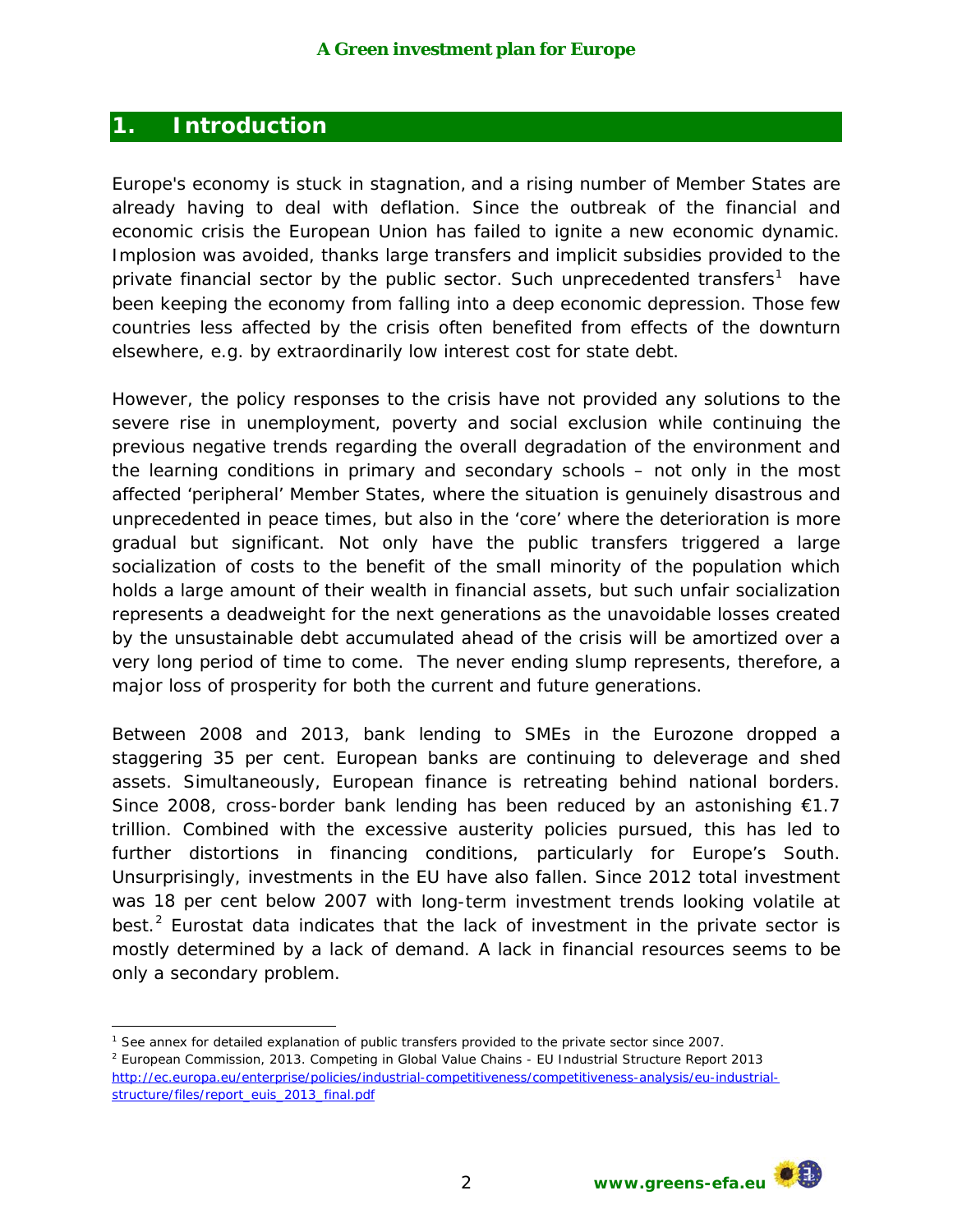#### **A Green investment plan for Europe**

Unemployment rates - especially youth unemployment - have risen to all-time highs with the industrial sector having shed 3.8 million jobs. Social precariousness and poverty are on the rise too, aggravated by unequal access to quality education. This has negative impacts on private households as well as on national budgets, and means a waste and decline in human resources and long-lasting harm to the psycho-social wellbeing of the affected persons and their families. Poverty and inequalities are behind the current lack of internal demand in Europe, and hence behind Europe's dependence on external demand and global trends, weakening its position as driving force at global level.

Meanwhile, the climate and environmental crises are continuing unabated whereas the economic crisis is being used as an excuse not to pay adequate attention to the former. Ambitious energy and climate policies have been put on the backburner, not at least by arguing a false trade-off between competitiveness and sustainability, ignoring the fact that energy savings and a leading role in renewable energies would create competitive advantages for the EU.

The sustainability dimension of the EU 2020 strategy, which was launched in 2010 by the European Council as a follow up to the expiring Lisbon strategy, which originally aimed at transforming the EU into the most competitive world economy, has not received more than scant attention by the European Commission and the European Council over the last years.

Progress towards the EU2020 headline targets on employment, R&D/innovation and poverty/social exclusion has been below expectations. Developments regarding employment and poverty reduction are showing negative trends, moving away from, rather than towards, the targets.

Such a dire state of affairs requires resolute measures if we are to avoid a vicious trap and sustained stagnation for at least a generation. The new President of the Commission acknowledged indeed that bold and urgent action is required to revitalise the EU economy and has announced a EU investment plan of 300bn EUR over the next three years. No details have been provided yet on the modalities of the plan but little room seem to be left so far for reorienting the fundamentals of our economy and the objective seems rather to preserve the status quo.

From a green point of view, going back to "business as usual" is, however, not a viable option. When the bubble was inflated by the combination of financial deregulation, low interest rates, the result was that social and fiscal dumping, inequalities and regional asymmetries accumulated and generated unsustainable debt bubbles which fed unproductive and environmentally damaging projects all over the EU, especially in the periphery. A genuine and far reaching investment plan needs, therefore, to project a new path towards a more equal and more

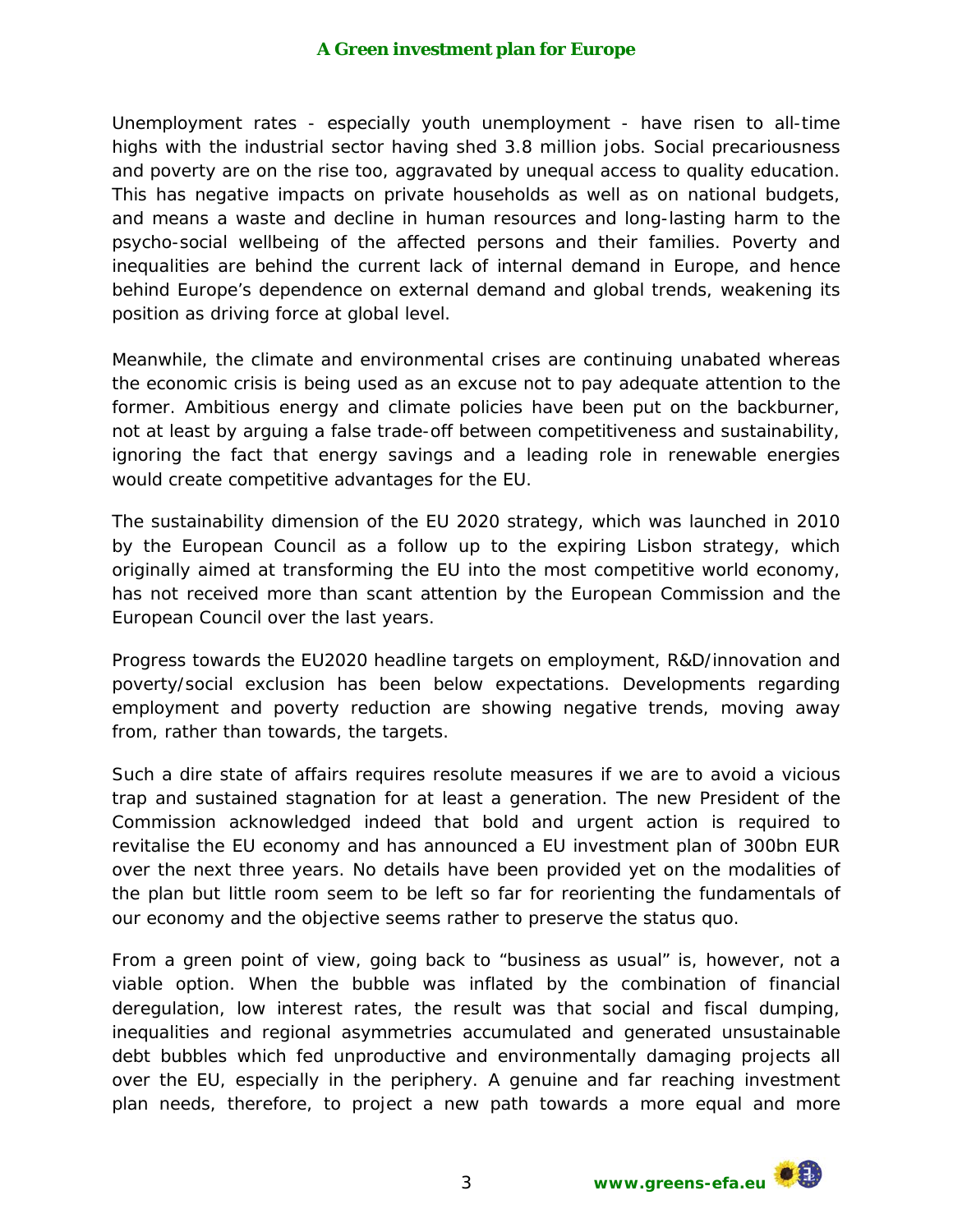sustainable society and put in motion a set of concrete measures for tackling holistically the crisis's causes as well as the errors in crisis management. The following position paper outlines the main elements of a Green Investment plan for Europe which aims at providing responses to the abovementioned challenges.

# *2. Objectives and main features of the plan*

With the Green Investment Plan for Europe, the Greens propose an alternative to austerity policies: **a roadmap for launching a new economic dynamic as well as creating prosperity and a decent life for everyone**, based on the principles of equality and democracy and **respecting the ecological limits of our planet**.

Such an investment plan is urgently required in order to avoid a long period of economic stagnation, social decline and continued dependence on an ecologically destructive economic model. However, growth in itself can be detrimental to our planet, as well as to private and state budgets. Short-term GDP growth e.g. through 'money for roads', could rather generate new bubbles similar to the housing bubbles that contributed to the current crisis. Therefore, the investment we argue for is defined in terms of its green quality to benefit the whole of European societies, also in the mid- and long-term, and in such a way as to avoid harm the environment**.** This Green investment plan rapidly addresses the chronic deficit in Europe in terms of public and private investment, as the window of opportunity for doing so is short,<sup>[3](#page-3-0)</sup> and counteracts the deflationary tendencies in a rising number of Member States. This is a necessary condition for mobilizing the very large economic capacities that have been left untapped since the crisis and deploying them towards an economic model which addresses the major challenges of our time: the fight against climate change and overall environmental degradation, as well as the fight against poverty and inequalities within and beyond the EU. In this way, the plan also contributes to the rebuilding of Europe's industrial strength based on green technologies and activities and to an increase in competitiveness.

 $\ddot{\phantom{a}}$ 



<span id="page-3-0"></span><sup>&</sup>lt;sup>3</sup> According to Eurostat figures overall investment in the EU has experienced a secular downward trend in relative terms well before the crisis (see graph below). Aggregate investment in 2014 represents a lower relative number than in 1980. Such trend deteriorated further over the crisis as nowadays there is 18% less aggregate investment in real terms in the EU than in 2008. The decline is evenly shared between the public and private sector as overall public investment has also declined by 18% over the same period. The secular and the subsequent cyclical decline of aggregate investments all over the EU and across productive sectors constitute an extremely worrying trend as reductions in expenditure on infrastructure and means of production generate a decline in replacement rates of tangible and intangible production capacities.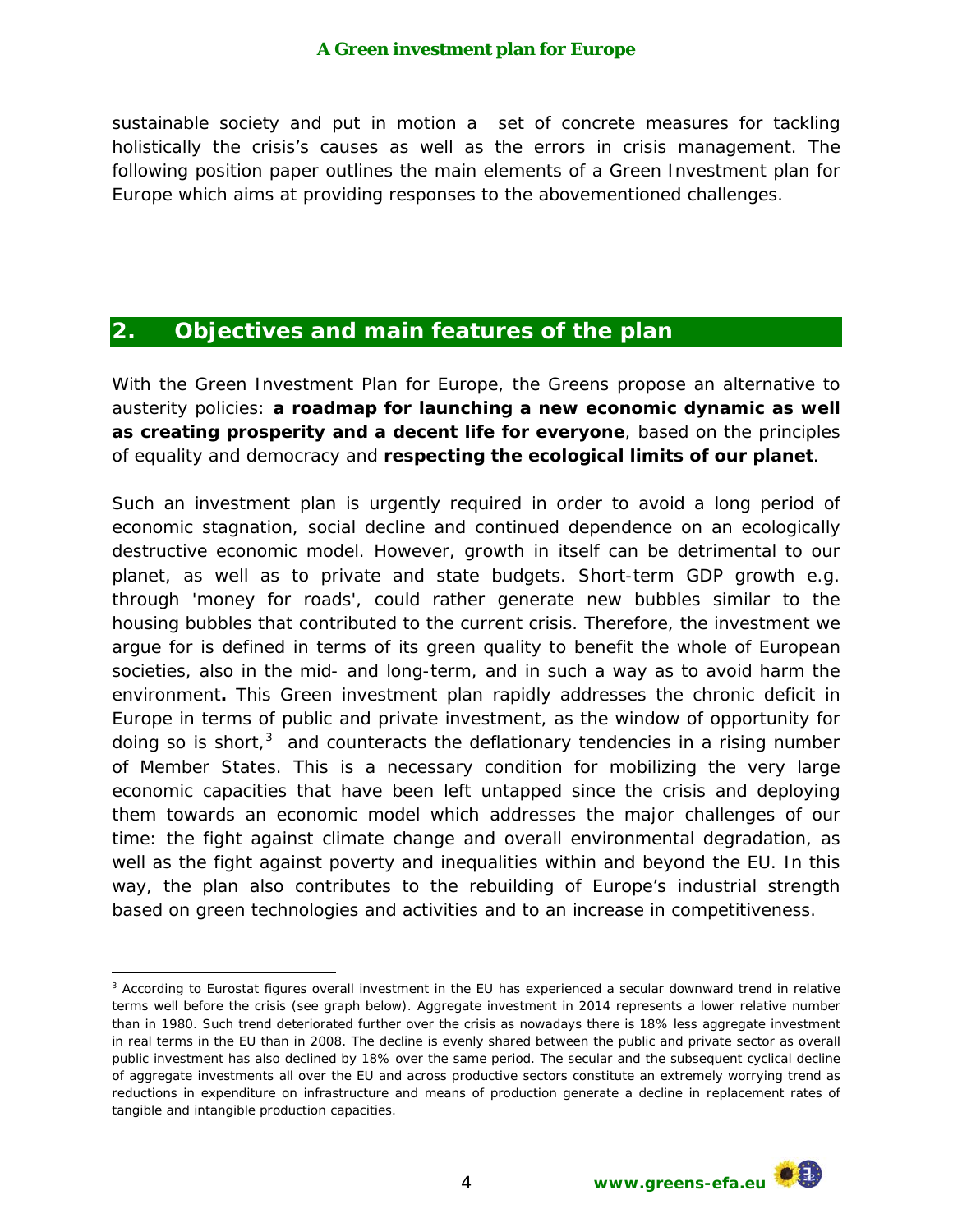# *Urgent actions and a mid- to long-term component*

First, the Green Investment Plan comprises a series of **rapid actions that can be swiftly implemented within the next three years, starting as soon as possible**. This responds to the urgent need to remedy to the current economic, social and environmental crisis. Addressing the investment gap in the form of urgent actions over the next three years requires bold action. Therefore, the widely discussed investment of 300 Bn Euro can only be a start. The lack of investment between present and pre-crisis levels (the so-called 'output gap') as well as the investment needed to save our planet from heating up more than the critical threshold of 2 degrees Celsius would, in fact, require a minimum **of 750Bn EUR of net and fresh public and private investments**.

According to the baselines estimations and macroeconomic assumptions referred to in the Annex, 250Bn EUR of public stimulus would help to trigger and mobilise additional private investments of around 167Bn EUR on average per year in each of the next three years on top of the overall private investment expenditures flows as estimated for 2014 (2065bn EUR). Such stimulus would be required for closing the gap between potential output and current economic activity. According to mainstream economic theory, a negative output gap generates a slowdown in inflation which must be borne in mind in the current context of inflation rates that are already extremely low (0.4% yearly rate in October) and in any case well below the ECB explicit target which is below but close to 2%. Getting out of the current trap of very low inflation and tackling the significant risk of deflation (estimated at 30% by the IMF) is urgently required as the current very low inflation rates are actually aggravating the public and private debt burden in several Member States and threaten the EU with a long period of stagnation and mass unemployment.

Moreover, the overall amount of 750Bn EUR is consistent with the range of additional investments estimated in a study commissioned by the Greens-EFA group in the European Parliament. According to that study, 1.5 to 2% of EU GDP of yearly investments would be required in order to finance an energy transition scenario consistent with a 2% reduction of greenhouse gas emissions by 2030**[4](#page-4-0)** .

This amount cannot result from a reshuffling of funds already allocated under the EU or national budgets. It is the minimum amount required for mobilising and deploying unused capacities and creating the positive feedback loop required to trigger additional investments in the medium to long term.

<span id="page-4-0"></span> $\overline{a}$ 4 See Annex I for more detail on the rationale for a 750BN EUR plan.

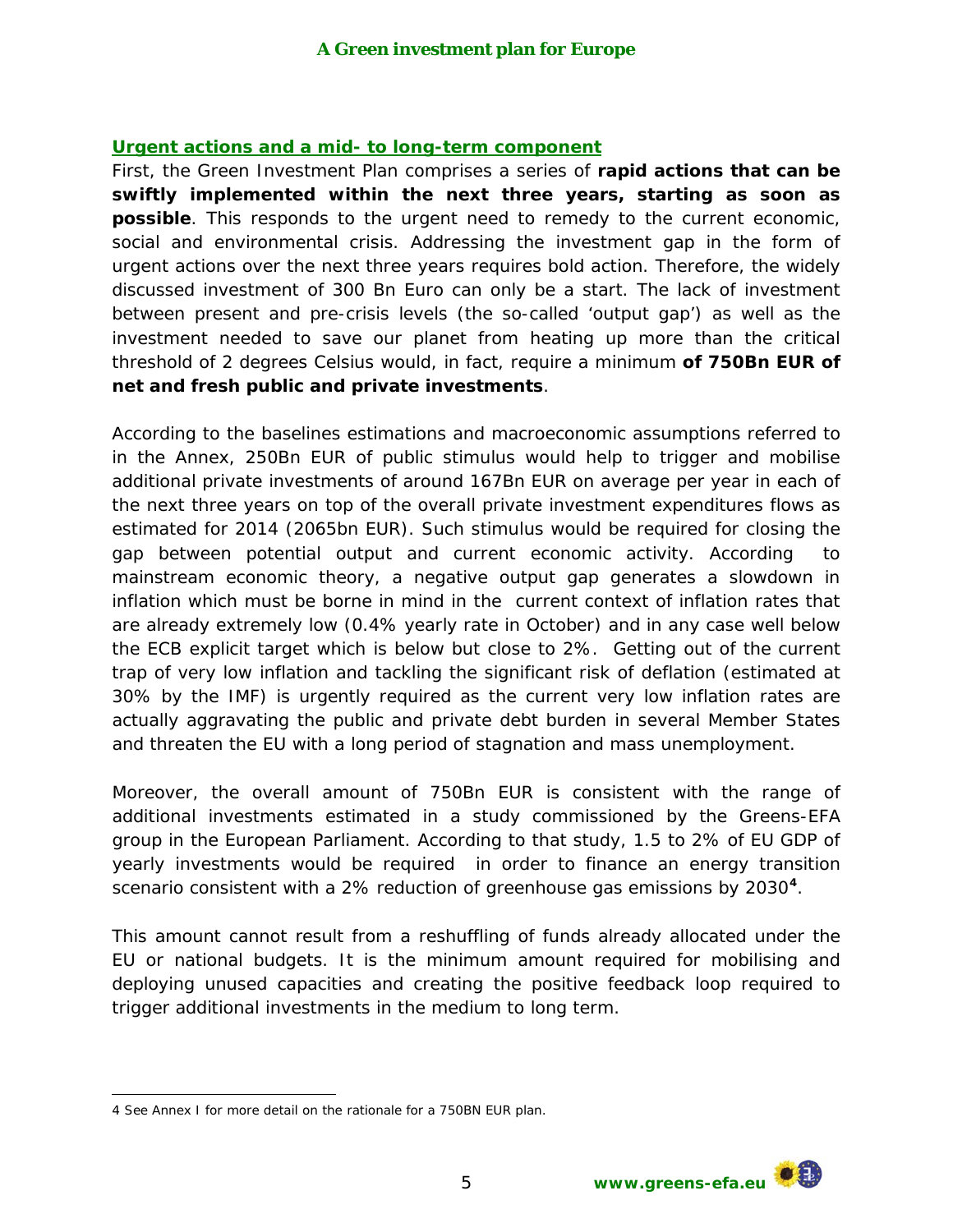In addition to that, the plan proposes, as a second part, **a mid- to long-term component running from 2018**. This long-term horizon ensures that citizens and stakeholders involved are faced with predictable and reliable conditions [\[8\]](https://docs.google.com/document/d/1TOWzIpl39w8PqoIrTk-l3_dnmazBwJbGq7lFZ5HfQj4/edit#_ftn8) and have sufficient time to actively participate in the design and implementation of programs and projects. The second part of the plan involves additional money resulting from re-programming and reforms in the context of the Multiannual Financial Framework's (MFF) post-electoral revision in 2016, the performance review of the European Structural and Investment Funds (ESIF) in 2019 as well as, from 2020 onwards, new funding opportunities under the new 2020+ MFF.

#### *Public and private funds needed*

Of the financial resources needed for financing the plan, around **one third will be funded with public money, and two thirds with private funds**. [5](#page-5-0) This broadly corresponds to the current shares of both sectors in economic activity and would therefore reflect a balanced burden sharing.<sup>[6](#page-5-1)</sup>

Even though the Green Investment Plan, in the first three years, involves costs, the ultimate net cost of the projects financed within the plan will be much smaller, or an even negative, resulting in a surplus, as the plan will stimulate new activities, job creation, etc. The Plan will also bring about new fiscal income that will, at least partly, pay back the costs incurred after several years. For instance, additional public revenue will be generated over the course of the Plan by decreasing imports of fossil energy due to increased use of renewable energies and energy savings. The difference in primary energy imports between a scenario of renewable energy expansion and ambitious energy efficiency policies and a reference "business as usual" scenario represents an economic value of around € 130 bn in 2020, € 260 bn in 2030 and. € 455 bn in 2050.<sup>[7](#page-5-2)</sup>



<span id="page-5-0"></span> $\overline{a}$ <sup>5</sup> The new investments required for rebalancing and redeploying the economic capacities will have to be provided by both the public and the private sector. It would be indeed illusory and fallacious claiming that the only public policies required for closing the investment gap would be an improvement of the regulatory environment while leaving most of the financing to the private sector. If such claim was founded the current system would not require more that 200bn EUR of hidden public subsidies per year only for the banking sector for avoiding a systemic crisis and paying lump-sum rents to 'too or too interconnected to fail' entities which hold hostage the society given their disproportionate weight

<span id="page-5-1"></span><sup>&</sup>lt;sup>6</sup> Reducing or internalizing negative externalities and creating positive ones means financing new and existing pubic goods. Such target will require a proportionate amount of public resources commensurate to the amounts historically provided for financing public goods.

<span id="page-5-2"></span><sup>&</sup>lt;sup>7</sup>Greens/EFA and Oekoinstitut 2011, The Vision Scenario for the European Union 2011 Update for the EU-27, [http://www.greens-efa.eu/fileadmin/dam/Documents/Studies/Öko-Institut \(2010\) -](http://www.greens-efa.eu/fileadmin/dam/Documents/Studies/Öko-Institut%20(2010)%20-%20Vision%20Scenario%20EU-27%20Report%20(final).pdf) Vision Scenario EU-27 Report (final).pdf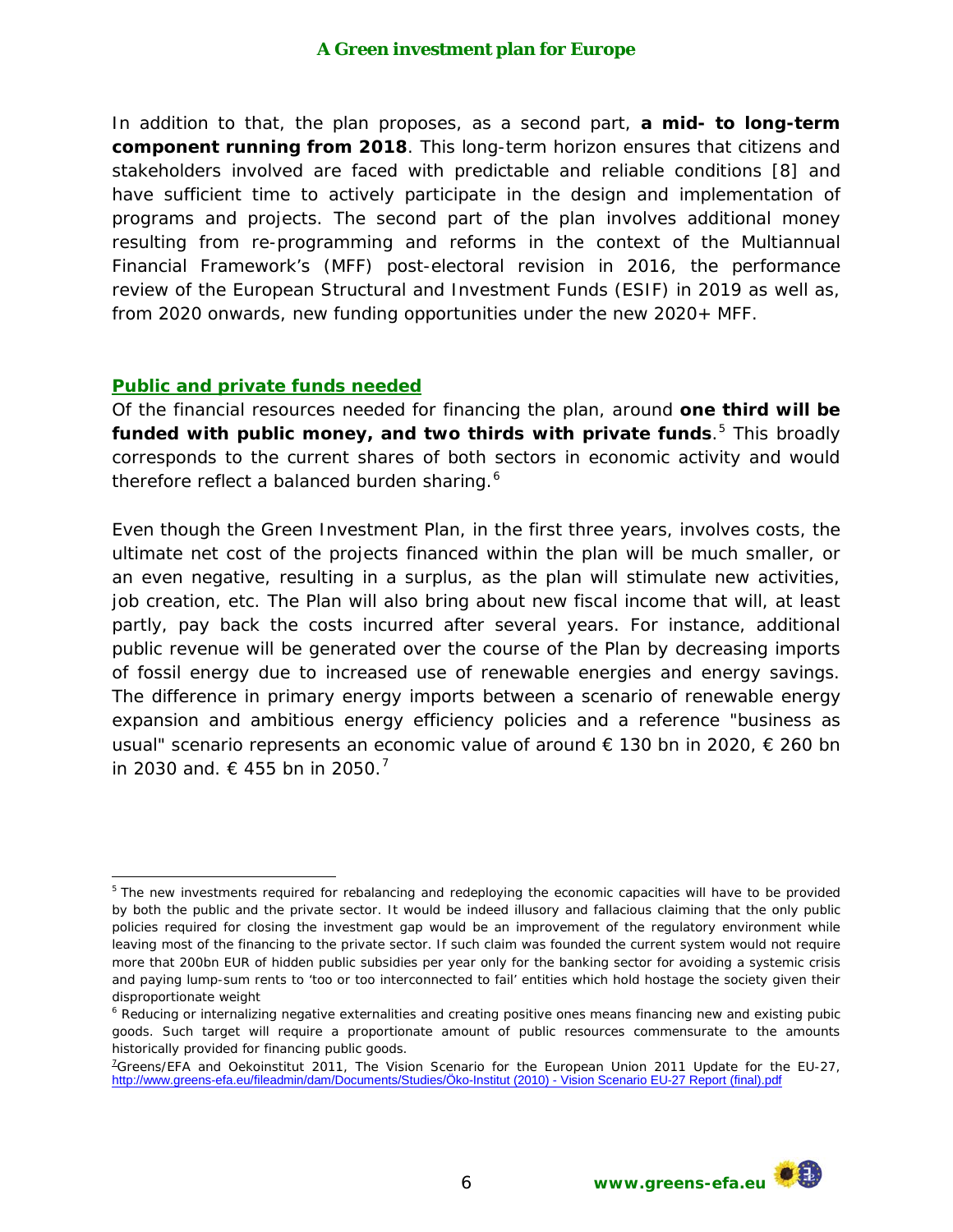#### **A Green investment plan for Europe**

#### *Quality investment for sustainable development*

This Green investment plan does not just call for more investment, no matter in which kind of output. In the past, there has been unsustainable overinvestment in specific areas, especially in the construction sector. Furthermore, in the transport sector, the misguided use of public funds for socially and environmentally unsustainable projects (e.g. Stuttgart21, Lyon-Turin tunnel project, regional airports) has led to inefficient allocation of resources for decades. We should not repeat these mistakes. Merely "spending more money" is not an answer to the current crisis. The money must be spent wisely, and this is what we propose.

Quality investments which will be the focus of the plan are investments which fulfil, to the maximum extent possible, four overarching requirements. Firstly, the investments under this plan will reduce or avoid the very large environmental and social costs and externalities generated by our current economic model**.** Secondly, investment will be geared towards generating societal benefits such as sustainable quality jobs, quality education, innovation to promote the green transition and an increased quality of public health, and will focus on areas with positive labour market impact with the aim of creating quality jobs to combat unemployment. Thirdly the plan will focus on priority sectors which generate large multiplier effects. Finally, the projects financed shall contribute to the fulfilment of updated and strengthened EU2020 objectives in a measurable way.

# <span id="page-6-1"></span>*3. A governance framework & criteria for quality investment*

Member States will be responsible for the implementation and monitoring of the plan. Performance and the achievement of the desired results will be monitored as part of the EU Semester. <sup>[8](#page-6-0)</sup>

This plan will be implemented **in partnership with European citizens** and regional and local stakeholders and authorities. The participation of civil society and social partners in the design of projects and investment decisions is crucial to promote integrated, sustainable development at local and regional levels, and also to ensure citizens' ownership in and acceptance of investment decisions on the ground, and hence is a prerequisite for effective spending and the achievement of the desired results.<sup>[9](#page-6-1)</sup>

<span id="page-6-0"></span> $\overline{a}$ <sup>8</sup> For more detail on the implementation of the plan and on monitoring of performance and results, see Annex II.

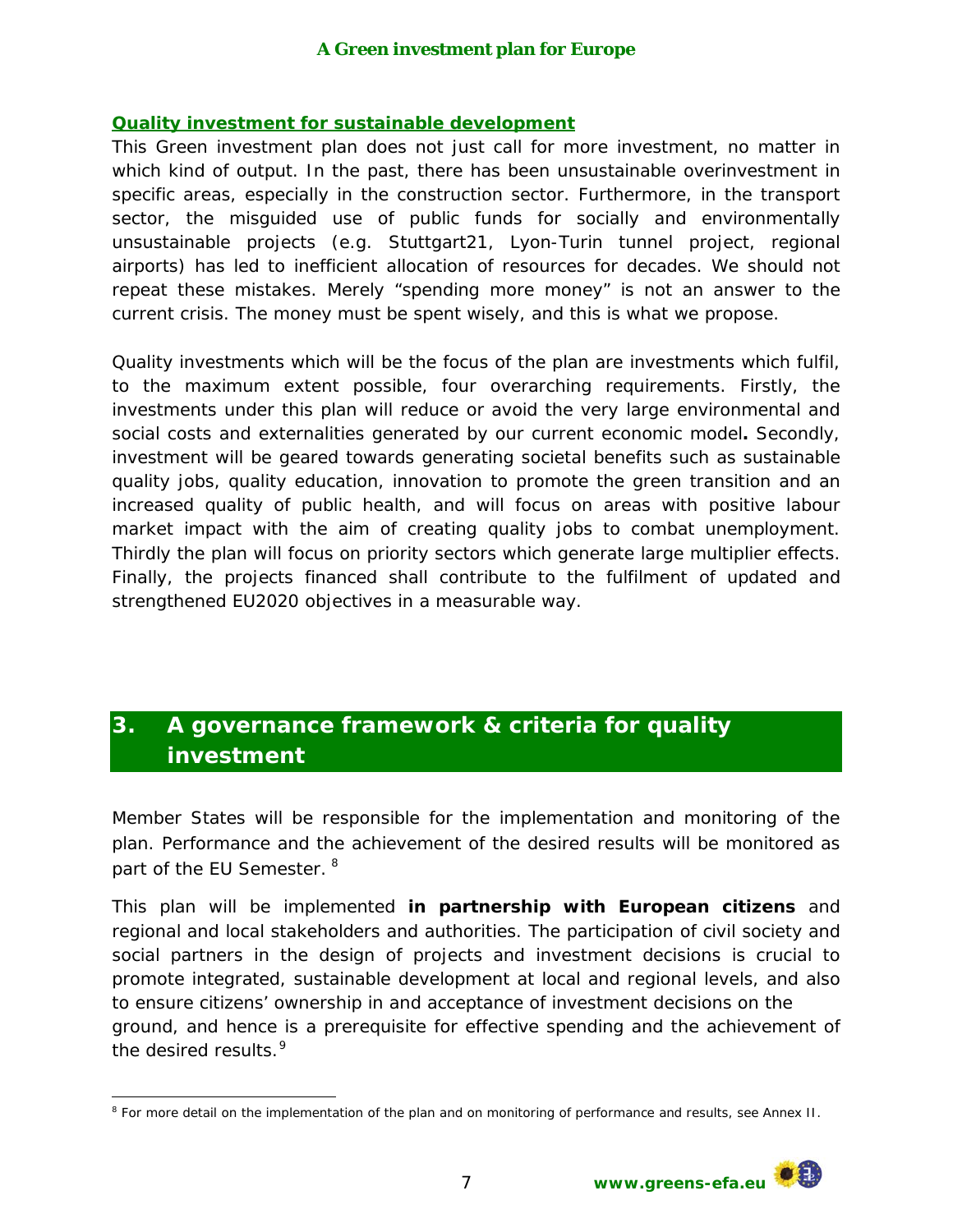This partnership with European citizens requires the assessment of innovative models of funding inspired from cooperative methods and approaches. For example, such models envisaged in the energy sector could involve the consumers themselves contributing to the financing of decentralised energy production units.

The plan needs to be implementable within the legal constraints of the Stability and Growth Pact (SGP) and the Fiscal Compact which are binding in the short to medium-term. Without prejudice to the need to reform such constraints, as the Greens have advocated over the last years, and even before the adoption of the six-pack, such legal constraints will remain in place in the medium term as any legal revision of these legal constraints will at the very best take a couple of years.<sup>[10](#page-7-0)</sup> This means in practice that any short to medium term response to the current challenge needs to be designed to fit within the limits of the current legal framework.<sup>[11](#page-7-1)</sup>

For the **first three-year period of the plan**, EU investment guidelines annexed to the Annual Growth Survey (published by the end of 2014) will contain criteria for quality investment to steer the national implementation. These should include criteria for time effective and decentralised resource allocation as well as active bottom-up involvement by EU citizens. In addition, the guidelines should include the following elements: Investment programs should aim at an integrated approach, building synergies with already existing funding schemes and promoting coordination across policies. Supported activities shall not carry adverse environmental and social impacts and shall consider future trends such as

-

<span id="page-7-1"></span>treatment that would allow for instance to spread investment expenditure over time, particularly when there is a negative investment gap. See annex on the rationale for the 750bn plan for further explanations.



<sup>&</sup>lt;sup>9</sup> The lack of ownership was pinpointed on numerous occasions as one of the mains reasons behind the failure of the Lisbon Strategy, for instance. Also in this context, programmes as for instance 'Europe for citizens', developing civic debates on EU priorities, are essential to support the development of a common feeling of shared responsibility for the European project.

<span id="page-7-0"></span> $10$  Both the six-pack and the two-pack contain review clauses that require the Commission to report back to the European Parliament and the Council by end of 2014. However, the Commission and several Member States are extremely reluctant to launch a review of the legal framework. The probabilities are therefore high that the legal constraints will not change in the foreseeable future. The economic governance legal framework foresees a certain amount of discretionary flexibility regarding budgetary objectives in case of 'exceptional circumstances' such as a severe economic downturn. The Greens have criticized the framing of such flexibilities over the negotiations of the six-pack and the two-pack as being too discretionary as the Commission and ultimately the Council have a large margin of discretion on whether to allow Member States to slow down or defer fiscal consolidation so as to facilitate a counter-cyclical deficit reduction. As the past experience illustrates it, such margin of discretion was not used when it was most needed and as a result it ended being implemented when previous fast-track consolidation measures made them de facto unavoidable as previously agreed consolidation target were not feasible in a context of GDP contraction. The outcome is that in spite of such theoretical flexibilities the way they are framed was in practice translated into a pro-cyclical implementation of the rules given the current political and ideological balance in the EU.<br><sup>11</sup> Investments that would fulfil the quality criteria outlined in the Commission's guidelines would receive a qualified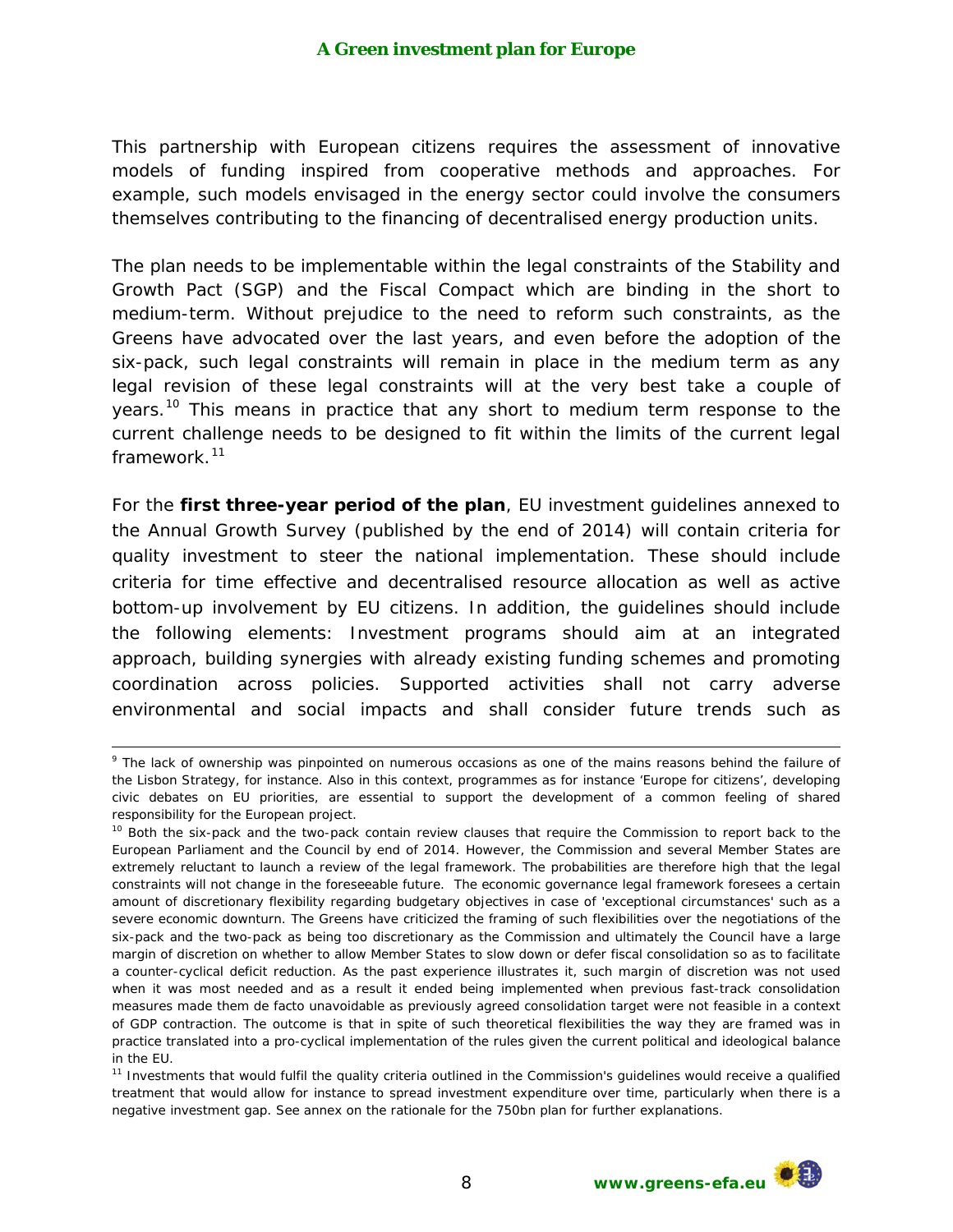#### **A Green investment plan for Europe**

demographic change or climate change. The horizontal principles of gender equality and non-discrimination need to be respected. Importantly, the same quality requirements shall apply for any kind of public support, be it in the form of a grant or a financial instrument.

National implementation plans should in particular aim at improving substantially and in measurable terms the access to finance for small and medium-sized projects, including projects involving SMEs, preferably set up at regional and local levels with the involvement of local and regional stakeholders, which can be realised in the medium term and aim at producing societal benefits such as stable local job creation. SMEs show significantly higher labour market potential than large companies, having contributed to 85% of the net employment growth between 2002 and 2010.<sup>[12](#page-8-0)</sup>

Furthermore, a significant part of the resources under the plan will be channelled through services of general interest, for instance in the field of energy, transport or water, which are to a large extent controlled by public authorities and hence subject to democratic accountability. As a recent IMF report has highlighted, public utilities are not only providers of services which generate large societal benefits, but are also sectors where investment expenditure trigger very large multiplier effects (up to three times the invested amount) which are self-financing<sup>[13](#page-8-1)</sup>.

**For the second part of the plan** (post 2018), **binding criteria** for quality investment, reflecting the criteria referred to above, will have to be gradually adopted at EU level. The part of the plan financed by public resources should be channelled through the EU legal framework, such as the EU budget, in order to strengthen EU-wide democratic accountability and control, as this ensures that the plan is monitored by the European Parliament and Council, and controlled by the European Court of Auditors. The institutional framework for the implementation of the mid-to long-term component of the plan at national, regional and local levels should be compatible with the implementation and monitoring framework under the European Structural and Investment Funds (ESIF), as these represent a significant share of the public resources used. The ESIF framework should be further geared towards sustainable development in the context of the MFF review in 2016, in order to support the objectives of this plan.

<span id="page-8-1"></span><sup>13</sup> See<http://www.imf.org/external/pubs/ft/weo/2014/02/pdf/c3.pdf>



<span id="page-8-0"></span> $\ddot{\phantom{a}}$  $12$  EIM Business & Policy Research, 2011. Do SMEs create more and better jobs?, [http://ec.europa.eu/enterprise/policies/sme/facts-figures-analysis/performance-review/files/supporting](http://ec.europa.eu/enterprise/policies/sme/facts-figures-analysis/performance-review/files/supporting-documents/2012/do-smes-create-more-and-better-jobs_en.pdf)[documents/2012/do-smes-create-more-and-better-jobs\\_en.pdf](http://ec.europa.eu/enterprise/policies/sme/facts-figures-analysis/performance-review/files/supporting-documents/2012/do-smes-create-more-and-better-jobs_en.pdf)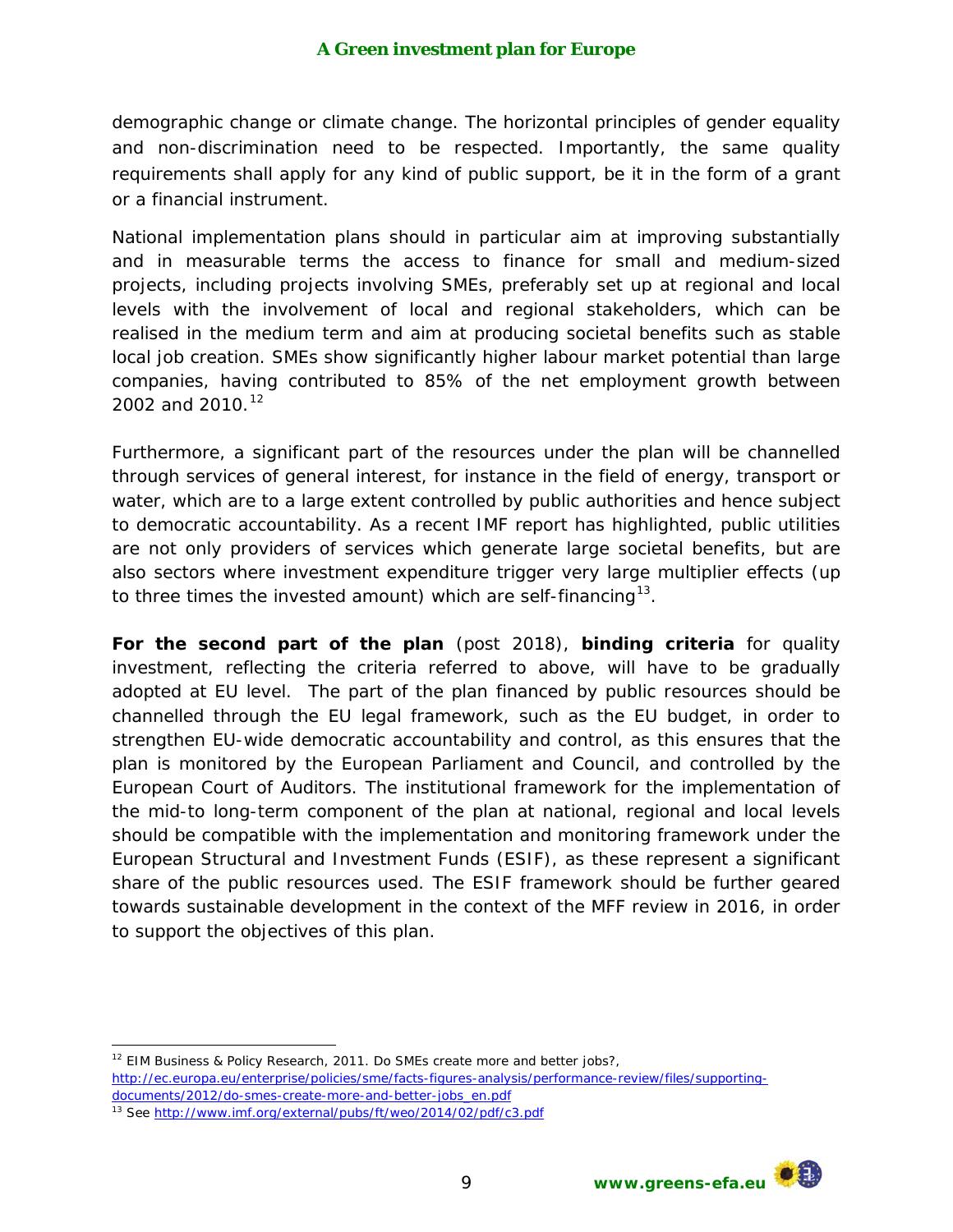# *4. How to mobilise the money?*

# *Frontloading resources and using flexibilities of the Growth and Stability Pact*

Public resources must target the most deprived households, which have been disproportionately hit by the crisis, in particular in Member States experiencing or threatened with financial difficulties. A key priority shall be given to energy savings and a deep renovation of the existing building stock as advocated in the Green position paper on a Green Energy Union. More specifically, public funding should prioritize thorough renovation of social housing, hospitals and schools as such public utilities fulfil the four criteria for quality investment referred to above. The funding amounts should be linked to commitments to reduce environmentally harmful subsidies by equivalent amounts. Furthermore, low income households should receive support for replacing energy intensive household appliances with more energy efficient alternatives according to the approach laid down in the Ecodesign directive.

Direct and indirect public subsidies and outright transfers to providers managing such public utilities could be financed by means of a system of tradable Green Certificates which would provide deferred tax credits to be redeemed after a period of 5 years after issuance under condition of using the funds within a range of specific priorities.<sup>14</sup> Such certificates, which constitute quasi-monetary instruments, are to be allocated under strict conditions to be framed at the EU level in the Guidelines for the Investment Plan and implemented nationally under the subsidiarity principle.

Such certificates would be designed to frontload and (re)distribute the discounted value of financial resources that would feed national energy savings funds and ultimately an EU energy savings fund described in the Energy Union Paper proposal (the tax benefits and revenues from abolished tax advantages for fossil fuels) so as to provide a fiscal stimulus which is fiscally neutral in the medium term and therefore does not add deficits and public debt. [15](#page-9-1) The Guidelines for Tax Credit Certificates should entail that tax deferrals granted must be conditional on equal revenues to offset the tax credit in the year it is redeemed. Such revenues could primarily consist of binding commitments for equal decreases of direct and indirect

<span id="page-9-1"></span><sup>&</sup>lt;sup>15</sup> If some fiscal pro-investment stimulus with tangible effects in the short term on aggregate demand is to be provided when there is a negative output gap and then overcompensated by further fiscal consolidation once the gap is closed, then a good engineering of fiscal multipliers need to be clearly foreseen ex ante. In practice, a smart long-term consolidation strategy can be implemented by frontloading and discounting the value of resources that would be divested in future from tax incentives an subsidies actually provided to fossil energies and more generally to activities generating negative externalities.



<span id="page-9-0"></span> $\ddot{\phantom{a}}$  $14$  Such certificates would be easily converted in cash as their value equates the value of a zero-coupon bond with a five year maturity.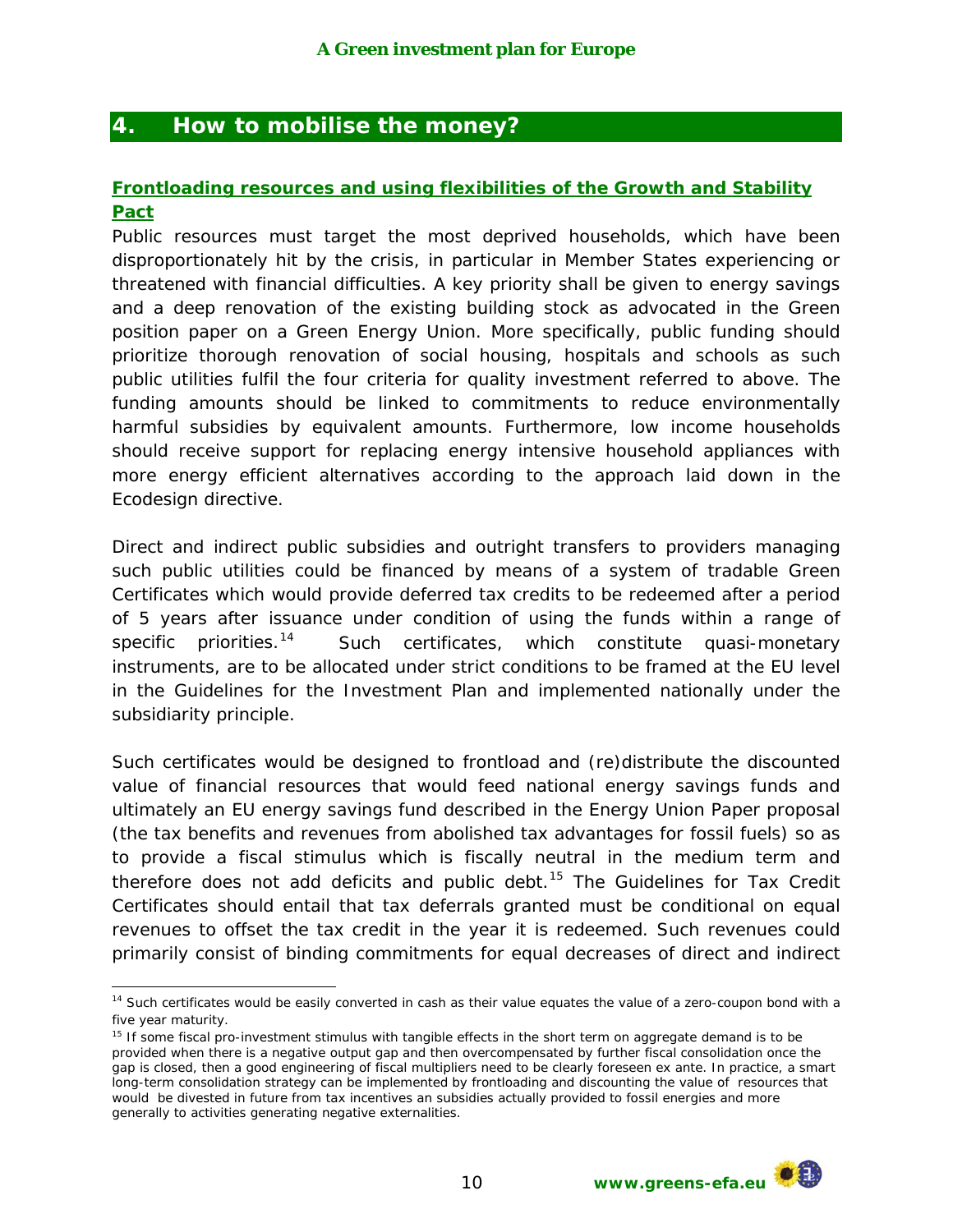subsidies, especially for nuclear energy and fossil fuels. An alternative offset could be through the projected decrease of energy-costs through the renovations undertaken. However, the latter should only be allowed if the savings from such renovations are directly measurable and quantifiable in monetary terms and therefore produce actual long-term relief for national budgets. The additional benefits generated by the deep renovation of the housing stock in terms of declining energy imports (which according to the position paper on the Energy Union are estimated at 130bn EUR per year in 2020, 260bn EUR in 2030 and 455bn EUR in 2050) would provide additional space for financing the medium to long term part of the programme focus on the new technologies and explorative innovation required for the ecologic transformation of the EU economy.

First and foremost, the amount of additional public investment needed should be identified for each Member State and the Member States should then reorganize their budgets accordingly. A fiscally neutral stimulus by means of deferred tax credits would be particularly suitable for financing energy efficiency related projects in public utilities referred to above in the Member States that have little fiscal room for manoeuvre. Also, such Member States should increase their tax revenue, possibly in a demand neutral manner. In a small minority of Member States there is however some fiscal space within national legal constraints that should be used if the identified additional investment cannot be financed solely by reshuffling the budget. Moreover, the flexibility clause of the Stability and Growth Pact should be fully used in 2015 as the current macroeconomic context of nearly zero growth and inflation qualifies as a severe economic downturn carrying serious risks for the stability of the Economic and Monetary Union. Under such circumstances the Commission should therefore put forward an updated recommendation for a timeframe for convergence towards budgetary medium term objectives which would imply no aggravation of the structural deficit for 2015. Such flexibility and the trickle-down effects of the Investment plan on activity would subsequently allow for a reduction of deficit towards reaching the respective medium term objectives by 2019[16](#page-10-0).

Whereas such measures could free at least some fiscal space, it must be acknowledged that this space will remain limited for a significant amount of countries, in particular those countries that are affected most strongly. Consequently, there must be enhanced efforts to increase public revenues on the national and the European levels in the short- and long-term. One particular stream of revenue that could support investment is a stricter enforcement of fair corporate

<span id="page-10-0"></span> $\ddot{\phantom{a}}$ <sup>16</sup> For the subsequent years after 2015 and assuming the GDP growth estimations used in the annex on the rationale for a 750Bn EUR plan a convergence towards medium term budgetary objectives would be within reach while respecting the requirement of an structural budgetary adjustment of at least 0.5% of GDP per year provided that expenditure outside frontloaded resources is frozen unless fully offset with additional taxes.

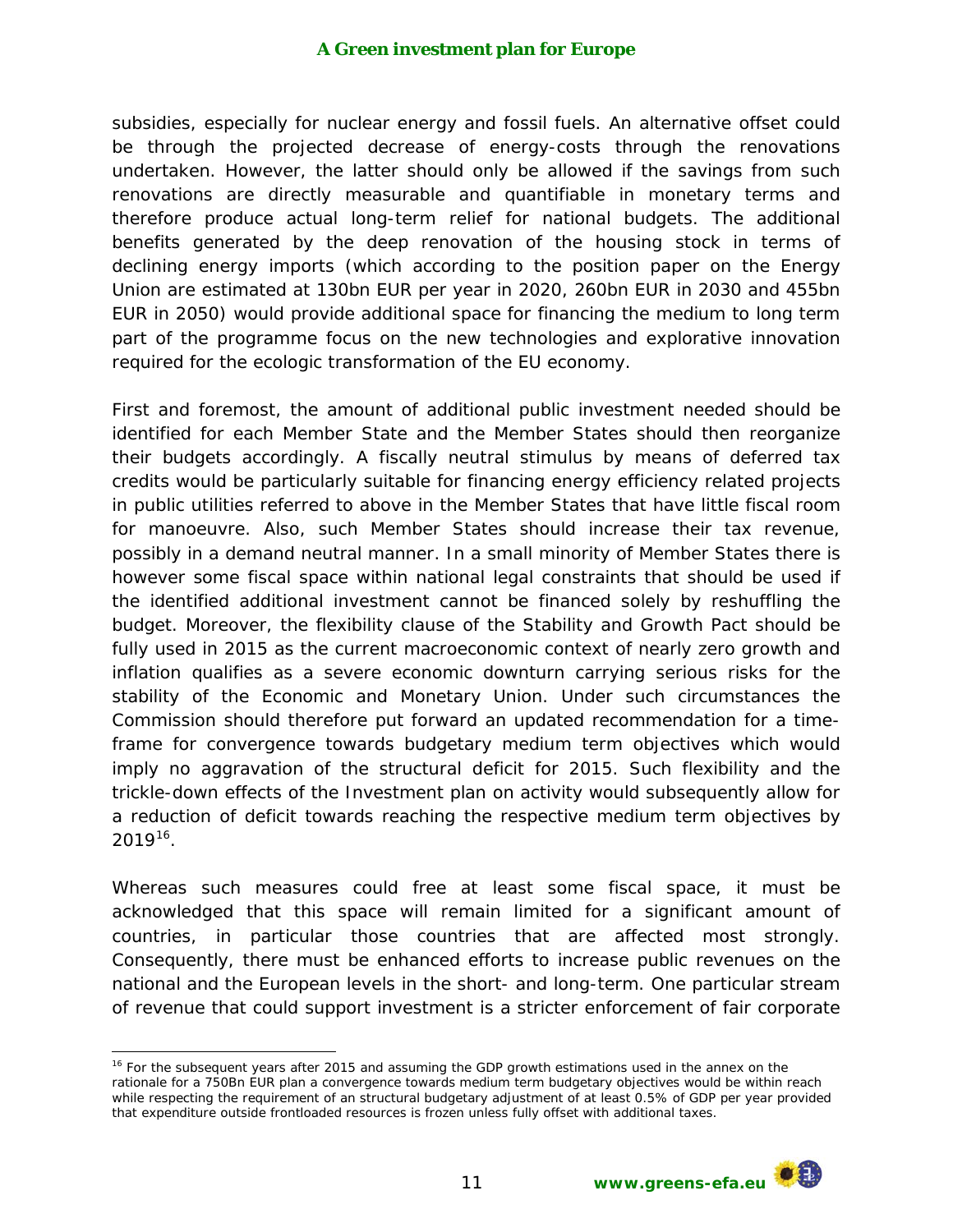taxation. Although, in the long-term a common corporate tax-base is needed in order to close all existing tax avoidance loopholes, a common coordinated effort aimed at closing the most pressing national loopholes could already free up significant amounts of tax-revenues in the short- and medium-term.

This means that countries with more fiscal flexibility such as Ireland, the Netherlands, Luxemburg and Austria must refrain from offering particular taxincentives especially in the field of taxation of licenses and patents for corporations and in the field of capital gains of private persons. Reforming tax legislation and implementing adequate tax levels in European tax-havens through European cooperation would increase the total tax-revenues available for investment. This would entail higher tax-revenues in the respective countries that are currently attracting international corporations through tax-incentives but even more so in the medium-term in countries with stricter tax-legislation that have been faced with corporations paying inadequate tax-rates by transferring taxable revenues to legal entities in other countries.

Moreover, the European Commission should increase oversight and investigation in the field of tax-benefits that may constitute illegal state-aid. The recent cases of Apple in Ireland and Fiat in Luxemburg show that there is a considerable amount of money that is granted to corporations through tax reductions which constitutes a form of illegal state-aid. Investigating and reclaiming illegally foregone taxrevenues through the Commission means both recuperating past illegal subsidies as well as preventing future subsidies.

Furthermore, advantages of some member states in the form of a lower cost of interest payments on their state bonds since the beginning of the crisis can be shared among all euro zone countries. A share, e.g. a third of what a country paid less in comparison to what it had paid at pre-crises average levels, should be paid into a European investment fund to finance the measures laid out in this plan. The overall advantage in interest payments since the beginning of the crisis amountsto some 130 billion euro, for Germany alone.

# *Turbocharge private investment through clear and simple green rules of an ambitious Energy Union*

The other part of the public resources will be used to leverage private investments within reasonable and time effective ratios (1 to 5) and could increase private finance demand and supply by up to 500bn EUR if targeted public subsidies are constructed, and by clear and simple rules incentivising energy efficiency and energy savings as well as the substitution of fossil energies by renewable energies. The private investment thus unleashed should be supported by incentives to build

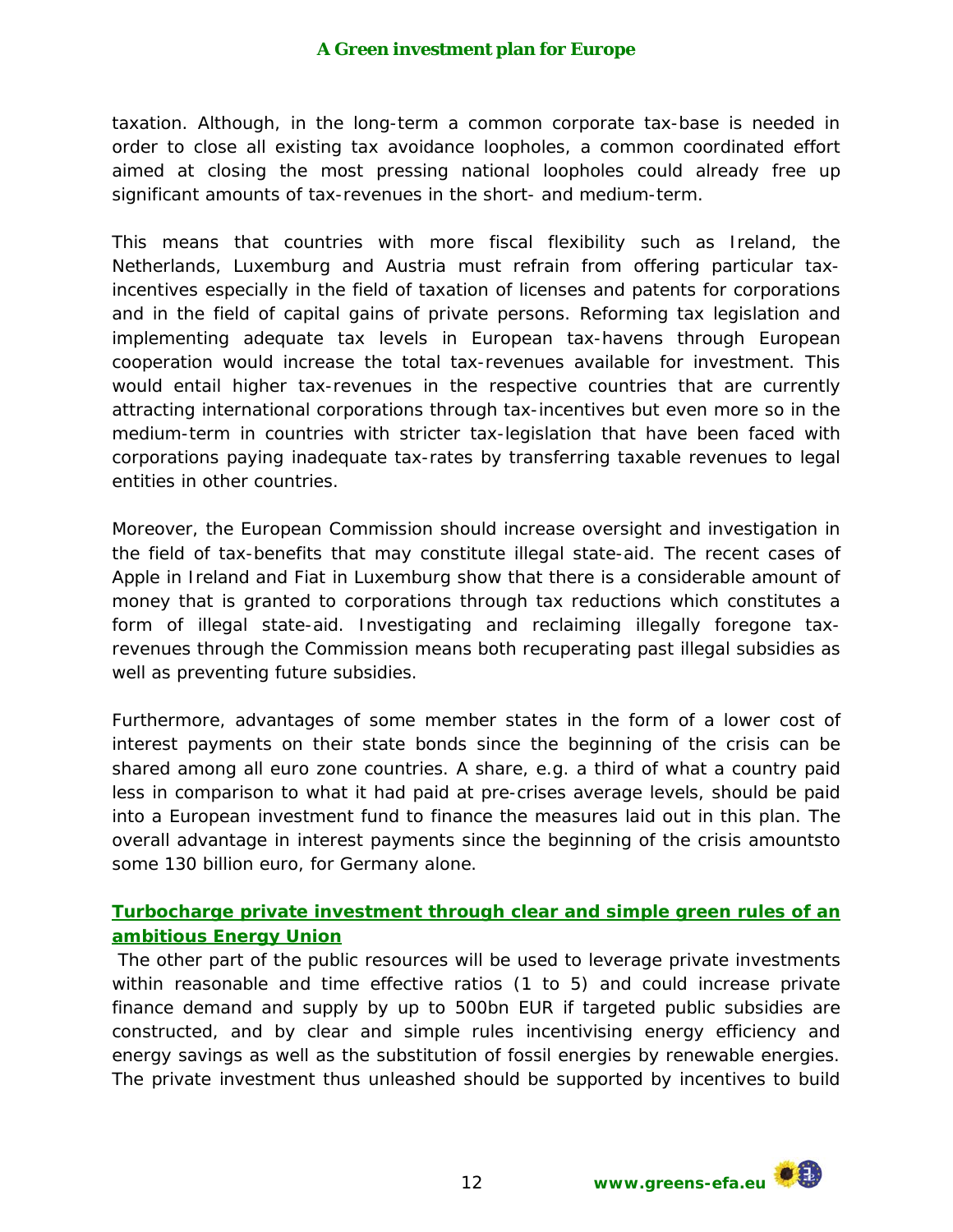equity and some careful facilitation of leveraging.<sup>[17](#page-12-0)</sup> Any leveraging needs to be implemented without relaxing financial regulation that serves the long term stability of the financial sector. The required improvement of financing for the real economy should therefore not come at the expense of lowering the safeguards against systemic risks in the financial system.

## *Financial instruments and fiscal incentives for SMEs*

The plan will mobilize a certain number of instruments aimed at facilitating credit demand and supply for SMEs, including:

- complementary Green Certificates allocated to SMEs conditional on obtaining loans or equity financing for investing in resource efficiency related projects;
- enhancing and scaling-up EU related financial instruments such as those under COSME and Horizon 2020 and ESIF, with the aim of:
	- o providing loans, guarantees, counter-guarantees to SMEs in projects oriented towards resource efficiency and environmental sustainability;
	- o developing mezzanine finance and equity instruments, including seed and early stage financing, business incubators and technology transfer, for supporting innovative start-ups and SMEs as an alternative to loans, for clean-tech and sustainable new businesses;
	- o establishing an EIB guaranteed vehicle for transparent and simple securitization of SME related loans.

The plan will also mobilise innovative non-financial instruments for the benefit of SMEs. For example, "green innovation vouchers" should be supported by the plan in order to facilitate SMEs' access to technical and/or business expertise necessary to transform their eco-innovative ideas into a market success. This would help to bridge the "innovation gap" between demonstration and commercialisation of a new technology.

To ensure the uptake of the financial instruments, services (information, skills, legal and business advice) for SMEs that strengthen their non-financial capacity to innovate have to be supported.

Those financial instruments must be demand-driven and market-based, however criteria to ensure that investment goes into innovation and sustainability must be introduced. Of the total allocation of financial instruments, a third could be addressed to renewable and energy efficiency technologies, a third to ecoinnovation in SMEs and another third for activities going towards the fulfilment of societal challenges such as health, education, food, mobility, culture.

<span id="page-12-0"></span> $\ddot{\phantom{a}}$  $17$  According to the ECB and the Commission Access to Finance surveys around 15% of SMEs have seen the credit requests being totally or partially refused. By extrapolating the total amount of credit flows and stocks provided to SMEs a significant increase of credit supply could be generated if well designed loan related subsidies and guarantees are targeted to SMEs.

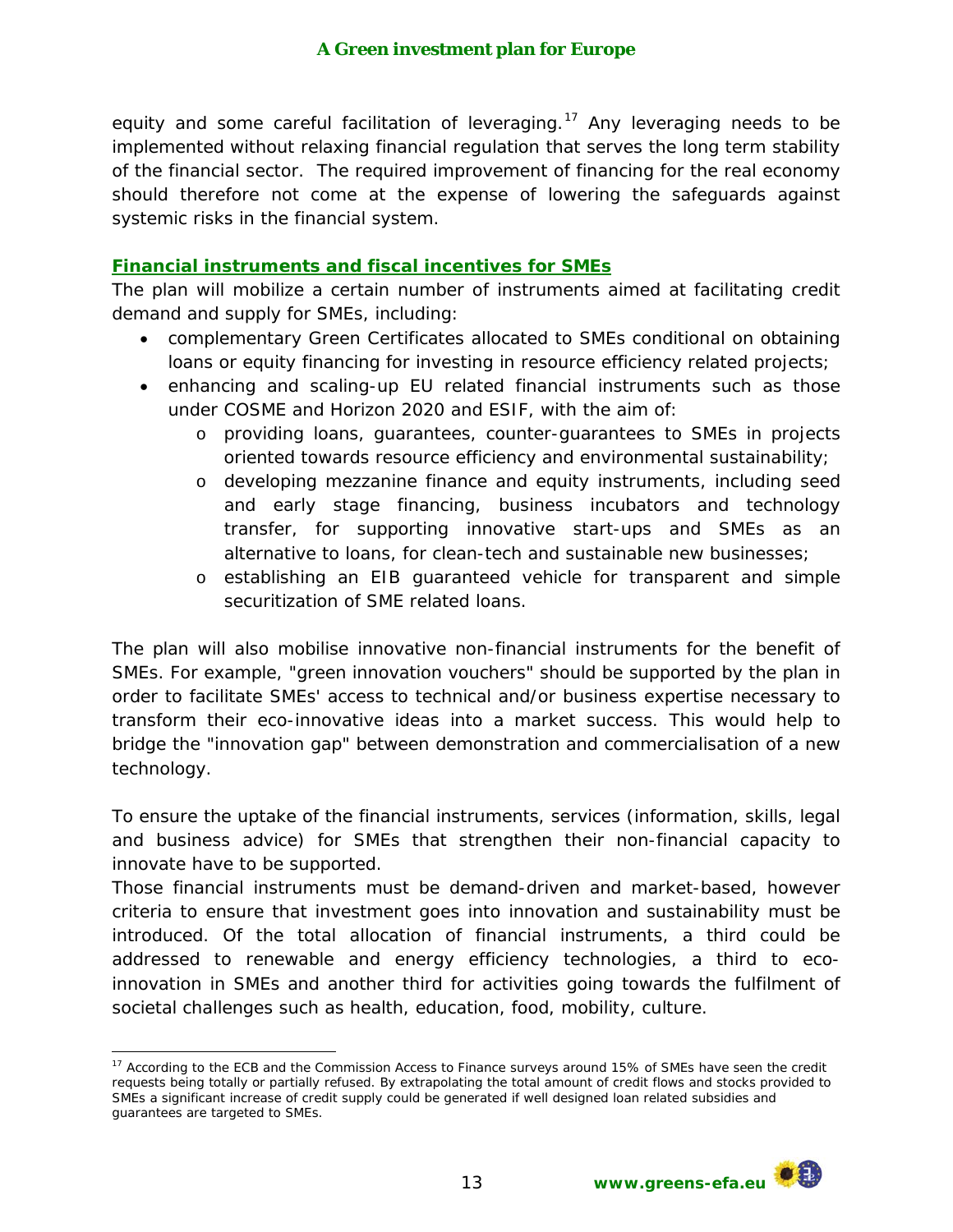#### *Making ECB loans to banks more targeted*

The record-low interest policy of the ECB has not succeeded in providing enough oxygen for the real economy. Its 400bn targeted longer-term refinancing operations (TLTROs) which have been structured after the Bank of England's Funding for Lending Scheme need to be much more targeted. These loans should be tied to stricter conditions. Under the current scheme, banks will still be able to reduce their lending to SMEs while simultaneously enjoying cheap ECB financing. JP Morgan estimates that just 5 per cent of an earlier injection of cheap money in 2011 and 2012 went to the real economy.<sup>[18](#page-13-0)</sup> According to Deutsche Bank, there are currently no restrictions preventing banks from accessing TLTROs to buy more bonds.<sup>[19](#page-13-1)</sup>We want to change this and put more conditionality into the cheap financing to ensure that the money ends up in the real economy.

# *A careful revival of the asset-backed securities market & adding conditionality to purchases*

We support a careful revival of the asset-backed securities (ABS) market and purchases by the European Central Bank of the most senior tranches of simple and transparently structured securities, provided that certain conditions are met. Lending targets for banks and an issuer retention rate of at least 20% of the original risks are such conditions. For example, the ABS programme could be designed in a way where only debt packages with a certain percentage of new loans to SMEs would be eligible for sale to the ECB. According to Bruegel, improving the regulatory environment for simple and transparent ABS products could revive a market estimated at 3 trillion with ECB purchases leading to a sizeable intervention of up to 500bn. . [20](#page-13-2)

#### *Creating new private-private partnerships in the banking sector*

We want to promote new innovative partnership models between different actors that increase access to finance for the real economy. This includes, for example, the establishment of private-private lending partnerships that bring together banks and investors such as insurance companies. Such partnerships can provide mutual benefits. Currently, the banking sector is predominantly looking at providing shortterm loans. Life insurance companies, however, require long-term returns to match their long term liabilities. In addition, they take in more than 1 trillion in premiums each year. With the bulk being invested in bonds, SME lending would offer them more diversification and higher returns. In this context, a lending partnership

 $\overline{a}$ 

<span id="page-13-2"></span><sup>&</sup>lt;sup>20</sup> Altomonte, Carlo and Bussoli, Patrizia, 2014. Asset-backed securities: the key to unlocking Europe's credit markets?, Bruegel, July 2014.



<span id="page-13-0"></span> $18$ "TLTRO to boost banks more than economy", Reuters, 13 June 2014, <http://in.reuters.com/article/2014/06/13/tltro-banks-idINL5N0OU2LK20140613>

<span id="page-13-1"></span><sup>&</sup>lt;sup>19</sup> "Breaking down the TLTRO"[,](http://ftalphaville.ft.com/2014/06/06/1871152/breaking-down-the-tltro/) Alphaville, Financial Times, 6 June 2014, <http://ftalphaville.ft.com/2014/06/06/1871152/breaking-down-the-tltro/>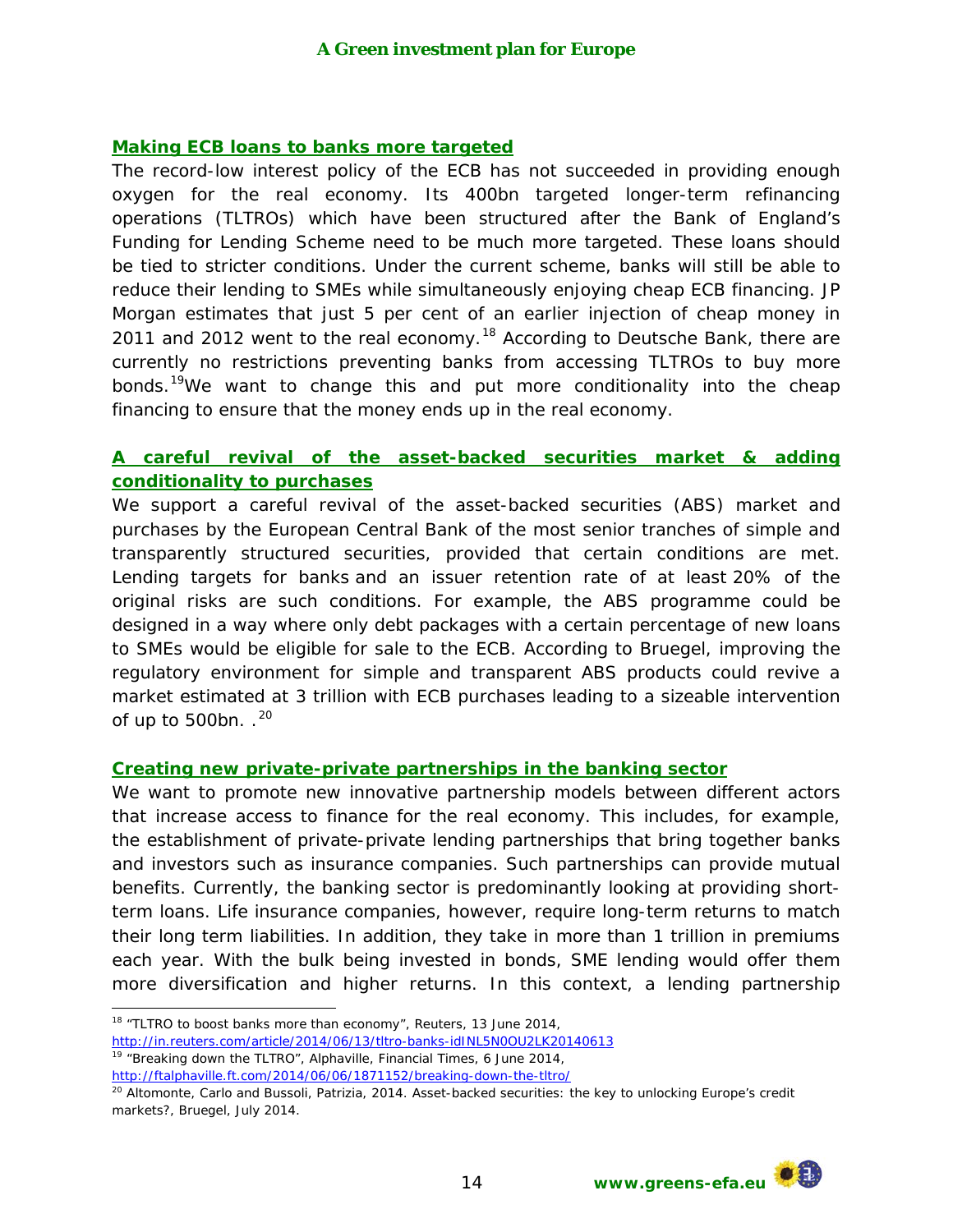between the two could lead to a mix of short- and long-term loans that provides an interesting and secure rate of return for both while at the same time bringing more private investment into the real economy.<sup>[21](#page-14-0)</sup>

In addition to these policies, the Green Investment Plan for Europe aims to strengthen the development of capital market financing. This would not only provide a greater variety of financing avenues but also address the overreliance of Europe's industry on bank lending. In the United States, for example, capital markets provide almost 75 per cent of all corporate funding with bank lending playing a rather marginal role while in Europe it is the reverse. The Green Investment Plan would promote the establishment of new capital financing platforms. This includes the following policies:

#### *Enhancing crowdfunding*

This up-and-coming sector is witnessing particularly high growth rates. Between 2009-2013 funding volumes increased by an estimated 76 per cent reaching \$5.1 billion in 2013. Currently, Europe holds about 35 per cent of the market volume while on the other hand it is the leader when it comes to equity crowdfunding. Already a number of highly new innovative firms have tapped crowdfunding as a means to finance their business. In 2012 alone roughly half a million projects received financing via crowdfunding. This form of financing is particularly interesting for start-ups with seed and early-stage equity finance but also for small enterprises. As noted by the European Commission, one study has estimated that in Spain 7.500 direct jobs were created via 2.800 successful crowdfunding projects.<sup>[22](#page-14-1)</sup> We want to capitalise on this new development and create a common European regulatory standard and framework for crowdfunding that protects investors while at the same time stimulating a vibrant new financing market. In this context, the current patchwork of national regulatory frameworks needs to be addressed in order to harmonise policies and create a truly European crowdfunding market.

#### *SME stock exchanges*

SME stock exchanges have developed into crucial markets for small and mediumsized enterprises to access financing. In Germany, five stock exchanges have carried out over 50 bond issuances for midcaps. Local bond markets are also being established in other EU Member States such as France and Sweden. According to Deutsche Bank, corporate bond markets have been able to cushion about a third of the impact of the credit squeeze thereby increasing financial resilience. We want to increase opportunities for such financing to SMEs.

<span id="page-14-1"></span><span id="page-14-0"></span><sup>&</sup>lt;sup>22</sup> Ramos & Gonzalez, 2013. Crowd-Funding as a new economic instrument for economic growth and employment. Paper presented in the seminar "Alternative ways of finance in the digital era". Ateneu Barcelonès May 2013.



 $\ddot{\phantom{a}}$  $21$  "Don't bank on the banks", The Economist, 16 August 2014.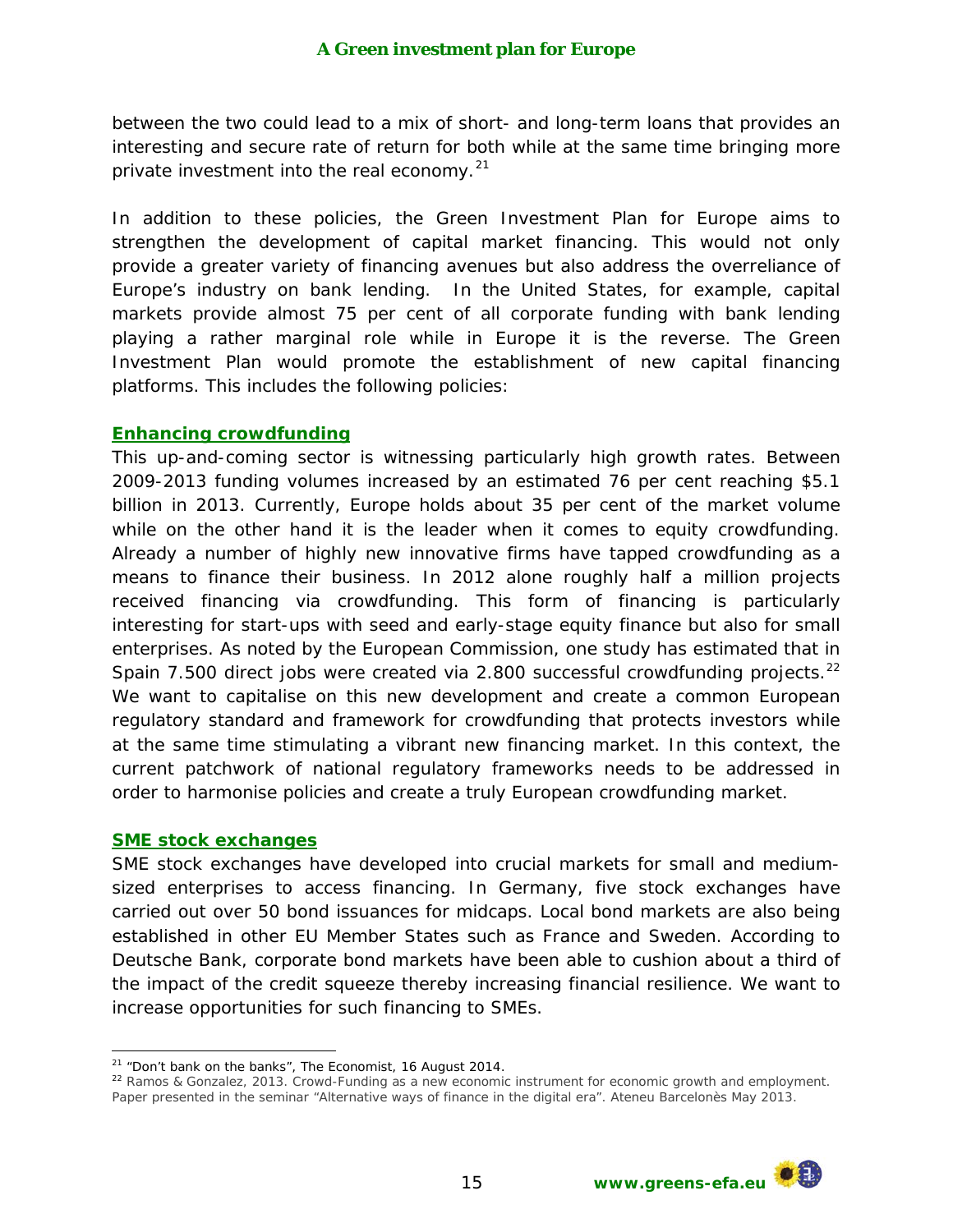# *A European Private Placement System*

Some SMEs are simply not big enough to secure formal credit ratings necessary to issue publicly trade debt. Private placement offers another financing opportunity. In the United States, for example, pension funds, insurers and other investors have put almost \$50bn into private placements. France established a private placement market several years back, which raised over €7bn almost exclusively for French companies. A central register with a standardised system of documentation and disclosure at the Banque de France has allowed private lenders to assess the creditworthiness of companies making it easier for them to invest in individual firms great and small. We support the European Central Bank in building a cross-border database for similar purposes and helping to launch an EU-wide private placement system.

# *The role of the EU budget*

Already ahead of the post-electoral revision of the MFF in 2016, it would be possible to mobilise between 1 to 4 bn EUR, depending on the size of the margins left below the MFF ceilings in the executed budget. Although a rather small amount, this would be fresh money, not yet programmed. Its mobilisation would require a qualified majority vote in Council. In addition to that, it could be investigated whether/to what extent the Green investment program mobilises EU money by reducing budget lines which are not yet fully used for by existing unsustainable and/or underperforming programs, which could be done without reprogramming with a qualified majority vote in Council. For instance, in the case nuclear-related programs such as ITER, the amount available can be estimated at approx. 1-4 bn EUR by 2016. Moreover, it could be investigated whether /to what extent the Green investment program mobilises additional EU budget by changing the rules/practice for unspent EU money. According to current practice, this money goes back to Member States. It could be assessed whether to change the rules for the money to remain in the EU budget and make it available for the Green Investment Plan. The European Commission, the European Parliament and the Council should jointly screen the existing budget for possibilities for redirecting appropriations to the Green Investment Plan.

The 2016 post-electoral revision of the EU's Multiannual Financial Framework (MFF) presents the opportunity to make available more EU money for the second part of the Investment Plan. In this context, the EU budget could be refocused to help channel investments into European public goods such as renewable energy infrastructure, energy efficiency improvements, and skills developments to enable workers to take up green quality jobs or the care sector. The review should ensure that at least 30% of the EU budget is used on the investment priorities defined in the plan. Moreover, EU funds-specific rules could be modified to further catalyse

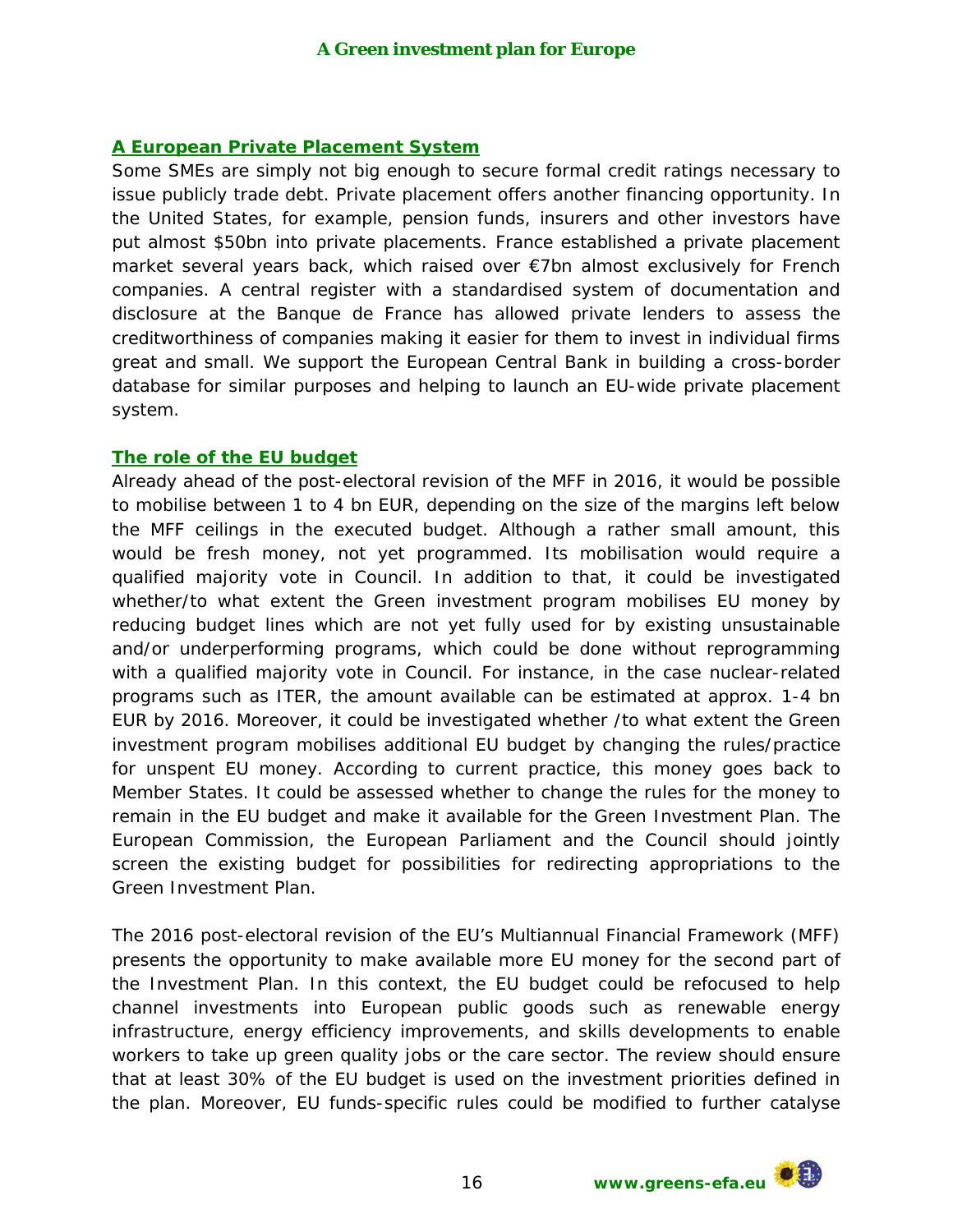investment in more sustainable and equal societies, for instance in order to increase the leverage effect for R&D funding under Horizon2020, ensuring social return for public investment and strengthening the capacity of SMEs to innovate. In addition to that, the EU's own resources must be strengthened The High Level Group on EU Own Resources should make proposals in this regard, including revenues from an ambitious, EU- wide Financial Transaction Tax (FTT), as well other "pigouvian" taxes. Furthermore, EU money could possibly be mobilised in the context of the performance review of the European Structural and Investment Funds (ESIF) in 2019. In any case, the flexibility foreseen in the Growth and Stability Pact, according to which EU con-financing should not be added when assessing whether sufficient progress is made towards medium term budgetary objectives, should be fully implemented. Beyond 2020, new funding opportunities under the new 2020+ MFF and the follow-up strategy to EU2020 can be used. In line with the focus of the Green Investment Plan on *quality* investment, the consistent application of performance audits on the supported projects and programmes, based on indicators, must be ensured.

# *The role of EU joint undertakings and Public-Private Partnerships*

Today the EU funds' dedicated to Joint Undertakings (JU) and Public Private Partnerships (PPPs) for investment in innovation in the industrial sectors divert an important share of EU public research funds into exclusively private driven innovation agendas (11bn€ for the JU). The use of those public funds are not sufficiently conditional on public interest objectives and priorities, and do not provide enough means to ensure technology transfers and delivery of sustainable innovations. The increasing amount of PPPs led to the systematisation of abusive and exorbitant clauses in favour of private entities and to the detriment of public interest and public spending.

As a general principle, PPPs and JUs need to be designed in a way so as to maximise the social return for public investment, through the better setting of objectives, mechanisms leveraging additional funds and mechanisms for diffusion and uptake of results. The rules for the establishment of PPPs/JU should be radically changed and improved based on existing best practices. It needs to be ensured that public money leverages real private investments, and not in kind contributions; that researchers, universities, SMEs, national and regional public sector bodies and civil society organisations are better involved, including in the agenda-setting, governance and financing; that the terms of the partnership are transparent ad made public; that the mechanisms to access to results are fair for all participants and that the undertakings are subject to improved monitoring and evaluation of deliverables and results. Not all sectors of research should be subject to PPPs, as an independent public investment needs to be preserved.

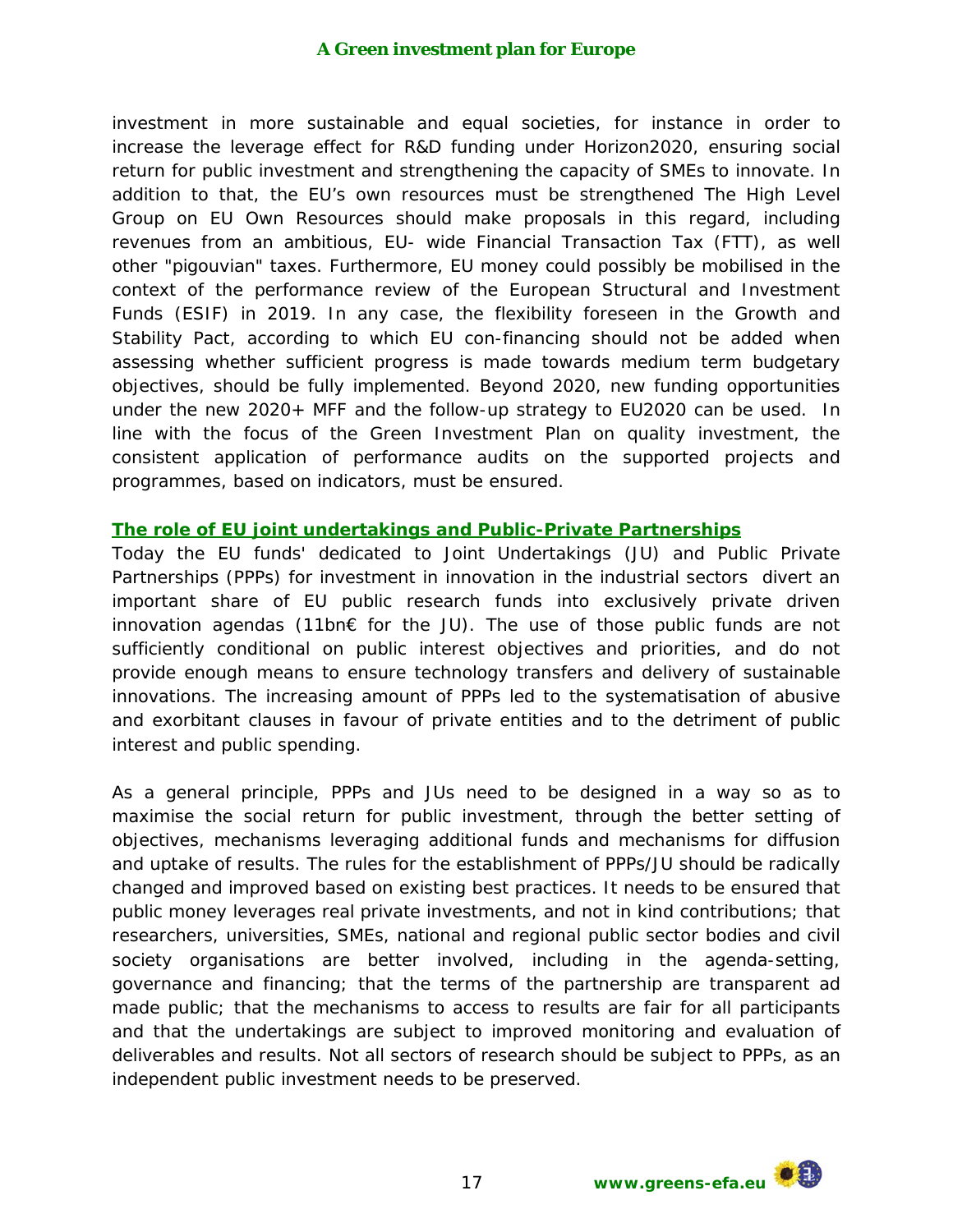#### **A Green investment plan for Europe**

#### *The role of the EIB*

The EIB capacity for lending at concessional rates must be gradually and substantially increased up to 400Bn from current levels (200bn) over the next 5 years in order to finance green infrastructure projects. In order to preserve the EIB capital base, a combination of public guarantees provided by those Member States having the fiscal space to do so and additional subscriptions of capital provided by all Member States. The recapitalisation must be financed inter alia by commitments made to transfer a proportion (30%) of the funding advantage that a few Member States have benefited for financing their sovereign debt issuances over the last few years given their status of 'safe harbours' allowing them to attract massive capital inflows from the rest of the euro area. As a complement the recapitalisation and guarantees could also be financed by mutualising the proceedings of additional tax revenues generated by an EU common consolidated tax basis for undertakings with a minimum rate and by enhanced EU legal instruments aiming at tackling aggressive tax planning and eliminating tax evasion. Such mutualised resources could also be used to finance zero-interest loans dedicated to energy renovation investments.

An increase in the lending capacity of the European Investment Bank could further leverage greater private investments. Moreover, the European Investment Bank could finance investments in infrastructure such as electricity grids and crossborder rail links by issuing bonds, which the European Central Bank could buy in the secondary market.

# *5. Creating an appropriate EU regulatory framework for the Green Investment plan*

Money is not everything. Injecting a massive amount of money will not help to revive the economy if, at the same time, the regulatory framework remains inadequate. We want to create new markets and steer investments into them via the right set of regulations and incentives. There are a number of prime examples in this field. The renewables feed-in tariff in Germany for instance not only boosted the uptake of renewable energies but also created a whole new class of energy entrepreneurs with individuals investing in renewables and renewables cooperatives being established. Therefore an ambitious agenda for a regulatory strengthening should be adopted so as to steer investments into sustainable markets:

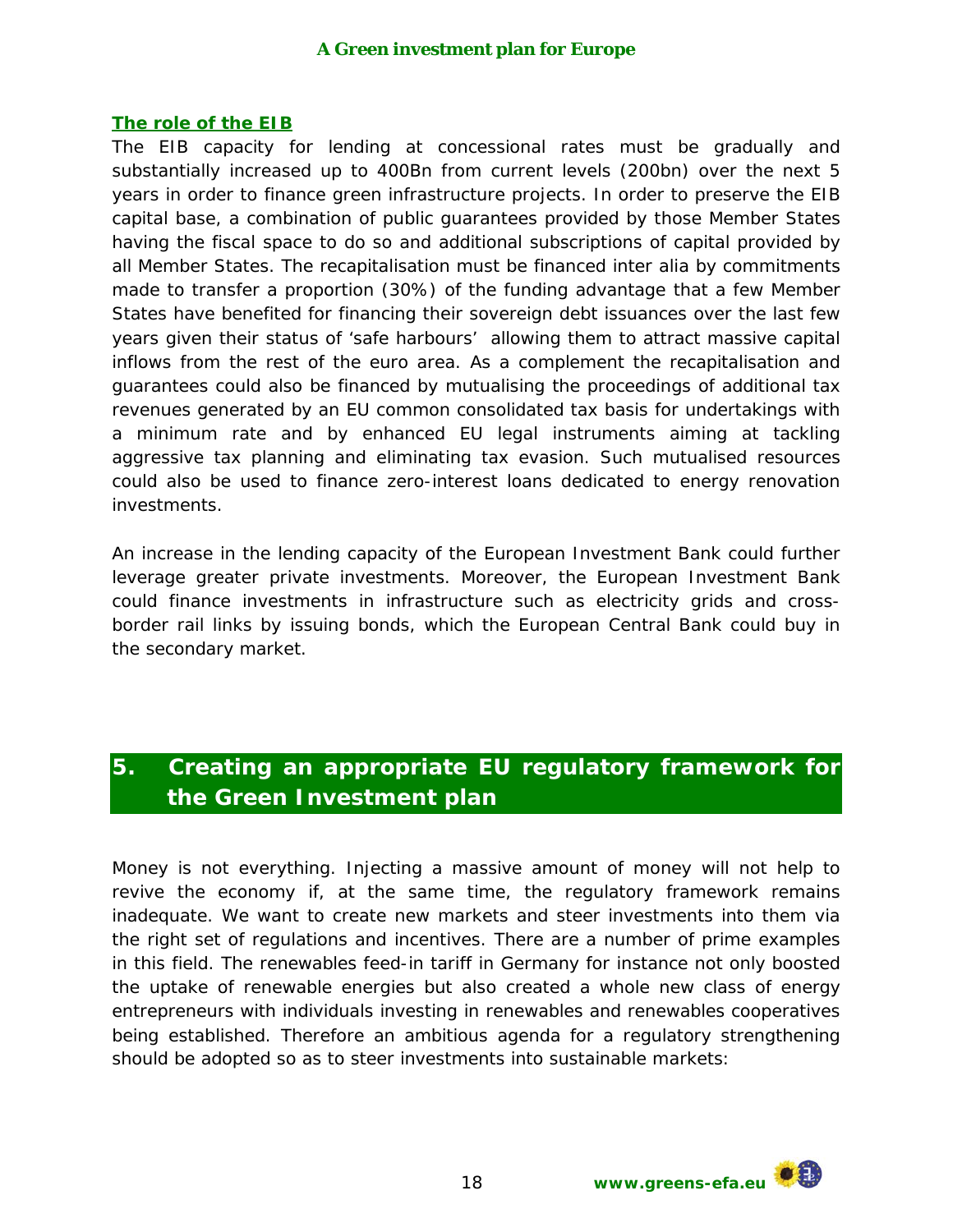#### ● *A revision of the economic governance framework*

The economic governance framework should be reviewed so as to be adapted and made consistent with a quality investment framework and more generally with the challenges of the second phase of the plan (from 2018). A forthcoming position paper will outline the Green priorities with that respect. The annex on monitoring and implementation already identifies some benchmarks for integrating elements into the EU economic governance framework. Specifically these include some benchmarks for creating a legal framework, within the preventive arm of the Growth and Stability Pact, for promoting and monitoring quality investments, including a qualified treatment of public investments linked to green energy transition, such as an amortized accounting of such investments expenditures (by analogy to common practices regarding capital budgeting in private undertakings). As a revision of the economic governance framework will take time, the Commission should release an interim interpretative communication providing explicit benchmarks on the qualified treatment of public investments.

#### • *Towards a genuine Economic and Monetary Union (EMU) and a Treaty revision*

The Green Investment Plan could also be an opportunity to put money aside to prepare the establishment of euro area budgetary capacity as well as an asymmetric shock absorption instrument. These mechanisms would act as countercyclical automatic stabilisers that would be triggered in a future crisis. In parallel, additional steps for deepening the EMU must be taken over the next five years such as the gradual mutualisation of government debt towards fully fledged Eurobonds; the completion of the Banking Union, including the setting of a common deposit guarantee scheme and the creation of a fully independent financial supervisor. The whole deepening of the EMU will require a substantial enhancement of democratic accountability of the EU decision-making process and a reinforcement of the community method. Several of these reforms will require a Treaty change by means of a Convention for which a roadmap should be established by an interinstitutional agreement.

# • *Structural Reform of the Banking Sector*

Diversifying the funding sources for the real economy (e.g. through the Capital Markets Union) means that bank credit will necessarily play less of a role in funding the real economy. However, a banking system dominated by a small number of "too big to fail" banks that combine trading in capital markets with core services to the real economy is a system that is still able to transform a crisis in capital markets into a credit crisis for the real economy. It is essential to separate these



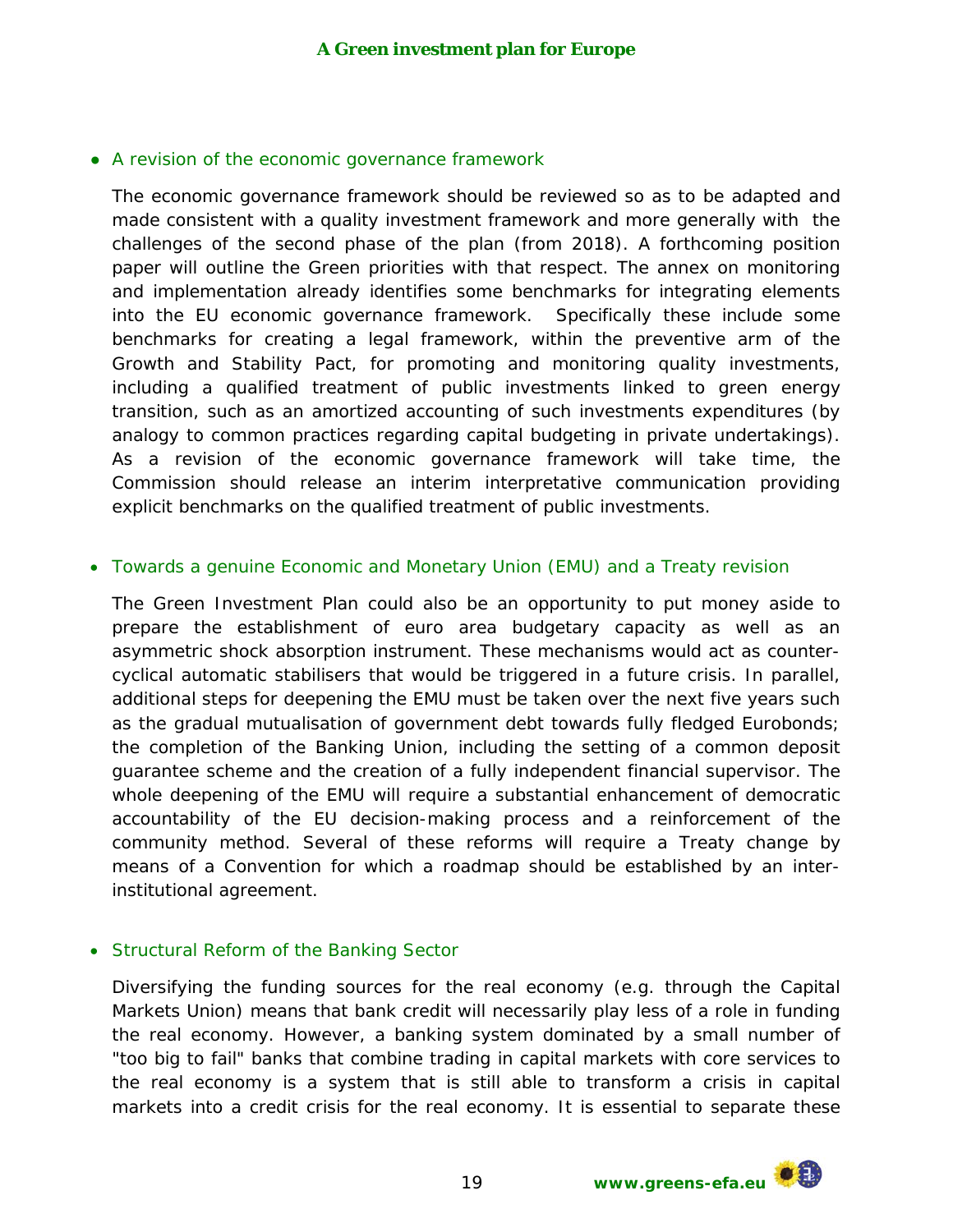two fundamentally different banking activities to prevent such contagion. Core activities such as safekeeping of cash and securities, payment services and prudent lending that must be maintained throughout the cycle should therefore be separated legally from trading activities and prohibited from lending to or investing to such entities.

#### ● *An EU framework to curb social/wage dumping*

The efficiency of the Plan could be jeopardised by continuing social and wage dumping. Indeed, since the arrival of the EMU, Member States have engaged in competitive wage deflation that has weakened domestic demand and disincentivised them from moving up the value chain. Therefore, we suggest that the country-specific recommendations ensure that real wage developments be at least positive and follow productivity gains. If this equality is not respected, working conditions should be improved by an equivalent amount corresponding to the gap.

#### ● *Reform of the EU state aid framework*

The State aid framework has to be expanded and adapted to support the dynamic that the Plan intends to generate. We advocate the creation of a general block exemptions for all energy efficiency and resource efficiency schemes as well as making state aid compatible with renewable energy support incentives. State aid guidelines should actively encourage the creation of vibrant new markets in electricity demand reduction, renewables and resource efficiency. State aid rules should focus on reducing the power of incumbent fossil fuel dependent businesses rather than seeking to impose arbitrary disciplines on technology support mechanisms for renewable energy. We oppose the decision of the European Commission to grant state aid to nuclear in this context.

#### ● *Putting a price on carbon*

While a number of barriers inhibit more green investment, by far the most important one is that GHG emissions are under-priced compared to the negative externalities they impose on society. Almost all estimates suggest that the current price is too low. Many low carbon technologies become viable at prices of €30-70 a ton. We want to reform the EU-ETS system beyond backloading to ensure that it steers investments into efficiency and renewable energies. In the short-term, we want to retire at least 2 billion  $CO<sub>2</sub>$  allowances and decrease the total cap on emissions for it to be close to zero by 2050. An EU-wide  $CO<sub>2</sub>$  tax of Euro 20 on the nearly 50% emissions not covered by the EU Emissions Trading Scheme should be introduced and all allowances under the EU ETS placed in the market from 2015 should be fully auctioned. To stimulate green investments and reduce their perceived riskiness, the EU should also issue an official version of its expected GHG

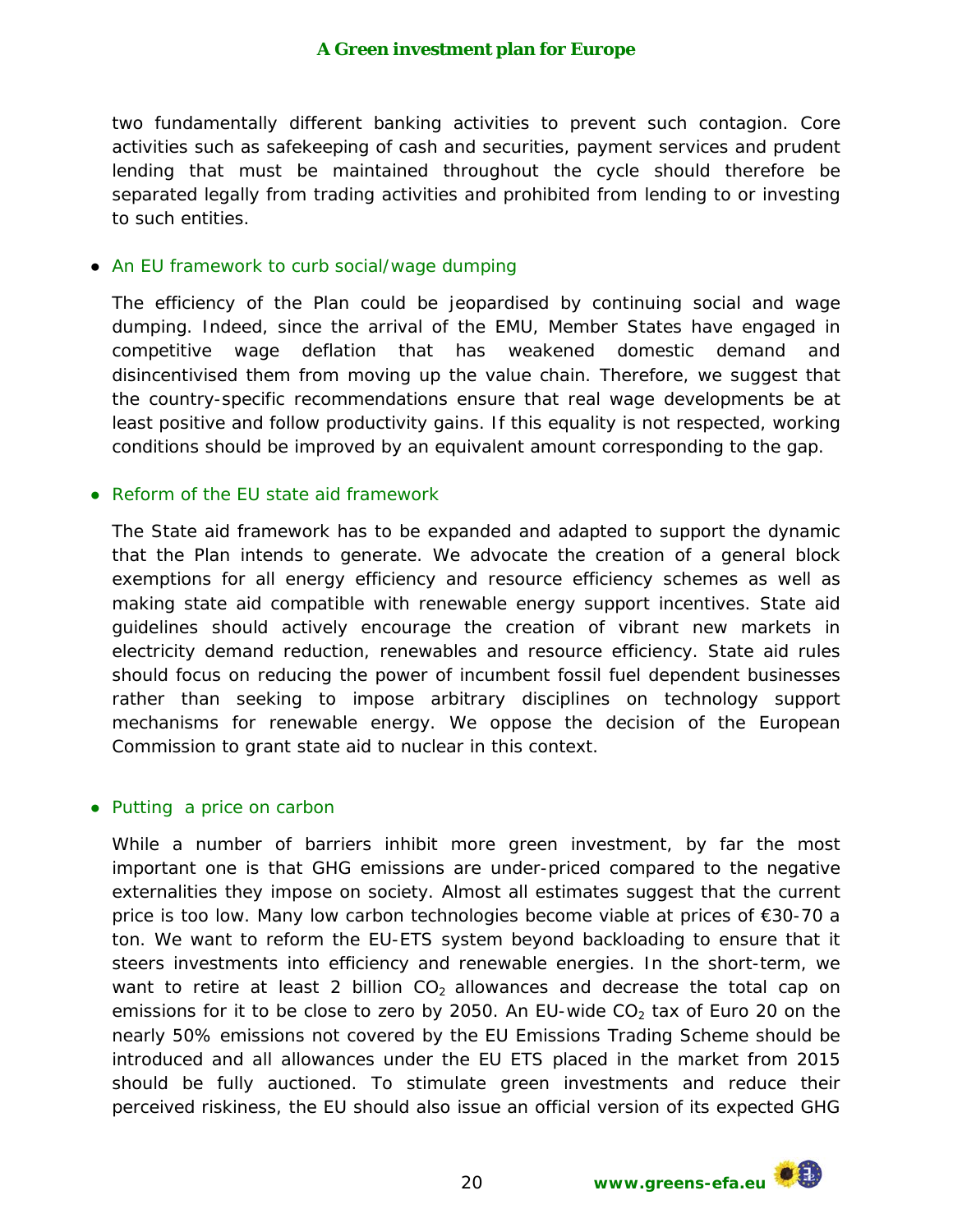forward price curve which should preferably be supported, at least on the minimum price, either by a carbon tax or by a commitment to withdraw emissions quotas.

For those energy-intensive sectors that are really suffering from international competition, sector-specific measures should be taken in order to maintain an equal level-playing field for the European industry vis-a-vis their international competitors who are not required to pay for their carbon emissions. For some of these sectors a carbon tax at the EU's borders would be the best solution. This new financial resource could go to an innovation fund that helps energy-intensive industry to reduce carbon emissions substantially.

# ● *Phasing out fossil fuel subsidies*

Member States and regions should be more ambitious when it comes to phasing out environmentally-harmful subsidies by 2020. Indeed, the overall level of global subsidies remains substantial. Phasing out fossil fuel subsidies would not only decrease the attractiveness of fossil markets but would also provide greater government revenue.

# ● *Divesting from fossil fuels*

Institutional investors, many of whom have universal portfolios (i.e. they are exposed to most asset classes) face significant climate risks. Not only are their investments physically threatened by climate change but they are also heavily exposed to the policy responses such as an increase in the price of GHG emissions that the EU may impose to help tackle climate change. They may also face legal risks for not fulfilling their fiduciary duty as well as serious reputational risks. All financial institutions (banks, fiduciary institutions such as pension funds and other financial institutions such as mutual funds) in the EU should have to subject their existing portfolios as well as new investments to carbon stress tests to measure and publish the effects of future higher prices of emissions on their investments. This mandatory requirement to evaluate the carbon exposures of their investment and lending portfolios would be a very prudent policy that would also help divert hundreds of billions of Euros of investments from dirty investments towards green ones.

Some private banks and development banks – including the European Investment Bank (EIB) and the European Bank for Reconstruction and Development (EBRD) – are leading the way by developing procedures for assessing the climate risk related to their own activities. These banks should team up with other larger institutional investors to develop a common methodology for risk assessment. A tax break according to the share of green assets in a bank's balance sheet could further incentivise banks to reduce the climate impact of their investment activities. For

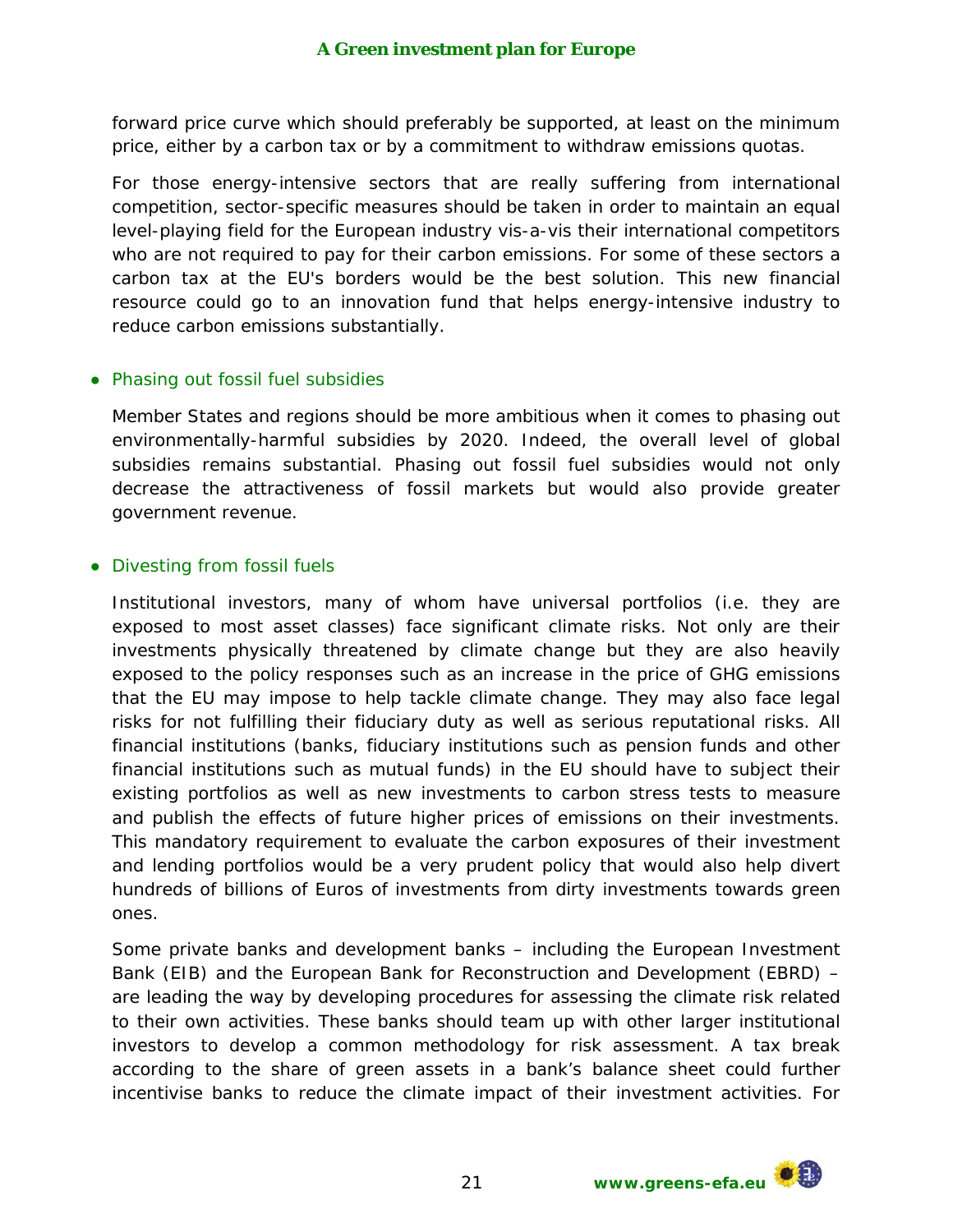example, the European Commission's proposed bank levy proposal could have green exemptions.

The EU should consider introducing the consideration of climate risk, which is also a form of systemic risk into its capital requirement directives that govern how much capital banks and other credit institutions have to hold against their assets.

## ● *Promoting renewable energies and markets for energy and resource efficiency*

We want to promote a transformation to a high-energy and resource efficient, 100% renewable European energy system. This would not only reduce our imports of fossil fuels and costly natural resources thereby increasing our security but it would also reduce our energy and raw materials import bills while simultaneously reducing our greenhouse gases. This is why we call for ambitious and binding targets for renewable energy (45%), energy efficiency (40%), and emission reductions (60%) by 2030. In order to promote the circular economy, a binding resource efficiency target which limits consumption in absolute terms and a corresponding lead indicator should be included both in the European Semester in the framework of the scoreboard for macroeconomic imbalances and the review of the Europe 2020 strategy. as well as resource efficiency targets. We want to boost the demand for green energy and innovative and sustainable goods and services. To this end, eco-labelling should be promoted and environmental criteria and efficiency benchmarks should be set for products in order to align incentives with certain criteria. Public procurement should also be used as an innovation driver promoting the uptake of more efficient and sustainable solutions. In addition, the regulatory framework should also establish proper incentives to promote a faster retrofitting of the existing building stock, including public buildings, complying with the highest energy efficiency performance standards. At the EU level, a special program to fund Energy Service Companies could be framed and the hitherto fragmented European standards on the verification of energy savings unified. A legal imposition of energy efficiency obligations on utility firms and a better provision of information would also be very useful. In order to address the stigma attached to securitisation and to develop standards on how such securitisations should work, the European Investment Bank should take the lead in organizing benchmark deals so as to help develop this market. Indeed, many green investments, particularly those in energy efficiency measures and in local generation, are quite small compared to the 'normal' market size for transactions so green securitization provides a perfect technique to help mobilize funds for these.

# ● *Ensuring a role of Services of General Interest*

A significant part of the resources of the Green investment plan will be channelled through services of general economic interest. These sectors (energy, transport,

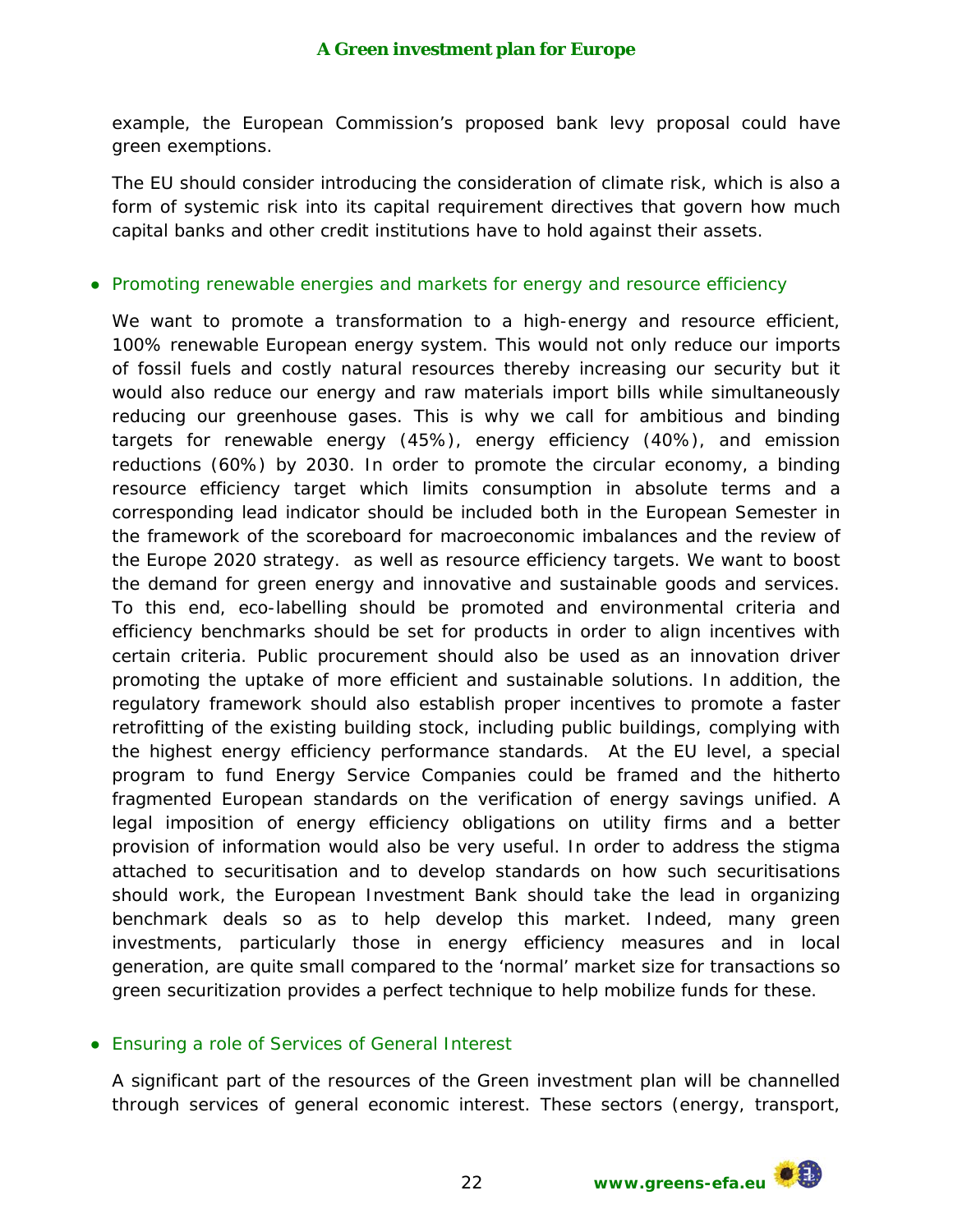#### **A Green investment plan for Europe**

water, post, health, social, education, cultural, etc.) are cornerstones of sustainable development. Furthermore, they are controlled to a large extent by public authorities, hence the use of the money attributed to them can subjected to democratic accountability. There are different organizational modalities of such services of general economic interest: direct administration by public authorities; bodies fully controlled by public authorities; mixed bodies combining public and private participation; private bodies with public service obligations; private nonprofit organizations. Whichever of these organisational forms is used, it will be essential to clarify that their financing is governed by the principle of free administration of public authorities, i.e. they are subject to internal market and competition rules only insofar these rules do not contradict their public missions (according to the Treaty). It may be necessary to clarify this principle in secondary EU legislation, in conformity with the new article 14 of the Treaty and of its new protocol 26.

# ● *Effective guidance for public procurement*

A significant part of the resources of the Green investment plan will inevitably be channelled through public procurement. It is essential to ensure that these resources fully respect and implement the new provisions of the revised legislation on public procurement, which include strong sustainability award criteria, instead of cost-only criteria. Effective guidance tools will need to be provided to contracting authorities in order to maximize the use of these criteria. Similarly, it will be essential to ensure that the new rules facilitating SMEs' access to public procurement are fully used.

# ● *Access to results of innovation investments, commercialisation and intellectual property*

Today's main model of innovation funding consists of socialising the risks of investment while privatising the profits through the granting of exclusive rights over knowledge, which too often constitute an obstacle to further innovation efforts and technology transfers. As part of the investment plan, the Commission should look into the problems that the current models of granting exclusive exploitation rights create for innovation, and start to implement models that ensure that the public receives an appropriate return on its investment. This should include

• Assessing intellectual property rights practices and their impact on the European capacity of innovation in particular its economic impact on SMEs and develop guidance on innovative models promoting knowledge transfer and diffusion. Such assessment should also cover the impact of copyright

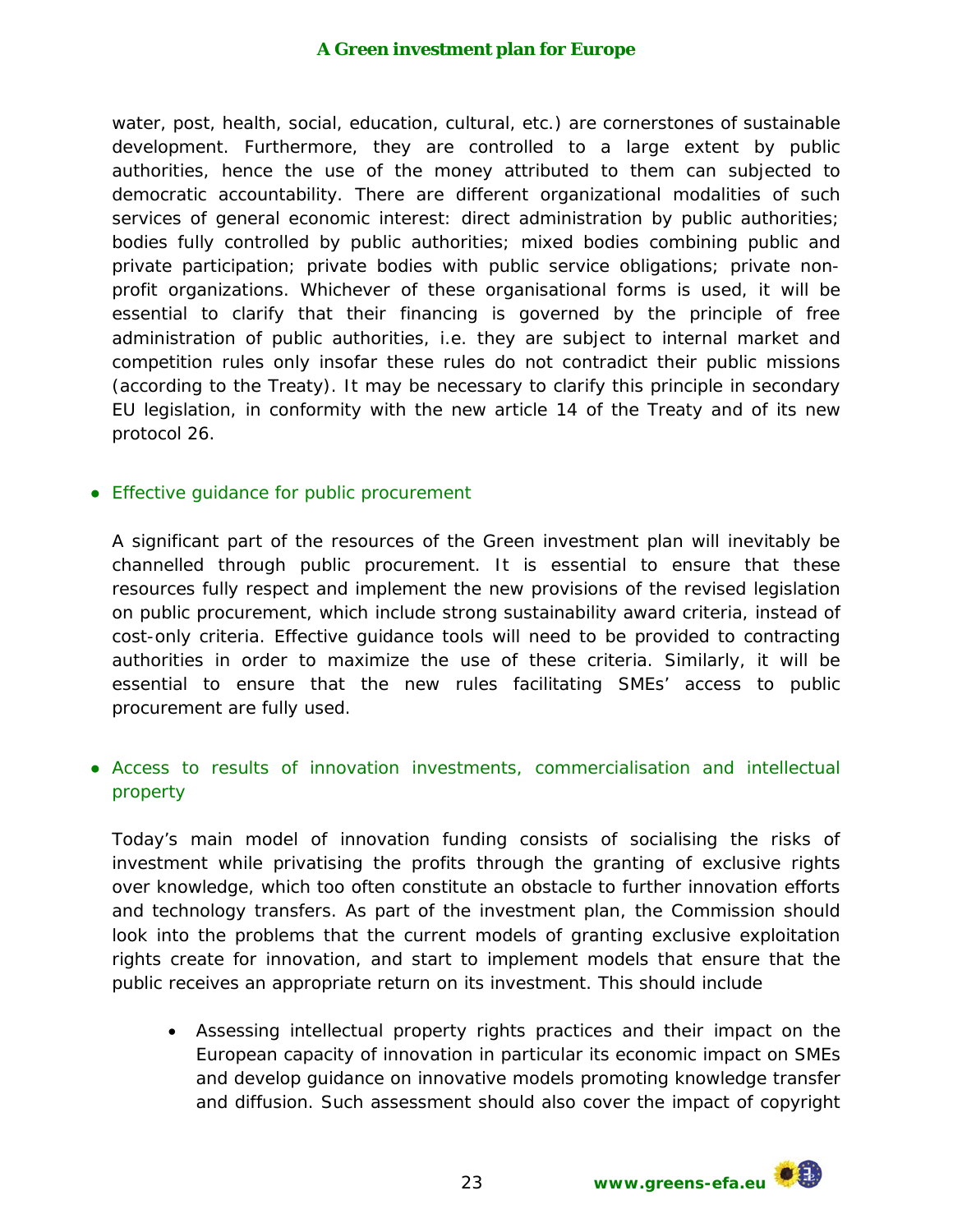## **A Green investment plan for Europe**

regulation on access to protected content by users throughout Member States, as well as on the development of innovative technologies and services.

- Developing more efficient and reliable indicators to evaluate the outputs of investment in innovation rather than just counting the number of registered patents;
- In areas of societal challenges such as health, climate, environment and where the public investment is important, supporting the greater use of prizes and pre-commercial procurement as a reward for innovation, rather than the rating of exclusive rights.
- Associate publicly funded research with conditions of non-exclusive licensing and of open publishing of results. Moreover, make tax credits and other fiscal incentives for research and development predominantly available to investments leading to open innovation and non-exclusive licensing.
- Encouraging clearing houses between users and providers of information and technologies, promoting the establishment of patent pools and patent platforms to allow the sharing of patented scientific data, the increase collaborative efforts and innovation cooperation on specific technological needs, and avoidance of "patent thicket" situations and the compartmentalization of research.

Finally, there must be transparency and traceability of the public investments throughout the process leading towards innovation (destination of funds, purpose of funding, share of public vs. private funds).

# *6. Priority areas of investment*

The Green European Investment Plan **focuses investment on three priority areas** in order to achieve European added value for a transition towards more equal and more sustainable societies. All three priorities comprise job-rich, futureoriented sectors which have the potential to thrive, and target actors that are committed to the creation of quality jobs and the promotion of more sustainable and equal societies.<sup>23</sup>.

The three areas of priority investment are:

<span id="page-23-0"></span> $\overline{a}$  $^{23}$  In order to ensure the quality of supported projects, technical assistance and support for capacity building, especially to SMEs, small actors and small projects as preferential target needs to be foreseen.

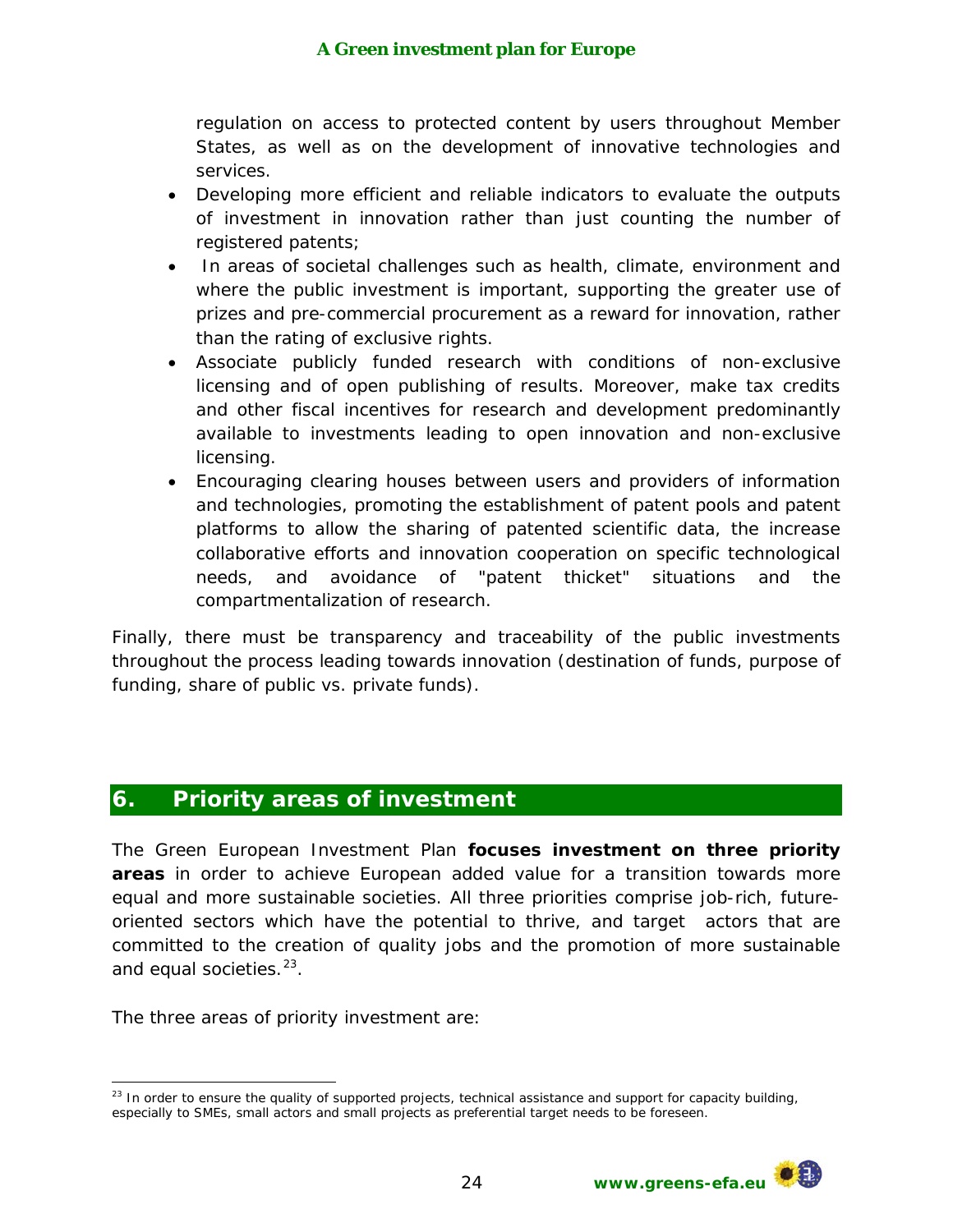# **► Investment priority 1: A Green Energy Union**

The first priority is investment towards achieving a Green Energy Union<sup>[24](#page-24-0)</sup>, which means investment into promoting a transformation to a high-energy efficiency 100% renewable European energy system. With this transformation, we can not only reduce our imports of fossil fuels, thereby increasing our energy security, but also reduce our energy bills while simultaneously reducing our greenhouse gases.

One focus of investment under this priority, especially during the first period of the plan, will be in **energy savings in the building stock of public utilities. The ownership structure of these utilities provides clear incentives for triggering energy savings from efficiency gains, and hence creates clear incentives for avoiding rebound effects.** The European building stock is in need of a serious investment programme. Roughly 40 per cent of EU energy demand comes from buildings, and Europe could save up to €270 billion a year in energy costs through retrofitting buildings. Such a retrofitting programme could create over 530.000 local stable jobs in Europe. Under the Green Investment Plan, this program will be tailored so as to address the urgent social need of **combatting energy poverty.** In this context, a significant part of public resources will be directed as outright transfers to providers of social housing and public authorities providing social services such as schools, universities or hospitals, in particular in Member States most affected by the crisis.

Overall, investment under this priority will **address the need to drastically scale up the deployment of renewable energies and an increase in energy efficiency across Europe in the area of trans-European energy networks,**. The new "Marshall Plan" for Europe, proposed by the trade unions, has come to the conclusion that €150bn is needed in this area. A green energy transformation would cut our fossil fuel imports saving the EU €350 billion. Being a green leader would also enable the EU to generate further exports worth an additional €25 billion a year.<sup>[25](#page-24-1)</sup> Ambitious and binding targets for renewable energy  $(45%)^{26}$  $(45%)^{26}$  $(45%)^{26}$  energy efficiency (40%) and emission reductions (60%) by 2030 would also create up to 2 million jobs by 2020<sup>[27](#page-24-3)</sup> alone and about an additional 2 million jobs until 2030<sup>[28](#page-24-4)</sup>. We

<http://eurlex.europa.eu/LexUriServ/LexUriServ.do?uri=COM:2011:0109:FIN:EN:PDF>

[http://ec.europa.eu/energy/doc/2030/20140122\\_impact\\_assessment.pdf](http://ec.europa.eu/energy/doc/2030/20140122_impact_assessment.pdf) (please note that this does not model



<span id="page-24-0"></span> $\ddot{\phantom{a}}$  $24$  A Green Energy Union means a common energy policy in the EU based on renewable energy and energy efficiency, enabling us to actively and democratically address the most important challenges of our time. See: Greens/EFA, 2014. A Green Energy Union. Position paper.

<span id="page-24-2"></span><span id="page-24-1"></span><sup>&</sup>lt;sup>25</sup> European Climate Foundation, 2010. Roadmap 2050: A practical guide to a prosperous, low-carbon Europe. <sup>26</sup> [http://stopclimatechange.net/fileadmin/content/documents/climate%20policy/Feasibility\\_EFA\\_](http://stopclimatechange.net/fileadmin/content/documents/climate%20policy/Feasibility_EFA_Greens_targets_DEF.pdf) [Greens\\_targets\\_DEF.pdf](http://stopclimatechange.net/fileadmin/content/documents/climate%20policy/Feasibility_EFA_Greens_targets_DEF.pdf)

<span id="page-24-3"></span> $27$  COM (2011) 109 final, Energy Efficiency Plan 2011,

<span id="page-24-4"></span><sup>&</sup>lt;sup>28</sup> The scenario based on 40% GHG reduction, ambitious explicit EE policies and a 30% RES target would generate 1.25 million additional jobs in a 2030 perspective, compared to the Reference scenario."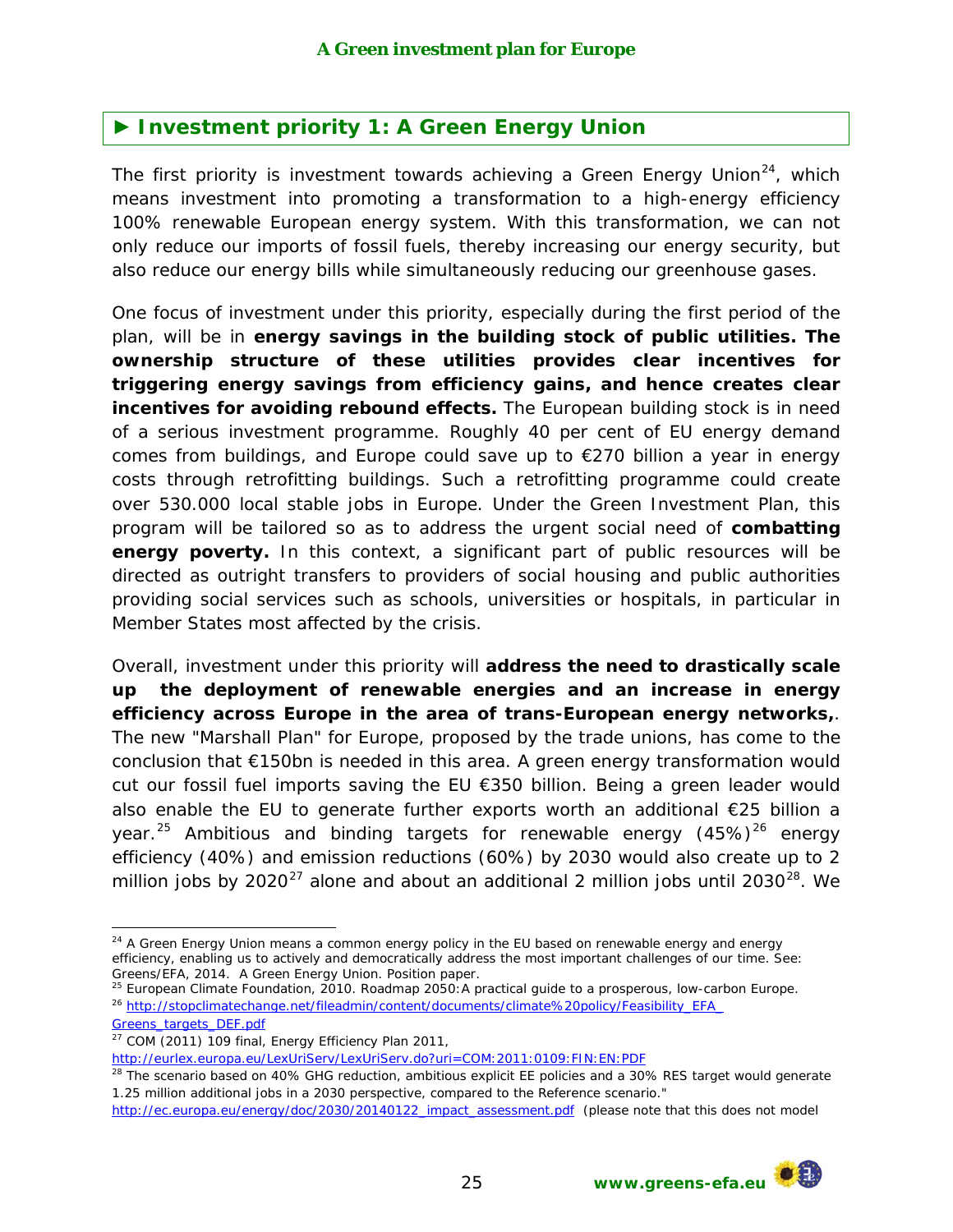also want to push forward the integration of a Single European Market for Energy, which could provide benefits of up to €30 billion per year.

Investments for a Green Energy Union should focus on renewable energy sources for electricity generation based on photovoltaic (PV) and wind technologies. Regarding PV, investments should notably target modules/cells production factories in order to ensure European technology leadership and to provide the domestic market with PV products manufactured within the EU. In the case of wind, investments should tap the immense potential of off-shore power generation as an indispensable contribution to achieve a 100% renewable energy system. Investments should also aim to ensure successful integration of electricity produced off-shore into the on-shore electricity grid. This includes, inter alia, investments in storage capacities and the completion of the North Sea Supergrid.

Energy Performance Contracts (EPCs) are one tool which could very likely be adapted to be used to the service of a policy for energy efficiency renovation. The main advantage of EPCs is to enable a quantitative measure of the energy efficiency of a project.

# **►Investment priority 2: Sustainable and inclusive local development**

Investment under this priority area promotes sustainable and inclusive local development, aimed at producing resilient, more equal and greener economies and communities in European regions. This investment follows an integrated approach which builds synergies across social , employment, rural development, agriculture, fisheries, environmental, cultural and mobility policy areas.

Under this priority, investment in the following areas will be facilitated:

# **→ Sustainable mobility**

The transport sector accounts for roughly 27 per cent of EU greenhouse gas emissions in addition to other pollutants. In order to decrease the sector's contribution to fuelling climate change and to provide more people with access to mobility, more investments need to go into public transport such as the expansion of European rail networks. This would also be a significant boon to job creation given that public transport investments in Europe have an average job multiplier effect of 2 to 2.5, reaching as high as 4.1 in some cases. In addition, investing in

 $\ddot{\phantom{a}}$ the 40% energy efficiency target agreed at by the European Parliament (in February 2014), but only a maximum of 34% savings. Adopting a binding target of 40% energy savings would boost higher job creation)

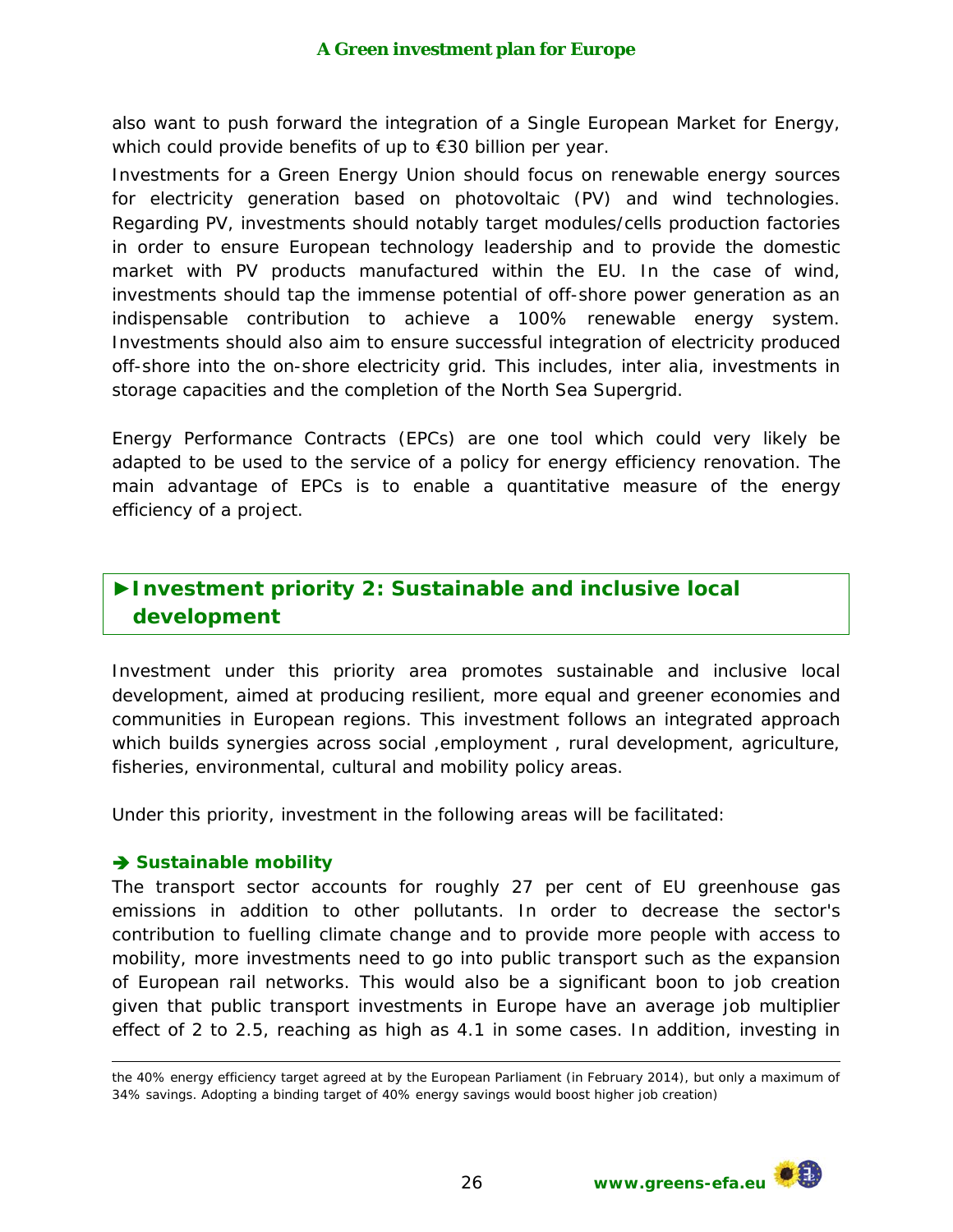electric mobility in all transport modes – e-bikes, tramways, trains and road vehicles – can foster employment and make transport cleaner, provided the entire life-cycle is taken into account.

#### **Fair and coherent sustainable food systems**

This includes **investment into agro-ecology, biodiversity and toxin-free food systems**. This is crucial in order to ensure healthy, robust ecosystems and agricultural systems that are resilient to climatic and as well as market volatility and, hence, long- term food security. Agro-ecology helps to free farmers from ever increasing costs of artificial inputs, and to stop the waste of taxpayers' money to cover the externalised costs of pollution due to industrial agriculture. The cost of "no action" is much more than the benefit of investing now in the right way now.

Moreover, this priority includes **investment in sustainable fisheries**. Traditionally, investment from the EU in fisheries has gone to increasing fishing capacity in various forms, either by building or modernising fishing vessels, paying fishermen not to fish or supporting prices on the market. But the fishing industry can only survive without subsidies, if fish stocks are allowed to recover to the point where it is economically viable to catch them. The EMFF (European Maritime and Fisheries Fund) allows Member States to financially help the fishing industry in many ways that would contribute to stock recover, such as improving fishing methods and techniques, supporting efforts to diversify activities, etc. For instance, improving selectivity of fishing so as to catch larger fish allows juveniles to escape in order to grow, which is better for the marine ecosystem and better for the fishermen since larger fish usually get a better price on the market. A study by an NGO<sup>[29](#page-26-0)</sup> found that allowing fish stocks to recover would provide larger catches worth billions in additional revenue and tens of thousands of jobs in the EU. Far too many subsidies are aimed at keeping production going by fishing harder, rather than fishing better so as to put the industry on a firm economic basis and improve the state of our marine ecosystems.

In addition to that, investment needs to be channelled into promoting f**ood sovereignty and short food chains.** Export-dependent food systems which are based on over-producing and dumping surpluses are not the way forward. Investment must go into short food supply chains and local food systems in order to empower small holders - models which have seen a revival in many EU countries over the last decades. Investment in these models will be beneficial for reviving local economies.

<span id="page-26-0"></span> $\overline{a}$ <sup>29</sup> New economics foundation, 2012. Jobs lost at sea. Overfishing and the jobs that never were.

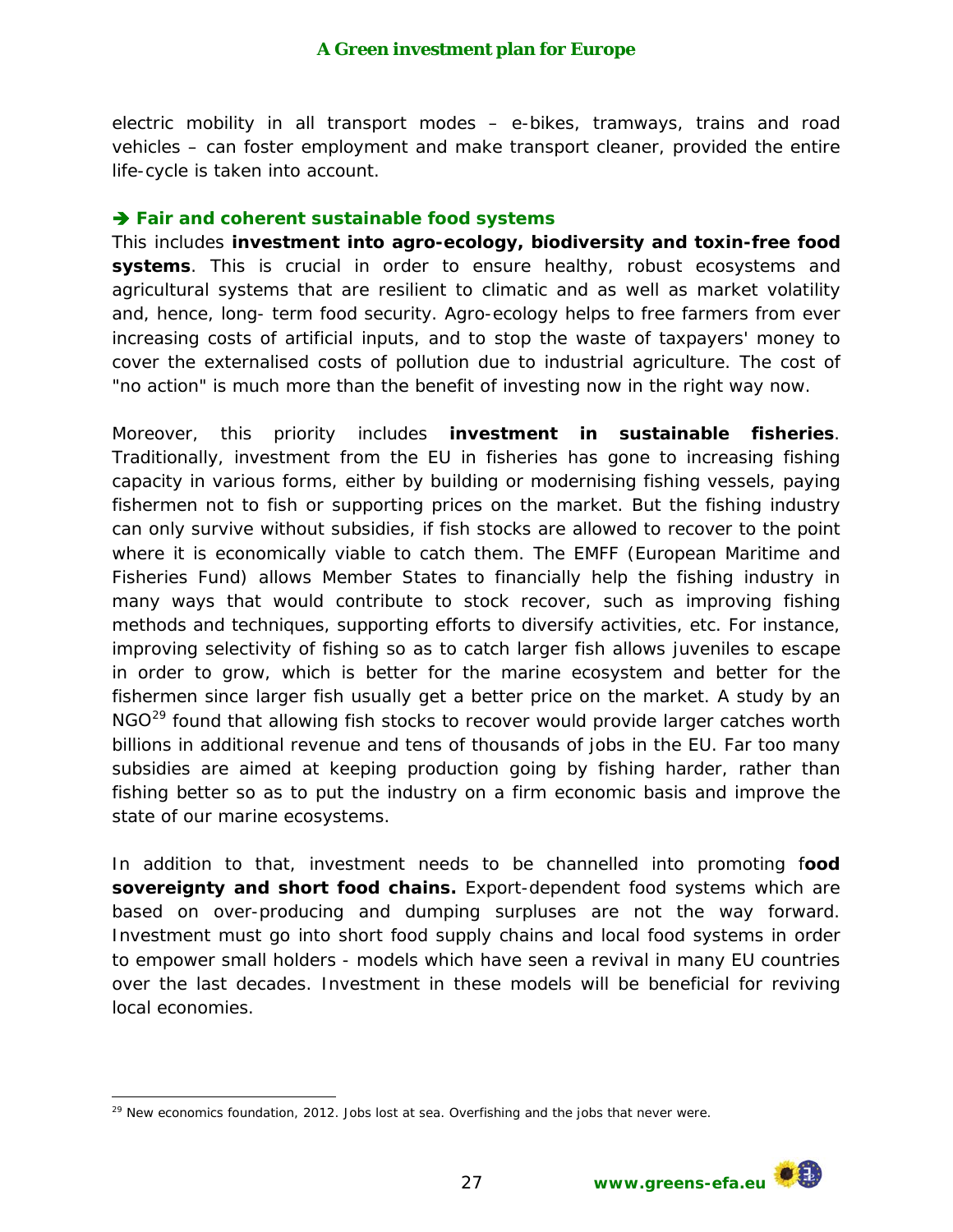#### **→ Health and care**

 $\ddot{\phantom{a}}$ 

According to the Commission itself "Health expenditure is recognised as growthfriendly expenditure. Cost-effective and efficient health expenditure can increase the quantity and the productivity of labour by increasing healthy life expectancy. (…) Average levels of health have been improving across the EU for many years. But this hides major inequalities. Poorer and disadvantaged people die younger and suffer more often from disability and disease." $30$  For example, differences in life expectancy at age 30 between those in higher education and those with basic secondary education or less exceed 10 years in many Member States.

Across the EU the level of disability, in terms of reported restrictions on daily living activities, is more than twice as high in the lowest income quintile as in the highest income quintile. These health inequalities represent not only a waste of human potential, but also a huge potential economic loss — conservatively estimated at between 1.5 % and 9.5 % of GDP. Therefore, given the ageing of our societies and the expected increase of this expenditure in % of GDP in a baseline scenario, these figures and the expected economic return on public finances justify investing massively in this sector to improve the welfare of all Europeans.

#### **→ Investing in children and tackling children poverty**

Growing up in poverty is known to severely curtail life chances. Across the EU, every fourth child under 18 lives in, or is at risk of, poverty and social exclusion. In just one year, their number has increased by more than half a million. Child poverty is about growing up in families that are income poor and not able to offer appropriate care and protection, not living in adequate or safe housing, not having access to affordable and quality education and health care, not having appropriate support to your needs, and not having equal opportunities to thrive. Also, as inequalities are widening in the knowledge economy, parents' ability to invest in their children's futures is becoming more unequal. Furthermore, a variety of studies show that factors determined before the end of high school contribute to roughly half of lifetime earnings inequality. This is where our blind spot lies: success often attributed to the beneficial effects of education, especially graduating from college, is probably more likely to be a result of factors determined long before children even enter school.

According to a US study, the economic rate of return of investing in early childhood programs is in the range of 6 percent to 10 percent per year per dollar invested, based on greater productivity and savings in expenditures on remediation, criminal justice and social dependency. This compares favourably to the estimated 6.9

<span id="page-27-0"></span><sup>&</sup>lt;sup>30</sup> European Commission, 2013. Social Investment Package. Commission staff working document. Investing in Health. Towards Social Investment for Growth and Cohesion – including implementing the European Social Fund 2014-2020, SWD(2013) 43 final, 20.2.2013.

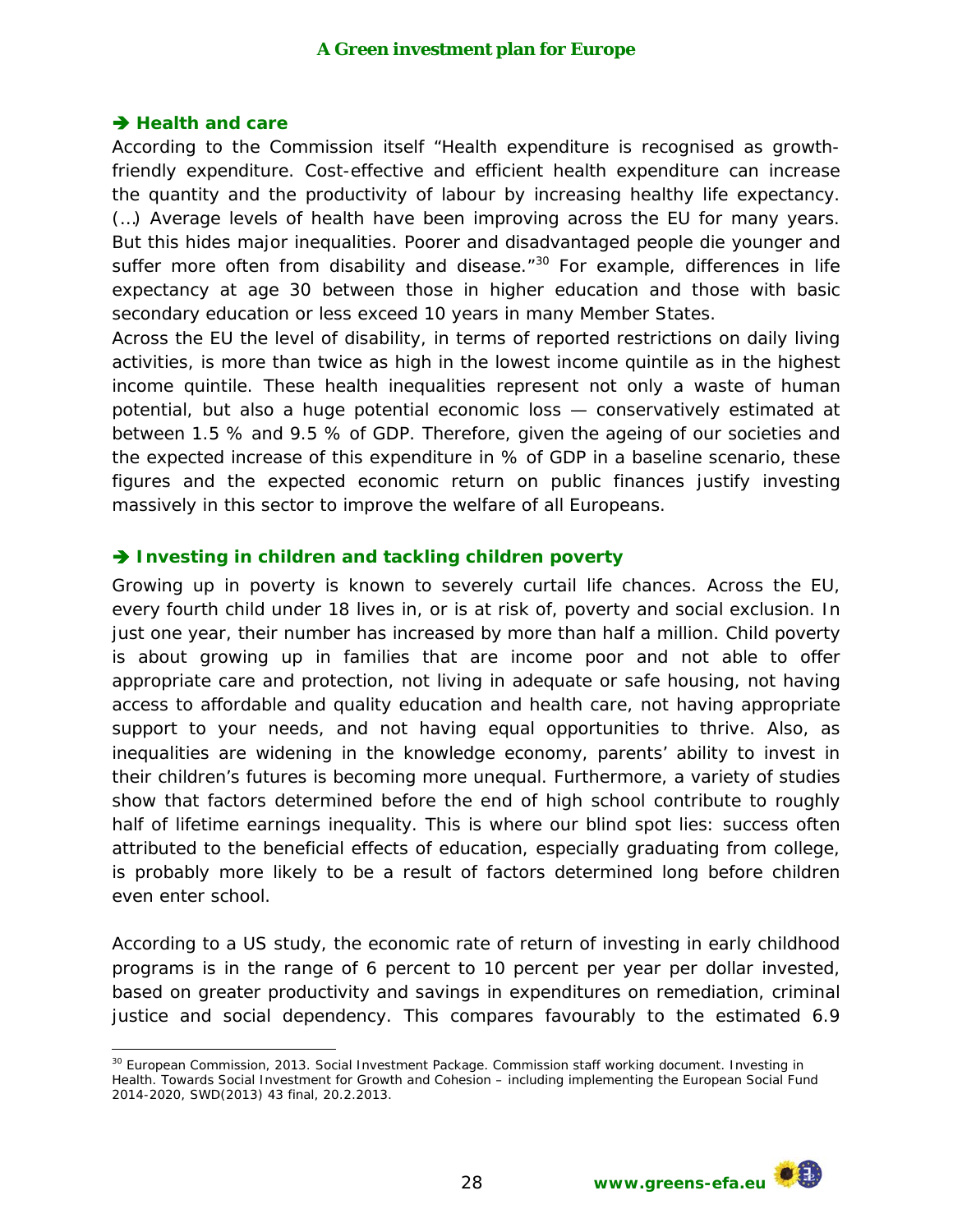percent annual rate of return of the United States stock market from the end of World War II to the 2008 meltdown.

Therefore, a comprehensive child investment strategy with a strong emphasis on early childhood development is imperative. Following a 2008 UNICEF recommendation, the level of public spending on early childhood education and care (for children aged 0 to 6 years) should not be less than 1 per cent of GDP.  $31$ 

#### **→ Investing in education, training, skills and qualifications**

To fully exploit the job potential of the green economy, investment in education, training and skills development is crucial. Quality work based on good qualifications has proven to be the backbone of EU economies and a driver of productivity. Investment under the program should be directed into good quality training measures for entrepreneurs and employees venturing into new challenges linked to the transition to a greener and socially fairer economy.

#### **The Circular Economy**

Improving resource efficiency could create between 1.4 and 2.8 million jobs in Europe.<sup>[32](#page-28-1)</sup> Transforming our wasteful economy into one which is based on durability and reparability of products is likely to create jobs along the whole product lifecycle in the areas of maintenance, repair, upgrade and reuse. Compared to 2008, full compliance with the EU waste *acquis* in the coming years could create 400 000 new jobs. Moving towards the objectives of the EU Roadmap on Resource Efficiency could help to create 526.000 jobs. $33$  Waste prevention, ecodesign, reuse and similar measures could bring net savings of  $\epsilon$  600 billion, or 8% of annual turnover, for businesses in the EU, while reducing total annual greenhouse gas emissions by  $2 - 4 \%$ .  $34$ 

#### **Safeguarding jobs by helping SMEs**

All over Europe, many SMEs are suffering - some of them are even forced to close down - from not being paid on time by public authorities including the EU. This reduces even more the already weak investment capacity of the private sector. And

<span id="page-28-3"></span><sup>&</sup>lt;sup>34</sup> AMEC et al., 2013. The opportunities to business of improving resource efficiency.



<sup>-</sup><sup>31</sup> UNICEF, 2008. The child care transition. Innocenti Research Centre, Report Card 8.

<span id="page-28-1"></span><span id="page-28-0"></span><sup>&</sup>lt;sup>32</sup> GWS, 2011. Macroeconomic modelling of sustainable development and the links between the economy and the environment, Report for the European Commission, DG Environment prepared by Cambridge Econometrics, the Institute of Economic Structures Research, the Sustainable Europe Research Institute and the Wuppertal Institute for Climate, Environment and Energy.

<span id="page-28-2"></span><sup>&</sup>lt;sup>33</sup> Impact assessment accompanying the proposal for a Directive of the European Parliament and of the Council amending Directives 2008//98/EC on waste, 94/62/EC on packaging and packaging waste, 1999/31/EC on the landfill of waste, 2000/53/EC on end-of-life vehicles, 2006/66/EC on batteries and accumulators and waste batteries and accumulators, and 2012/19/EU on waste electrical and electronic equipment, Brussels, 2.7.2014, COM(2014) 446 final.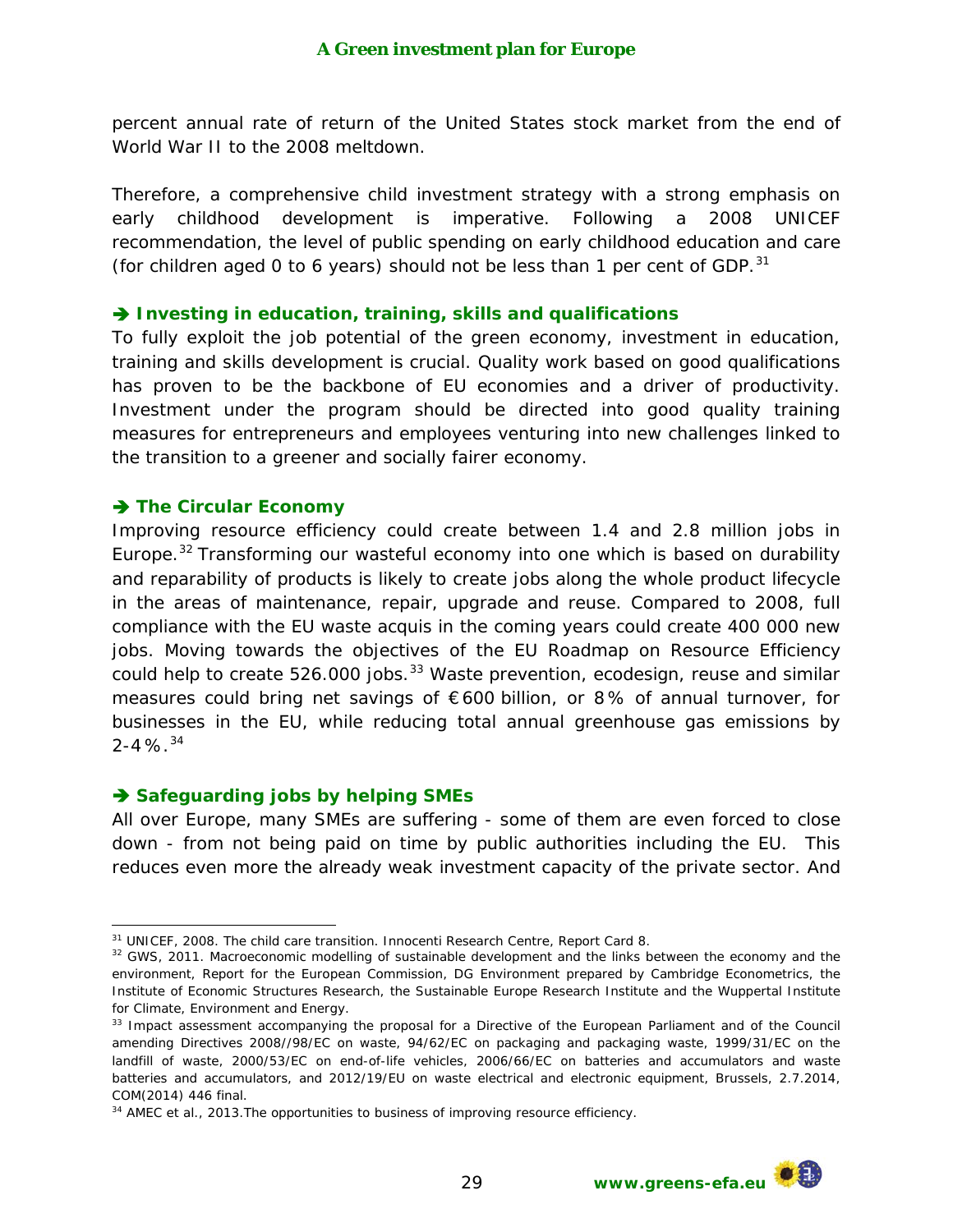while stimulating the creation of SMEs and job creation requires both time and continuity, closing a viable enterprise which destroys jobs can be done quickly.

In this context, the Green Investment plan helps enterprises, especially SMEs, which face difficult financial situations, mostly due to cash-flow problems, while their business plans are viable. An amount in the range of 25 to 50Bn of the plan will be dedicated to pay bills to the most vulnerable SMEs, especially the viable ones, in order to recreate confidence between the public and private sector, to lift financial uncertainties and increase the investment capacity of the private sector.

# **► Investment priority 3: A Green and Social Innovation Union**

Investment under this priority aims at promoting innovation that delivers solutions to societal challenges and catalyses the transition to more sustainable and more equal European economies and societies. This includes both technological and nontechnological innovation, with organisational, social and business-model innovations playing a prominent role. And it comprises the creation of a borderless digital space in Europe where social, cultural and commercial exchange can thrive.

# **→ R&D and innovation**

 $\ddot{\phantom{a}}$ 

According to Eurostat<sup>[35](#page-29-0)</sup>[,](http://epp.eurostat.ec.europa.eu/statistics_explained/index.php/Glossary:Gross_domestic_expenditure_on_R_%26_D_(GERD)) [gross domestic expenditure on R & D \(GERD\)](http://epp.eurostat.ec.europa.eu/statistics_explained/index.php/Glossary:Gross_domestic_expenditure_on_R_%26_D_(GERD)) (public and private) stood at EUR 266,9 bn€ in th[e](http://epp.eurostat.ec.europa.eu/statistics_explained/index.php/Glossary:EU-28) [EU-28](http://epp.eurostat.ec.europa.eu/statistics_explained/index.php/Glossary:EU-28) in 2012, an 2.9 % increase compared to 2011, and 42.9 % higher than 10 years earlier (in 2002)<sup>[36](#page-29-1)</sup>. More than half (54.9) %) of the total expenditure in 2011 within the EU-28 was funded by business enterprises, while one third (33.4 %) was funded by government, and a further 9.2 % from abroad (foreign funds).

Firstly, the share of public R&D funding towards meeting societal challenges must be radically increased. Then, to increase R&D intensity within the constraints of public R&D expenditure, private industry funds must also be leveraged towards delivering wider benefits to society such as sustainability and resource efficiency, better quality of life, social advances, the creation of accessible knowledge and the creation of decent jobs and their retention in Europe. The share of public R&D funding towards meeting societal challenges must be radically be increased (70% of the budget).

Direct public research funds should be targeted primarily towards fundamental research, through support to universities and public research centres, building the

<span id="page-29-1"></span><sup>&</sup>lt;sup>36</sup> Rates of change are in current prices, reflecting price changes as well as real changes in the level of expenditure.



<span id="page-29-0"></span><sup>35</sup> [http://epp.eurostat.ec.europa.eu/statistics\\_explained/index.php/R\\_%26\\_D\\_expenditure#Main\\_tables](http://epp.eurostat.ec.europa.eu/statistics_explained/index.php/R_%26_D_expenditure#Main_tables)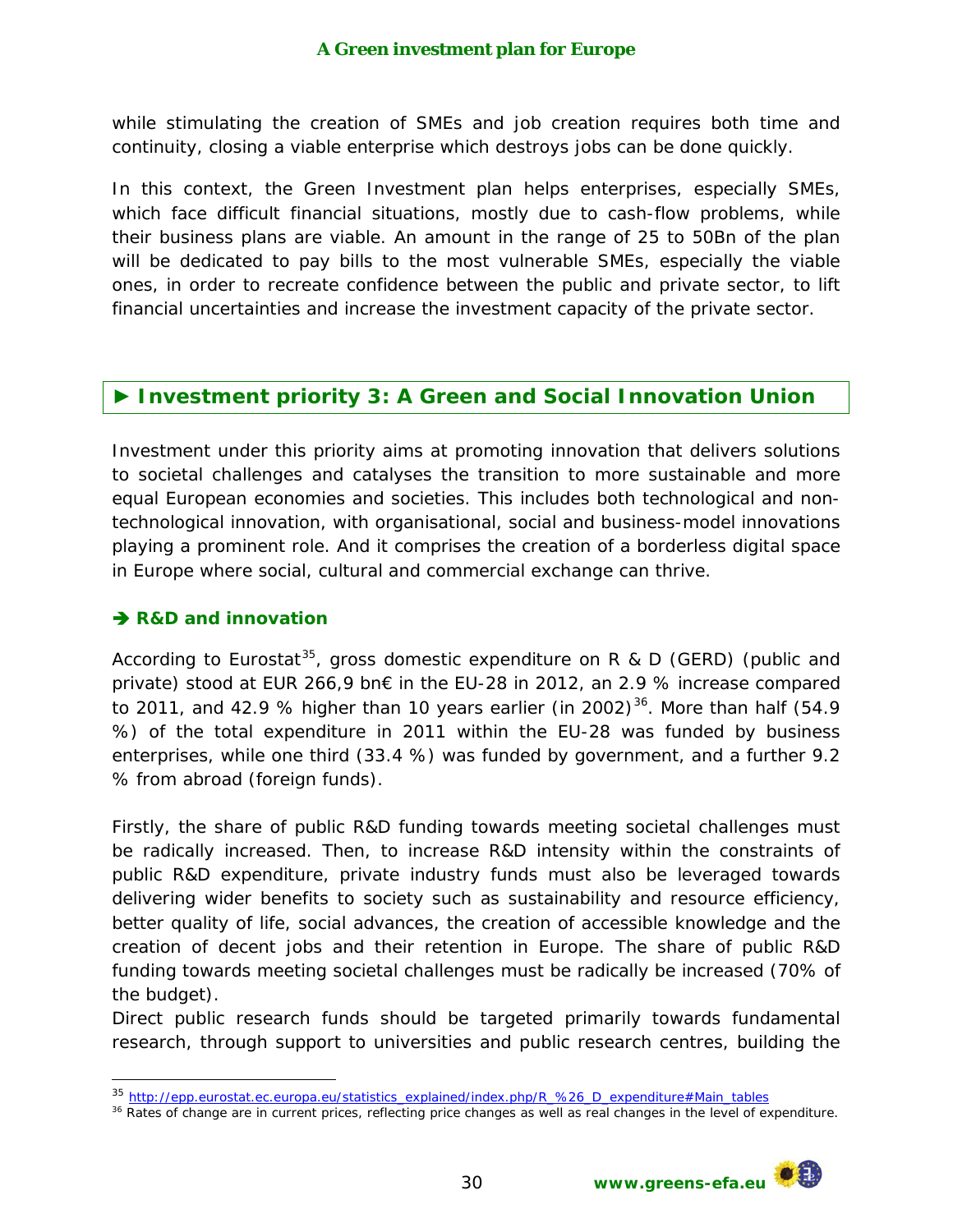long-term knowledge and capacity on which firms and the public sector can base their innovation in the future.

With regards to support to applied research, not only technological but also nontechnological approaches that can equally deliver solutions to societal challenges in a more inclusive, less alienating society, ensuring job preservation and creation and ecological improvements, should be supported. Organisational, social and businessmodels innovations have to be given an increasing place.

Finally, public funds can help translate research and knowledge into innovation, by providing funding opportunities for innovative start-up and SMEs, that are often the vehicles bringing innovation from the labs to the market. This should be done through grants and financial instruments including debt and equity financing but also through reinforcing learning mechanisms (acquiring information, developing skills, networking, involving users) and addressing "systems failure" that can stifle the abilities of market players to innovate (such as the granting of exclusive exploitation rights).

To make the best of the resources available, cooperation and coordination of investments undertaken at the EU, national and regional level, especially for important EU societal challenges such as energy, climate change, health, must be improved. Under the policy instrument of "open method of coordination", coordination of investments for instance in health sector does not yet exist, while for the research sector its impact has generally remained very weak. More bold action is needed in the EU to pull together available public funds in the priority areas of investment.

Tools such as Joint Programming Initiatives, EU level public-public partnerships and instruments for completing the for example the European Research Area, should be launched and developed in the medium-term. The creation of a specific thematic platform for dialogue between civil society organisation and decision makers on investment priorities (such as European innovation platforms) should be activated.

In the short-term, a key operational target of the plan would be to focus on optimising innovation under known constraints. A key example of such optimizing innovation would be to deploy large economic resources in the field of the renovation of the existing building stock or in the field of resource efficiency and in particular of energy efficiency allowing in the short term "real or potential cost reduction, improved product quality, and wider availability, and movement towards more highly integrated and continuous production processes". The technologies, the costs and benefits associated with such operations are well known and can be

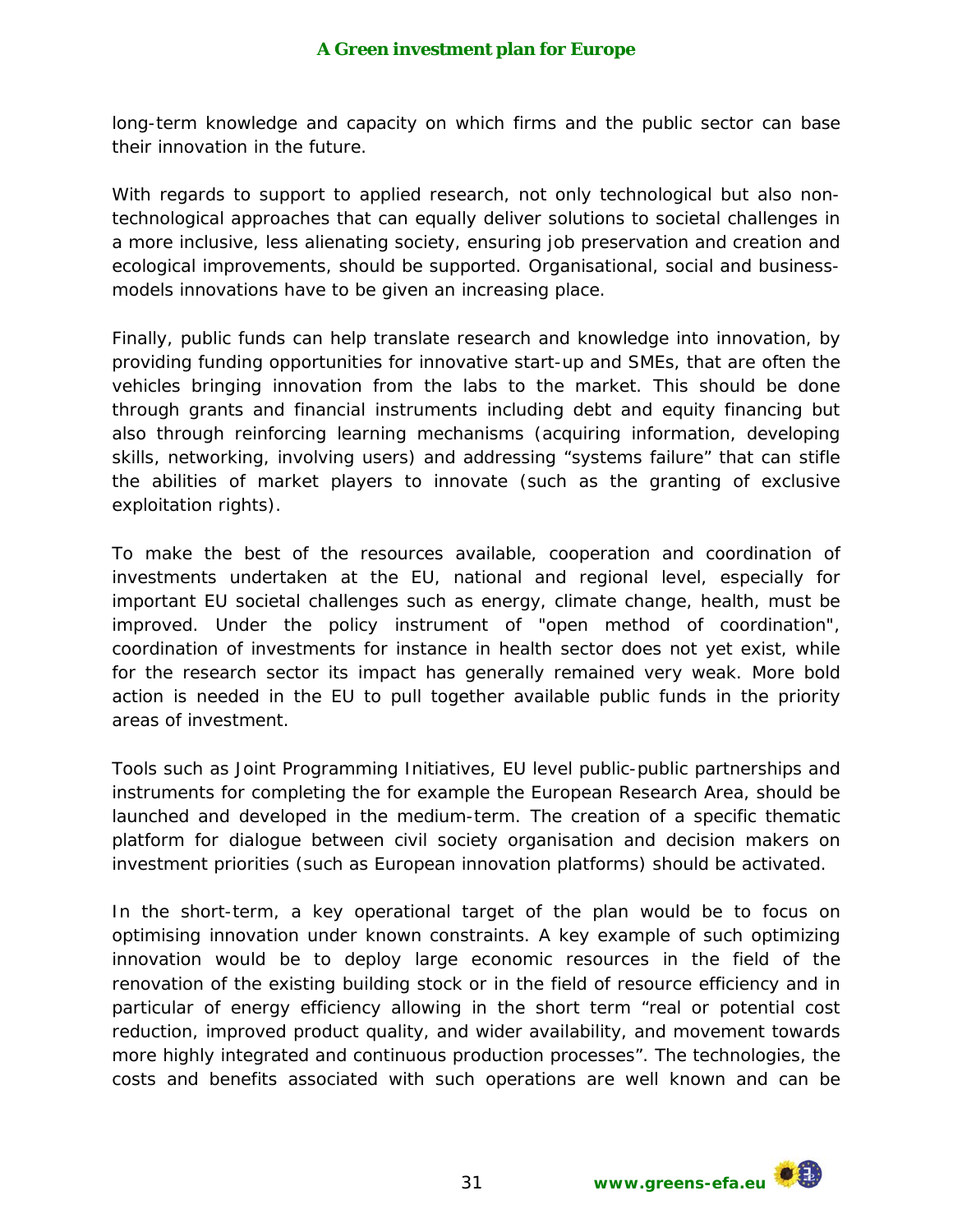readily integrated in business plans at both micro and macro levels. The focus should then gradually shift towards implementing exploratory innovation.

In a nutshell, in the short to medium term, investments focus would be in doing more and better the things we know yield an appropriate return on investment for redeploying current capacities towards a more sustainable economic system. And in the medium to long term the focus would be in directing gradually more resources towards doing the new things that a sustainable economy requires and that we still do not understand very well or at all, as well as generating the resilience capacities required for coping with uncertainty.

# **→ Building a Digital Single Market**

In order to achieve a digital single market, we plan to roll-out the deployment of broadband across Europe, including in rural areas. A number of different studies have come to the conclusion that a Digital Single Market could increase GDP by 5 per cent over the next years while creating in the longer-term up to 3.8 million new  $i$ obs,  $37$  even though it must be acknowledged that the automation of processes could also lead to some job replacements.

We want to tap this potential for good-quality jobs and innovation by while setting high data protection standards which could become a "trademark" of the European Union. Building a truly Single Market in the digital age requires further harmonisation of the rules this market is based upon. Such steps should notably consist in the adoption of a European Copyright Code that both supports innovation and consumers as a unitary title. In addition, we want to help drive digitalisation in our industries ("Industry 4.0") to increase efficiencies, innovation and sustainability while taking seriously into account the effect digitalisation could have on employment.

<span id="page-31-0"></span> $\overline{a}$  $37$  European Commission, 2012. Digital Agenda Review, MEMO, IP/12/1389, 18.12. 2012.

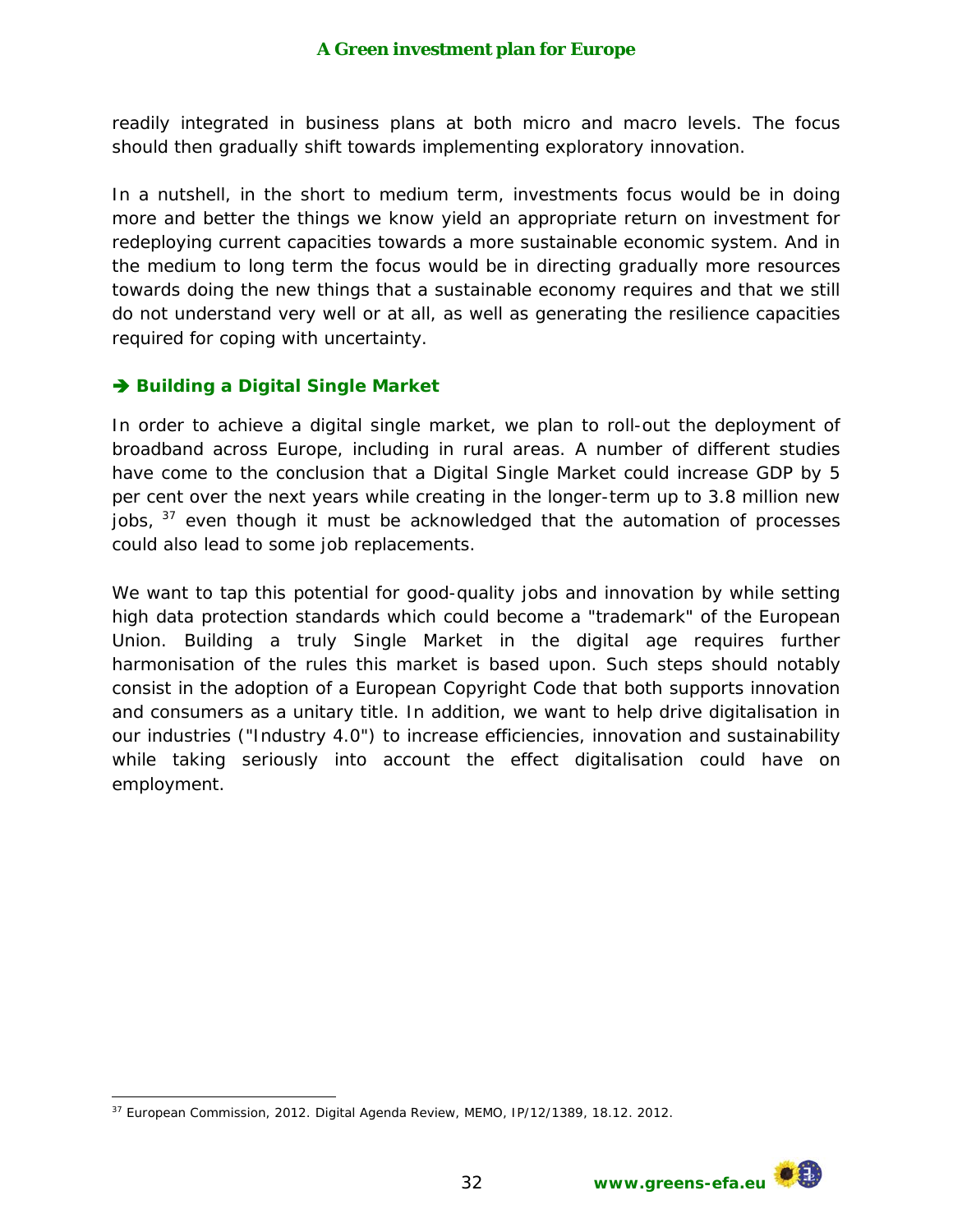# *Annex I: The rationale for a 750bn plan Green Investment plan over three years*

750bn€ over three years is the range of net fresh resources required under a 'double entry' rationale.

The 'first entry' is an estimation of the amount required for financing a Green New Deal (GND) following a study commissioned by the Greens/EFA in the European Parliament.<sup>[38](#page-32-0)</sup>

The ambitious green investment program associated with the GND is likely to require green investments of close to 1.5 to 2% of EU GDP annually.

Over the next 10 years, the package can be split into:

- 1. Euro 591 billion in development capital (for research and development and the commercialization of companies developing low carbon technologies);
- 2. Euro 2,300 billion in procurement capital between now and 2020 (for the purchase and installation of these technologies).

This estimation represents an amount of 200 to 260Bn EUR of net resources per year over the next three years at current prices.

The 'second entry' rationale is based on a conservative estimation of the amounts required in the short term to plug the EU output gap, which is the difference between actual gross domestic product and "potential" GDP. Different official estimations put it at a range between 2.4 to 4.5% of 2014 GDP. However, such estimations assume that the level of structural unemployment in a country like Spain is of around 20%. Other estimations generate more significant gaps of up to 6 to 8%.

The paper assumes most optimistic estimation of the output gap for 2015 (1.8% accord[i](#page-39-0)ng to the EU Commission AMECO database<sup>i</sup>)

The paper also assumes a range of estimations of multipliers effects for the EU when there is a negative output (between 1.5 to 3)<sup>[39](#page-32-1)</sup> as well as when the output gap is closed or nearly closed (0.5). It is also assumed that multipliers effects are spread over three years as it is usually the case in the literature.

The fiscal component of the stimulus would then be withdrawn in year four after the start of the plan at a time when the second part (from 2018) of the programme

<span id="page-32-1"></span> $39$  The IMF has recently published a detailed research which estimates that multipliers effects of public investments when there is a negative output gap and in the presence of very low interest rates is between 1.5 to 3.



<span id="page-32-0"></span> $\overline{a}$ <sup>38</sup> Greens/EFA, Green European Foundation, 2011: Funding the Green New Deal: Building a Green Financial System. A policy-maker report from Re-Define, [http://www.gef.eu/fileadmin/user\\_upload/Publications/GEF-](http://www.gef.eu/fileadmin/user_upload/Publications/GEF-Funding_the_GND_web_final.pdf)[Funding\\_the\\_GND\\_web\\_final.pdf](http://www.gef.eu/fileadmin/user_upload/Publications/GEF-Funding_the_GND_web_final.pdf)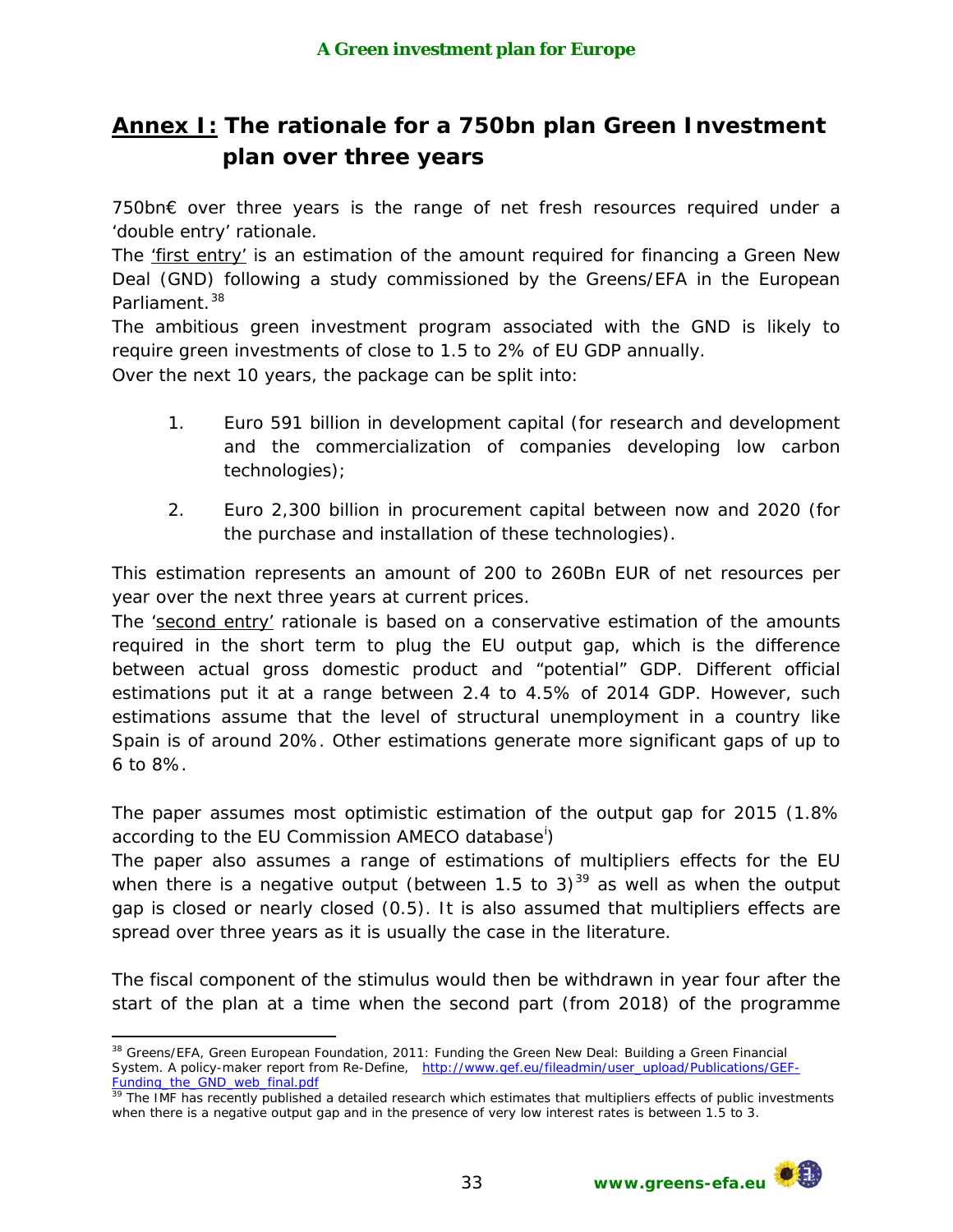would start providing additional resources by means of additional EU budget related resources, additional EIB financed investments and additional frontloading of resources that would be feed into the energy savings fund (see below). The combination of these additional public expenditure flows would amount to a combined amount of minimum of 60Bn per year after 2018.

The National implementing programmes of the EU Green investment plan should include a strict and clear commitment that the budgetary impact of the Green Certificates to be redeemed in years 5, 6 and 7 of the programme should be fully offset<sup>[40](#page-33-0)</sup> by the discounted resources that would have been gradually accumulated in National **energy savings funds** which could be fed by two main channels:

- The phasing out all kinds of direct and indirect subsidies for fossil fuels and nuclear energy which according to a study Commissioned by the Greens-EFA in the European Parliament<sup>[41](#page-33-1)</sup> would result in aggregate increases in gross domestic product (GDP) in both OECD and non-OECD countries, up to 0,7 per cent each year until 2050. The aggregate amounts accumulated in the funds over the first 5 years and subsequently in years 6, 7 and 8 would be sufficient for offsetting the whole public stimulus provided in the three first years of the programme, assuming (conservatively) that a least a third of these extra resources would contribute to public revenues as taxes (the current level of tax revenues amount to around 45% of GDP)
- The resources generated by an ambitious Green reform of the ETS system that would in particular substantially increase the amount of allowances to be auctioned between 2015 and 2030 and the resources generated by any carbon tax to be introduced at the EU level. By assuming additional annual resources or 0.2% of GDP of 2014 per year due to these reforms, the energy savings fund would have a meaningful buffer that would allow financing extra public investments of at least 150Bn EUR by year 5 of the plan (see comment \*\*\*\*\*)

The output gap for 2014 and 2015 used in the estimations are taken from the latest Commission forecasts available at the AMECO database.

 $\ddot{\phantom{a}}$ 



<span id="page-33-1"></span><span id="page-33-0"></span><sup>&</sup>lt;sup>40</sup> Such offset would generate negative multipliers effects. However those negative multiplier effects in a context when the output gap is nearly closed are estimated to be much lower when the output gap is nearly closed. <sup>41</sup> See :<http://greennewdeal.eu/energy/publications/2012/fossil-fuel-subsidies-reform-in-24-oecd-countries.html>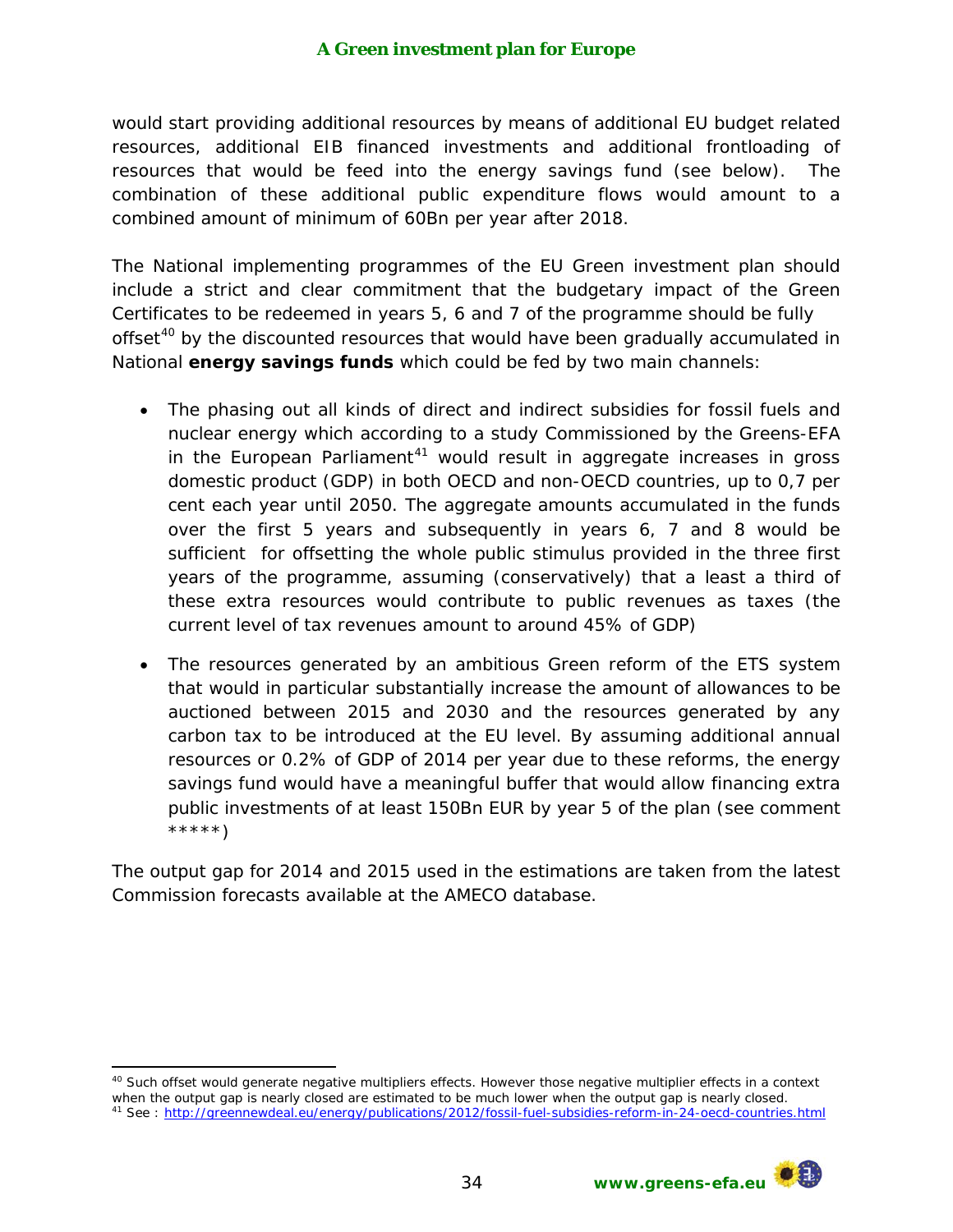| Year | Public<br>stimulus due<br>to plan in BN<br><b>EUR of 2014</b> | Variation of<br>public<br>expenditure<br>due to plan in<br>BN EUR of 2014 | GDP increase resulting from<br>gradual implementation of<br>the plan in BN EUR of 2014<br>caeteris paribus ***** | Output gap as<br>(a % of GDP)                                                     |
|------|---------------------------------------------------------------|---------------------------------------------------------------------------|------------------------------------------------------------------------------------------------------------------|-----------------------------------------------------------------------------------|
| 2014 | 0                                                             | $\Omega$                                                                  | $\Omega$                                                                                                         | $-2.4$                                                                            |
| 2015 | 60                                                            | 60                                                                        | within the range of 30 to 60                                                                                     | -1.8 without the<br>plan and within the<br>range of -1.3 to -1.5<br>with the plan |
| 2016 | 90                                                            | 30                                                                        | within the range of 45 to 90                                                                                     | within the range of<br>$-0.6$ to $-1.2$                                           |
| 2017 | 100                                                           | 10                                                                        | within the range of 50 to 100                                                                                    | within the range of<br>$+0.1$ to $-0.9$                                           |
| 2018 | 60                                                            | $-40$                                                                     | within the range of 10 to 30                                                                                     | Within the range of<br>$+0.4$ to $-0.7$                                           |
| 2019 | 60                                                            | $\Omega$                                                                  | within the range of $+3$ to $-5$                                                                                 | Within the range of<br>$+0.4$ to $-0.7$                                           |
| 2020 | 60                                                            | $\Omega$                                                                  | O                                                                                                                | Within the range of<br>$+0.4$ to $-0.7$                                           |

\*\*the table assumes multiplier effects of public investments within 1.5 to 3 when there is a negative output gap and of 0.5 spread over three years when the output gap is nearly closed

\*\*\*numbers are rounded to first decimal

\*\*\*\*it is assumed that the second phase of the plan foresee public expenditure of 60BN EUR starting in 2018 by means of additional EU budget related resources, additional EIB financed investments and additional frontloading of resources that would be feed into the energy savings fund

\*\*\* the estimations use as a baseline for private investment expenditure growth the latest EU Commission autumn forecasts for 2014 according to which private investment over the next three years should growth by 2.9% in 2014 and 4.5 in 2015. We extrapolate a baseline growth of 4.5 for 2016 and for the 3 years we add 0.5% growth per year as a consequence of the stimulus provided during the three first years. Such addition is consistent with IMF estimations that the share of private investment expenditure in GDP remains constant following a public investment stimulus. Under such assumptions the additional private investments would be of around 167Bn EUR on average per year on each of the next three years (around 500bn in total) on top of the overall private investment expenditures flows of 2065bn EUR for 2014.

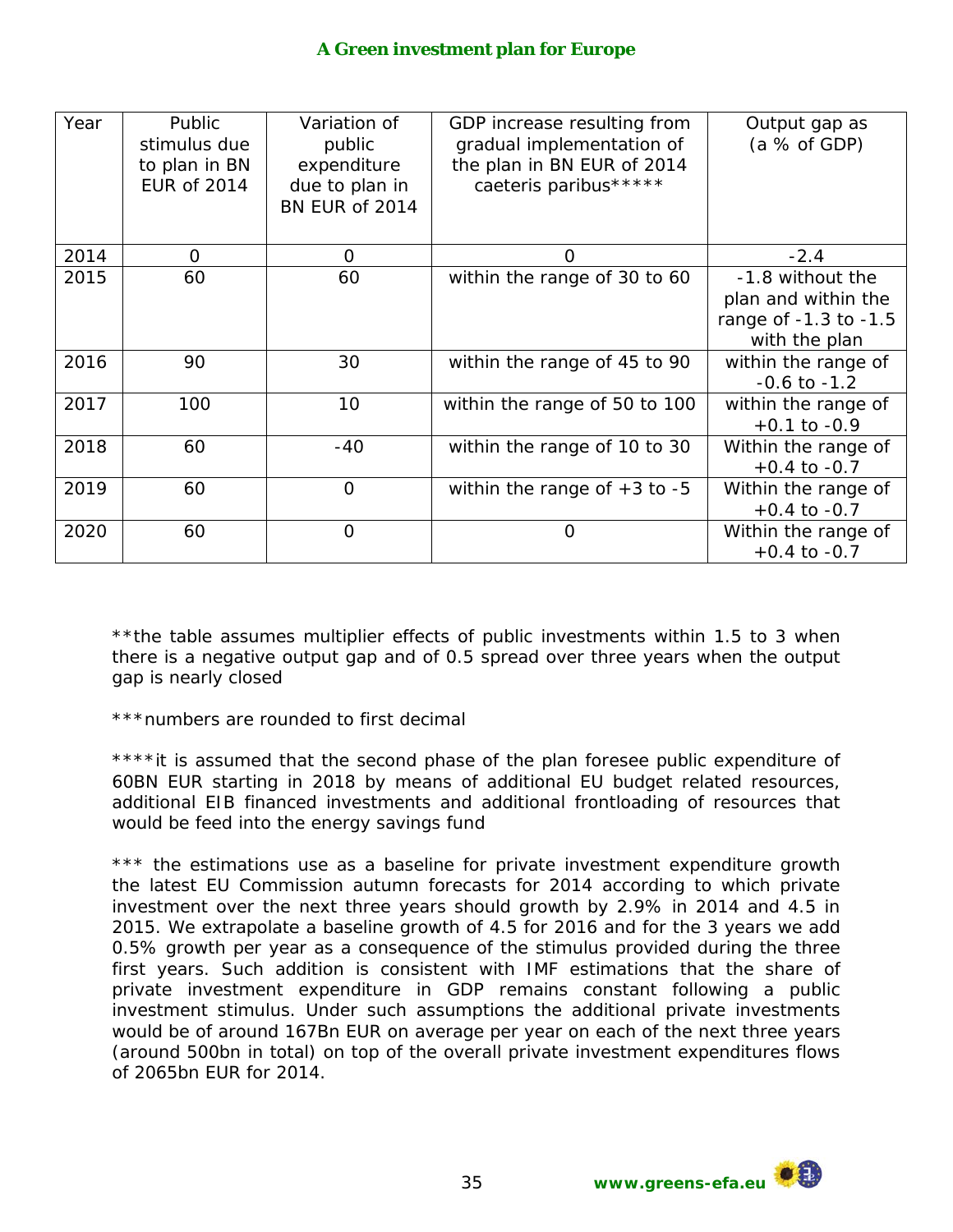\*\*\*\*\*the estimation assumes that no external or internal shocks worsen or improve the situation. If negative scenarios arise including:

- i) smaller positive multiplier effects than the range foreseen for the years 1 to 3 of the plan;
- ii) or alternative larger than expected negative multiplier effect from year 5 onwards
- iii) Lager output gaps than estimated
- iv) External or internal geopolitical shocks

If such negative scenarios materialize the buffer remaining in energy savings funds would allow providing an additional 'medium term fiscally neutral' stimulus by frontloading these resources or future resources that would feed the funds by 2030. In the (less likely) scenario where positive surprises would arise, the ECB has sufficient tools available for avoiding any overheating of the activity.

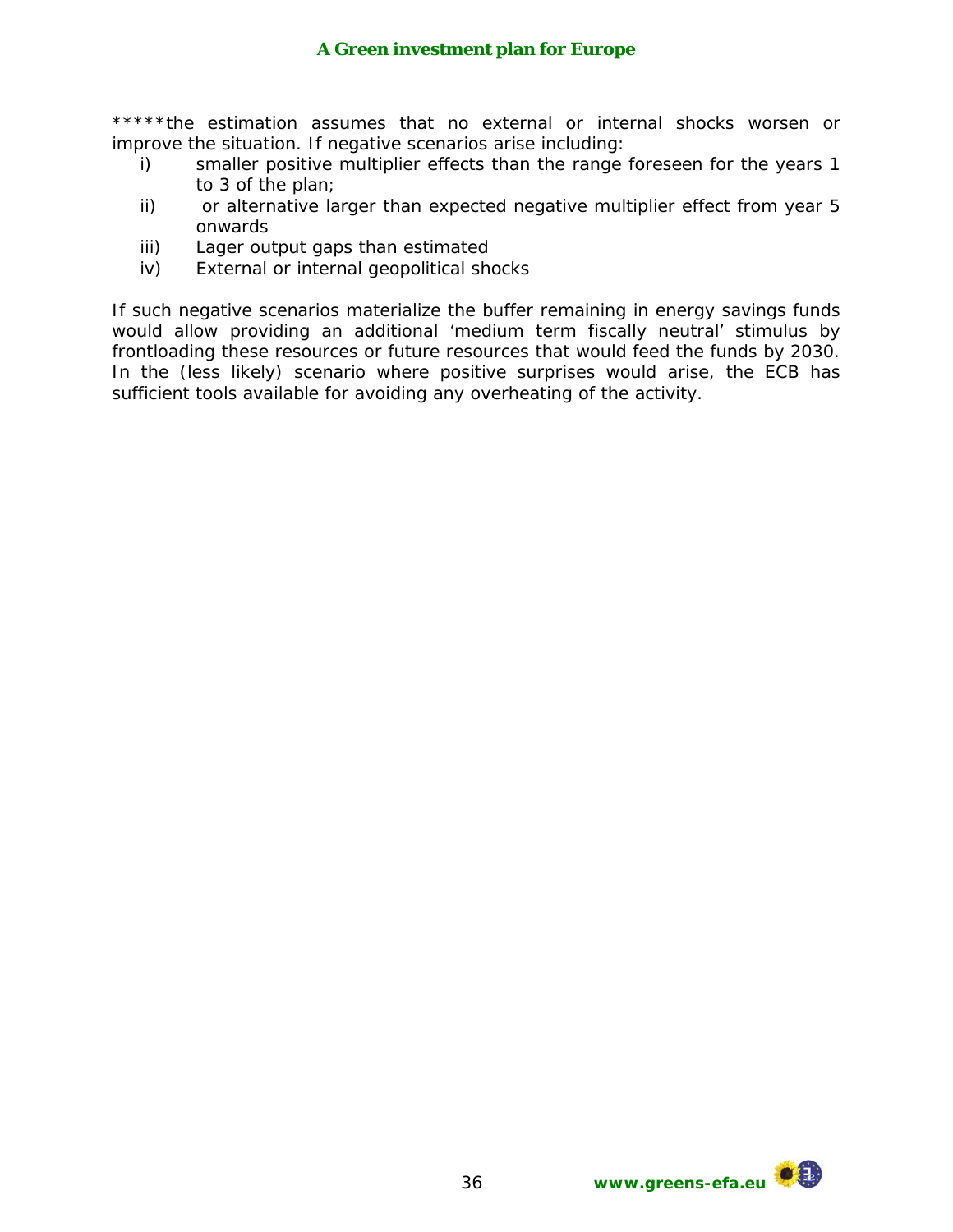# *Annex II: Implementation and monitoring of the plan*

The Green European Investment Plan shall be underpinned by an institutional setup to monitor performance and the achievement of the desired results as a part of the EU Semester.

# *Investment guidelines in the Annual Growth Survey*

As a first step, the next Annual Growth Survey (AGS), to be published by the end of 2014, should include a specific section providing general investment guidelines for channelling the public resources involved towards the priority sectors and targets outlined in the Green Investment Plan. The guidelines will ensure that the implementation of the plan moves member states closer to achieving strengthened and updated EU2020 objectives.

These guidelines will also establish an action plan outlining a number of regulatory reforms (including the ones identified in the text) to be performed within the first three years of the plan and to be integrated in the Commission Work Programme so as to establish the tools required for enhancing the effects during the first phase of the plan as well as for creating the legal framework required for the second phase.

Moreover, the guidelines will outline a set of tools for monitoring the national implementing programmes. According to Article 4.1 of Regulation (EU) No 473/2013, the so-called two pack, "[N]ational medium-term fiscal plans and national reform programmes shall include indications on how the reforms and measures set out are expected to contribute to the achievement of the targets and national commitments established within the framework of the Union's strategy for growth and jobs. Furthermore, national medium-term fiscal plans or national reform programmes shall include indications on the expected economic returns on nondefence public investment projects that have a significant budgetary impact. National medium- term fiscal plans and stability programmes may be the same document."

# *National implementing plans & monitoring in the EU semester process*

Member States will have to involve national parliaments and civil society organisations in the programming and allocation of funds in their country in order to draft their national implementing programs for the GIP. Moreover, Member States shall draft the programs in close consultation and dialogue with the European Commission and the European Investment Bank. The national implementing programs shall demonstrate how the public share of the national implementing program will be financed, identifying for each of the following channels how much money will be mobilised through it respectively: 1) using the

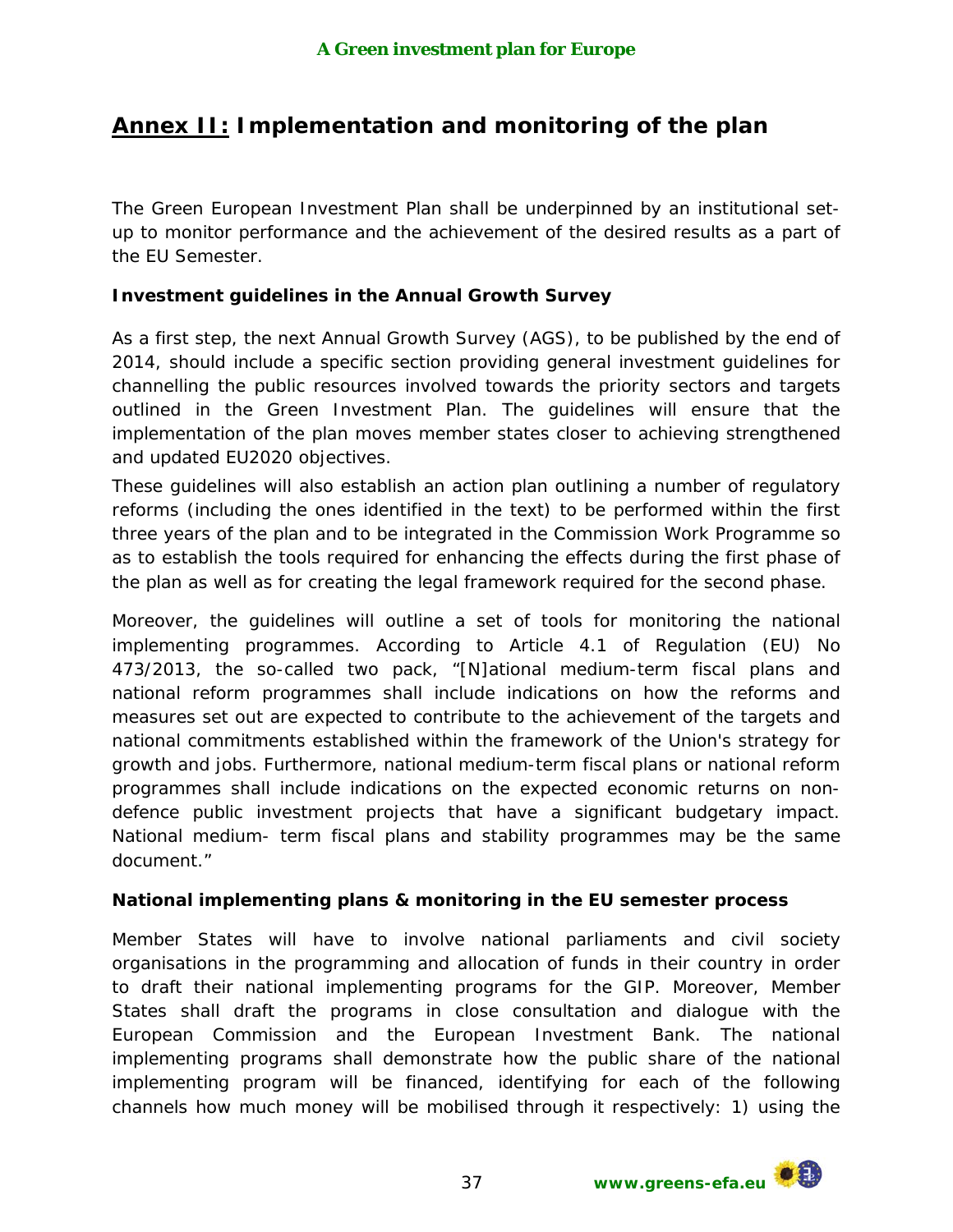flexibilities in the Stability and Growth Pact, 2) green certificates and 3) credit lines from the European Investment Bank. Moreover, the programs shall contain estimations on how the implementation of their programs will contribute to moving towards the EU2020 strategy objectives. The national implementing programs should be submitted to the EU Commission, together with the national reform programs and stability/convergence programs by April/May 2015.

The country-specific recommendations, which the Commission will propose in May/June 2015 and EU leaders will endorse by July 2015, shall assess the national implementing plans, together with the NRPs and SCPs, in accordance with the investment guidelines, and, if necessary, propose modifications. For the forthcoming year, Member States will, on the basis of the country-specific recommendations, update their stability/convergence programmes, their national reform programmes and, if necessary, their national implementing programs, so as to integrate the country-specific recommendations.

Each year, member states will have to report on the national implementation of the GIP in their national reform programs. Progress will be assessed through the lens of a set of indicators with the EU2020 indicators at the core. Additional indicators, e.g. on resource efficiency, unit capital costs, inequalities and job quality should be adopted in the context of the EU economic governance and EU2020 strategy reviews. Member States will also have to report on public participation in the implementation of the plan at national and regional levels. The Commission and Council will evaluate these reports and consider their assessment in the countryspecific recommendations.

The EU semester process provides for yet another option to monitor the implementation of the national programs. According to Article 6.3 of Regulation (EU) No 473/2013 "the draft budgetary plan [to be submitted by October each year as part of the EU semester cycle] shall contain the following information for the forthcoming year: (…) indications on how reforms and measures in the draft budgetary plan, including in particular public investment, address the current recommendations to the Member State concerned in accordance with Articles 121 and 148 TFEU and are instrumental to the achievement of the targets set by the Union's strategy for growth and jobs."

Concretely, public investments will be reflected in the general government expenditure by function. This classification by functions which is fully consistent with the two-pack framework is structured around divisions that describe the broad objectives of government, while groups and classes both define the means by which these broad objectives are achieved.<sup>[42](#page-37-0)</sup> The independent bodies or bodies endowed with functional autonomy vis-à-vis the fiscal authorities of the Member States

 $\overline{a}$ 



<span id="page-37-0"></span> $42$  According to the OECD classification of general government expenditure by functions and divisions.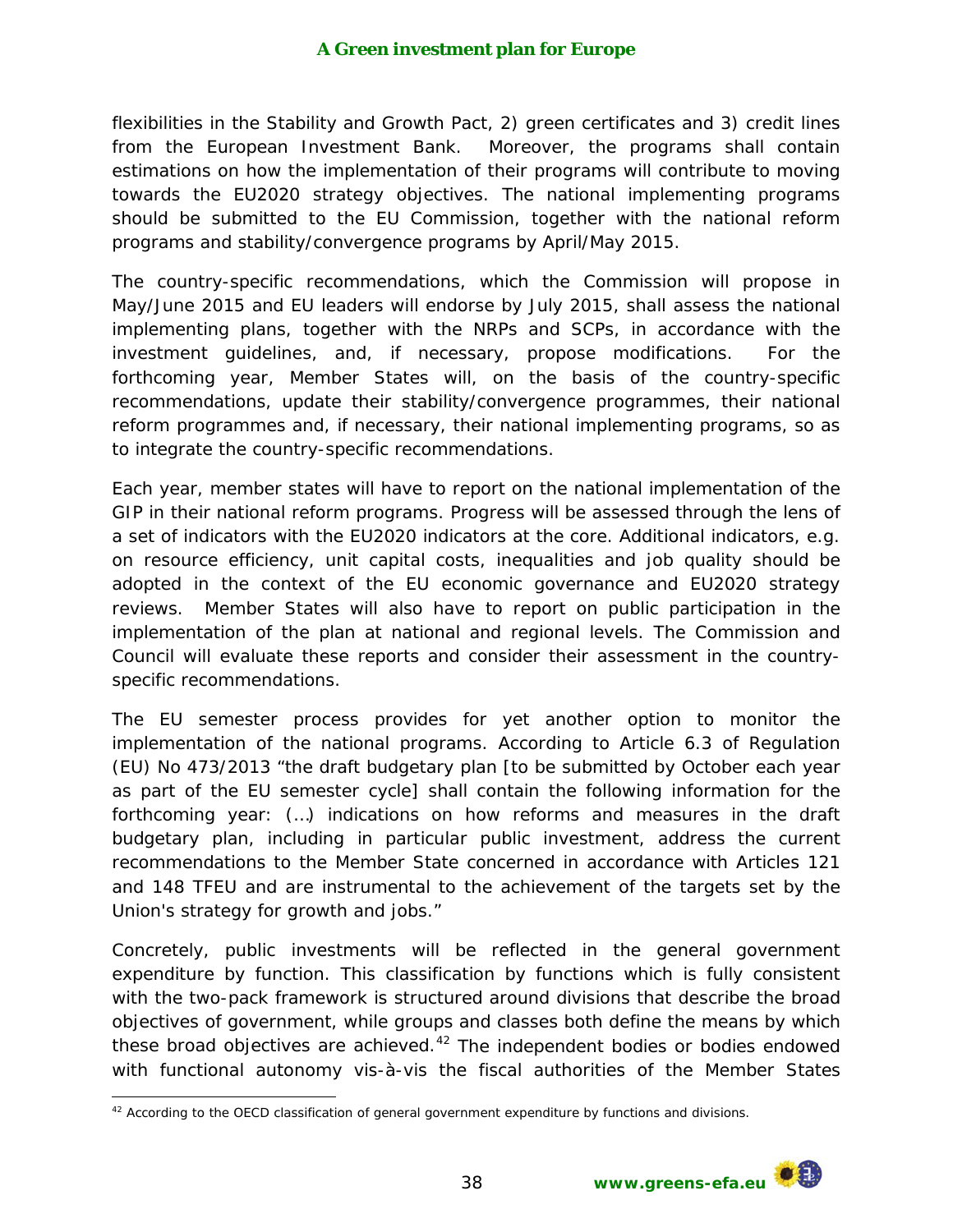established by the EU Directive on requirements for budgetary frameworks of the Member States will monitor the evolution of public expenditure by function and division. Since spending more does obviously not guarantee that it will help closing the gap with the EU2020 objectives, these bodies will be responsible for evaluating if the assumptions and feedback returns with respect to the objectives are at least reasonable. The bodies will report directly to the European Commission. The reports will help the Commission to adjust the country-specific recommendations of the following year.

Moreover, in order to avoid that public money involved in the plan is misspent on projects of poor quality or on activities that beneficiaries would have undertaken anyway, the achievement of results and their quality shall be monitored by the consistent application of performance audits. In order to improve their accountability for the management of EU funds, Member States should issue national declarations, a possibility foreseen in the new EU Financial Regulation, that their responsibilities and obligations have been fulfilled when it comes to managing and controlling EU funds, including on the effectiveness of their respective national control and audit systems.

In line with the requirement of Article 16 of the 'two pack' Regulation (EU) No 473/2013, the Commission shall report on the possibilities offered by the Union's existing fiscal framework to balance productive public investment needs with fiscal discipline objectives in the preventive arm of the SGP, while complying with it fully. Such reporting should take the form of an interpretative Communication which would provide guidelines for establishing a qualified treatment for public investment expenditure in line with common established practices regarding the budgeting of capital expenditure in undertakings which allow amortizing investment expenditure over the life cycle of the fixed capital incorporated. The qualified treatment might also attribute different weights to such qualified treatment according to the economic cycle. Certain categories of social expenditures (as long as they have a substantial and measurable social impact) might also benefit for the same qualified treatment. Such guidelines should be then integrated in the legal framework as a part of the economic governance revision process.

To make the best of the resources available in priority areas of investment, the cooperation and coordination of investments undertaken at the EU, national and regional levels (especially for important EU societal challenges such as energy, climate change, health) must be improved. Under the policy instrument of open method of coordination, so far, investment, for instance in the health sector, has not been coordinated. In other fields such as research its impact has generally remained very weak.